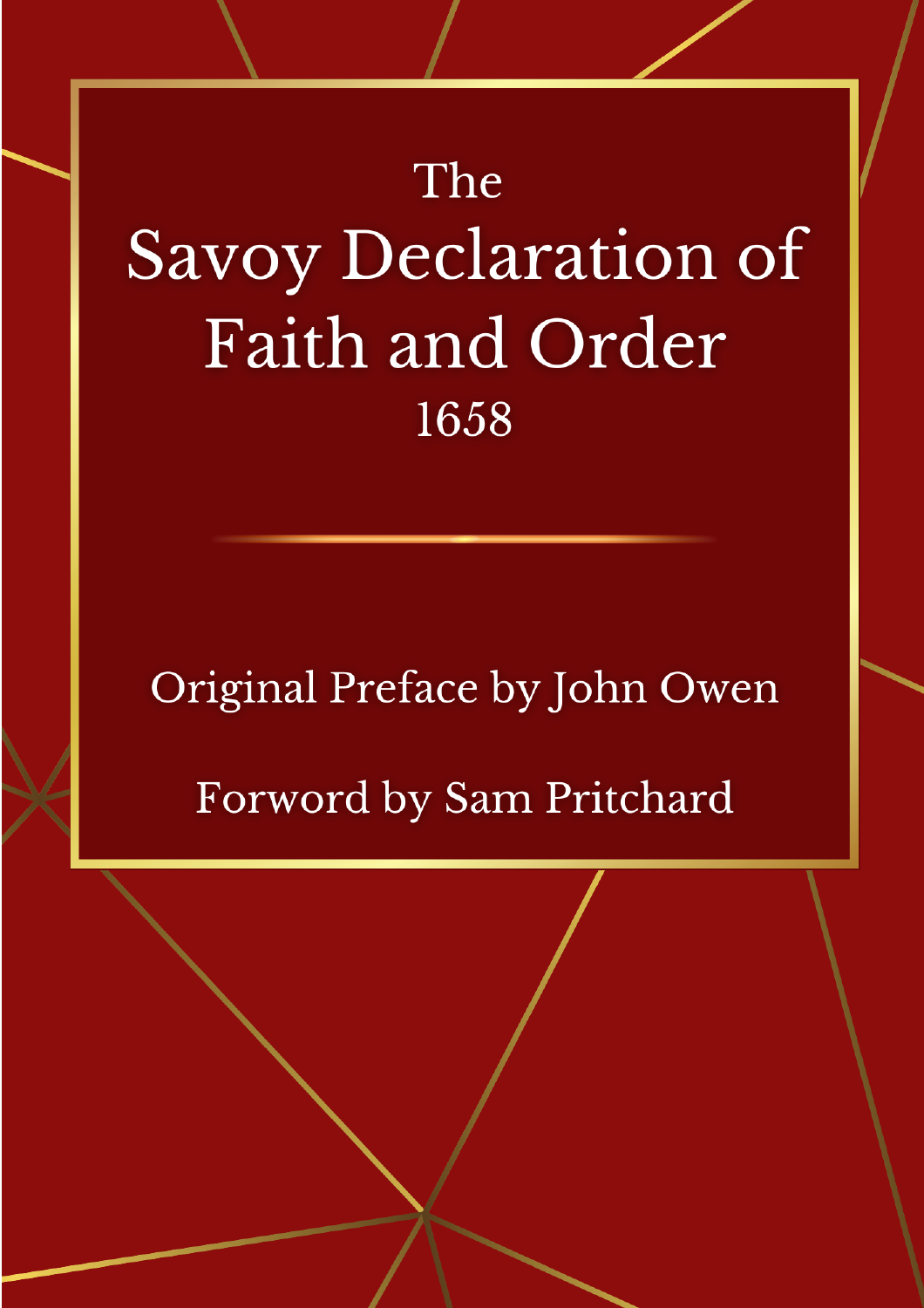#### **CONTENTS**

| Foreword | $\sim$<br>٠         |
|----------|---------------------|
| Preface  | $\blacksquare$<br>۔ |

#### **CHAPTERS**

|                                                                                  | 18 |
|----------------------------------------------------------------------------------|----|
|                                                                                  |    |
|                                                                                  |    |
|                                                                                  |    |
|                                                                                  |    |
|                                                                                  |    |
|                                                                                  |    |
|                                                                                  |    |
|                                                                                  |    |
|                                                                                  |    |
|                                                                                  |    |
|                                                                                  |    |
|                                                                                  |    |
|                                                                                  |    |
|                                                                                  |    |
|                                                                                  |    |
|                                                                                  |    |
|                                                                                  |    |
|                                                                                  |    |
|                                                                                  |    |
|                                                                                  |    |
|                                                                                  |    |
|                                                                                  |    |
|                                                                                  |    |
|                                                                                  |    |
|                                                                                  |    |
|                                                                                  |    |
|                                                                                  |    |
|                                                                                  |    |
|                                                                                  |    |
| 31. Of the State of Man after Death, and of the Resurrection of the Dead  40     |    |
|                                                                                  |    |
| The Institution of Churches, and the Order Appointed in them by Jesus Christ  42 |    |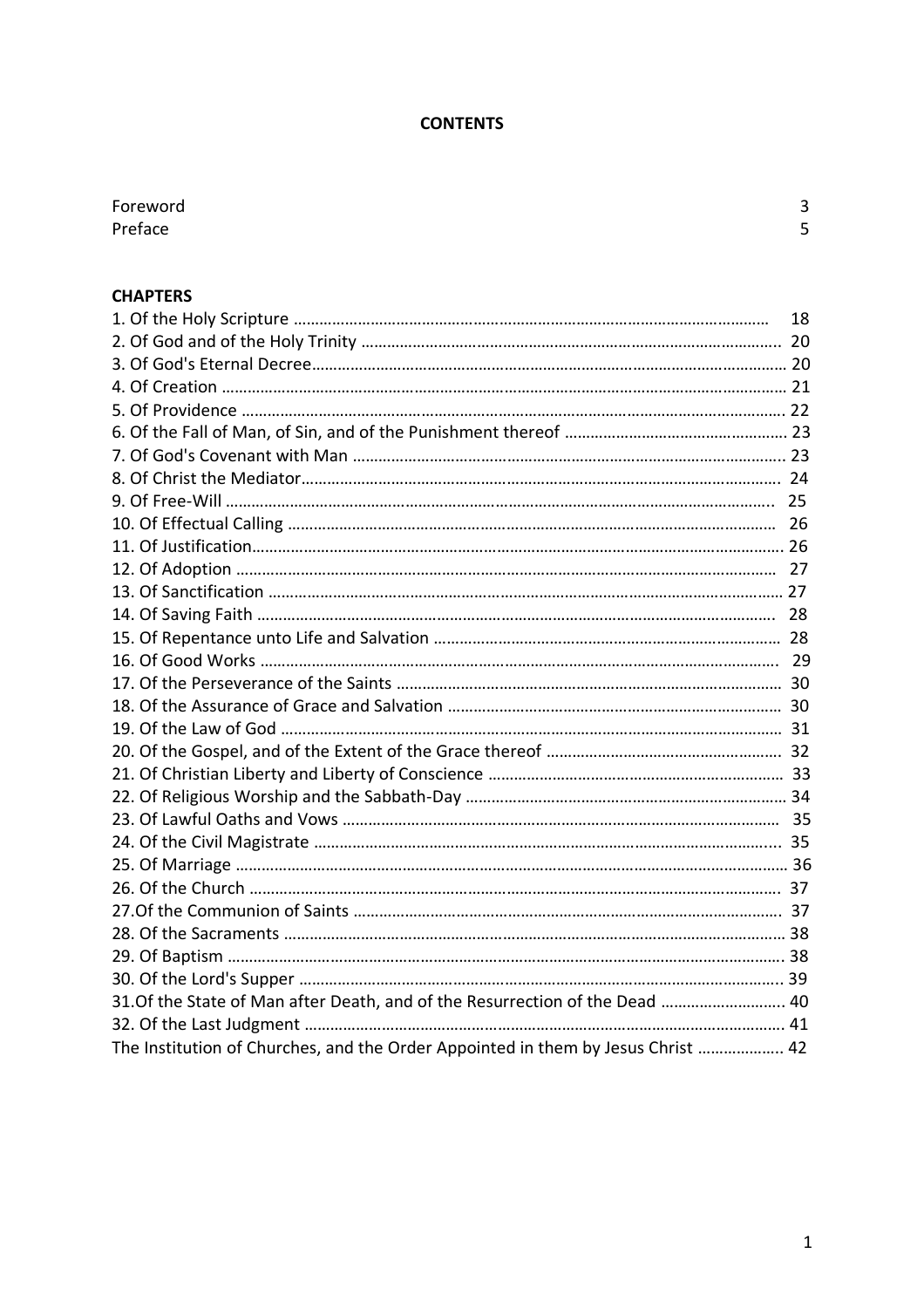#### **FOREWORD**

Many people might wonder what benefit could possibly gleaned from a document as old as this one, surely there must be modern writings which expand and improve upon the Savoy Declaration of Faith and speak into our context with more relevant authority.

The Savoy Declaration was a document written by representatives from more than one hundred Congregational Churches meeting at the Savoy Palace. The document itself was drawn up by these representatives across a twelve-day period beginning on October 12<sup>th</sup>, 1658. From this wider delegation there were six primary authors, and it is said that the two leaders of this small committee were the Puritan giants John Owen and Thomas Goodwin. The earlier compiled Westminster Confession of Faith (1647) was used somewhat as a template for the Savoy.

Is this document just an interesting insight into the history of Biblical Christianity or should this document still play a part in the life of the Church? There might be some for whom the Savoy is nothing more than a historic text that belongs in museums and should be read but only to ascertain factual information about Christianity during that period. Some people might argue that so much has changed since the  $17<sup>th</sup>$  centaury that the Savoy cannot possibly be relevant or speak into every issue of this modern age.

What we must understand is that theology does not and cannot grow beyond the confines of the Bible, therefore the truths found in the Savoy remain unaltered and ever relevant for readers. There have been a few revisions over the years most of these in later years which have weakened and watered down the sharpness of truth which the Savoy has boldly proclaimed for hundreds of years. In my view there is no reworking of this text which is worth reading and none of the newer versions have ever surpassed the wisdom that took all those Godly people twelve days to discern and discuss.

The Savoy Declaration of Faith has not been surpassed in theological content so there is no need to replace or forget about this vital document. We must guard ourselves from replacing or discarding older documents purely on the basis of their age alone. If we have nothing to replace the Savoy Declaration of Faith with then we must still hold firm to this document. Many Churches today still affirm and use the Savoy as their Basis of Faith (including Libanus Church, Morriston where I am a member).

While we affirm the Savoy, we must remember it is by no means infallible, it was compiled and written by men and therefore human error can be present. As much as I praise and have found great spiritual blessing from the Savoy and firmly maintain that we must hold it with reverence and respect, it is not the same as the inspired and preserved Word of God. There is nothing that is comparable with the importance of the Bible in faith and practice. The Bible in all things should our source and our basis for it is without error or contradiction and has been supplied to us by God himself so that we can have an assurance of what we are to believe. The Savoy simply seeks to take the core tenants of what Christians believe and as accurately as humanly possible summarise the teachings from the Bible.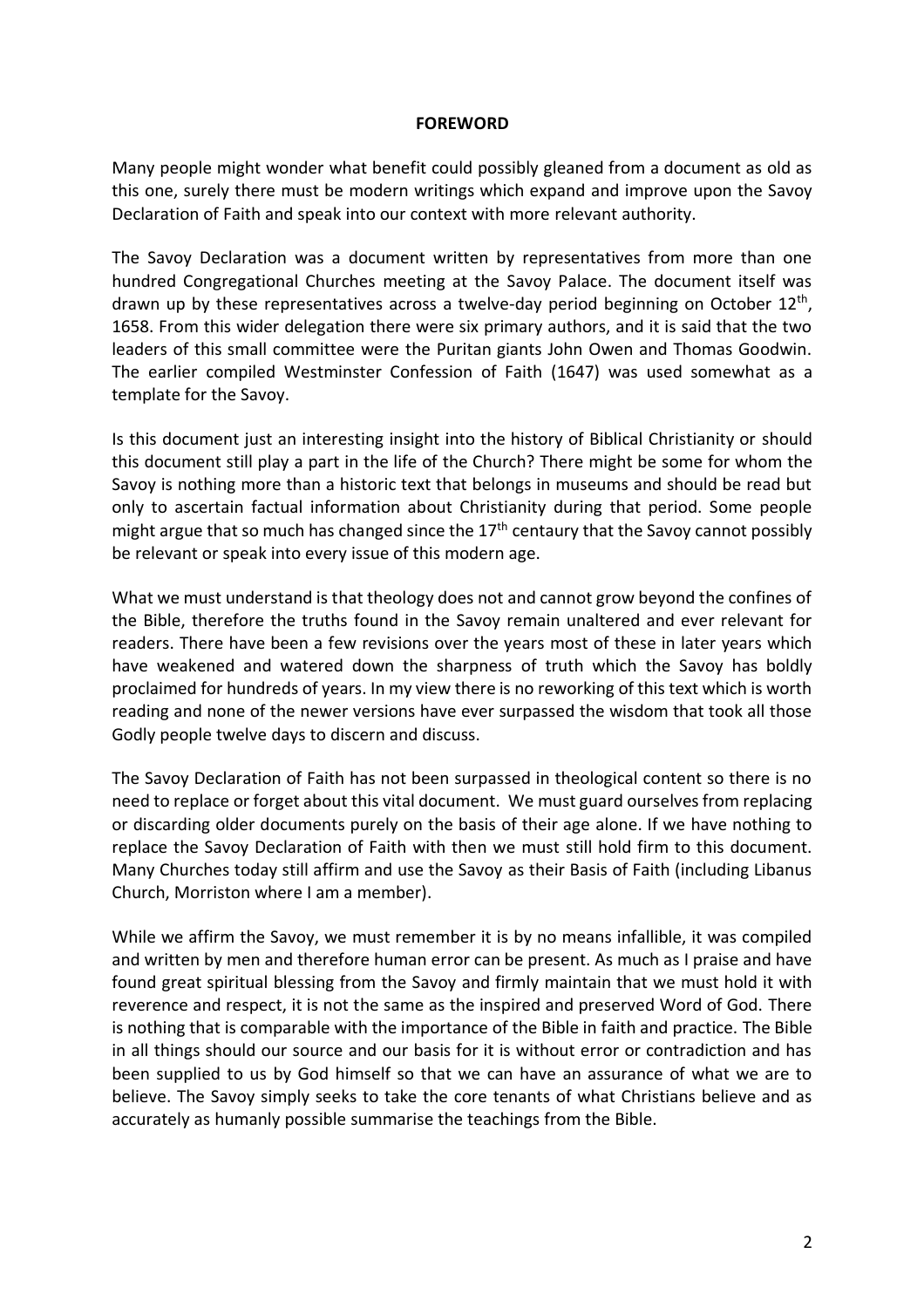I am increasingly becoming aware and by extension worried at the seemingly shallow knowledge and understanding that many Christians have about their own beliefs. The Bible is such a large and immense work that we can never expect to fully understand the complexities of every verse and reference to its fullest extent this side of glory. However, so many modernday Christians seem to be settling for less and less knowledge of the truth. I wonder how many Christians could articulate the Biblical views they hold on the Church, sacraments, adoption, the Law of God etc. Not every Christian is called to be a theologian, Pastor or Elder but could this disinterest in the things of God be an enabling factor behind the rise of many high-profile false teachers and preachers. It is one thing to not have all your theology fully fleshed out, but it is another matter entirely to be satisfied in your ignorance of the riches of Christ. Have we lost the hunger to know more about the Almighty?

The Savoy is a needed resource which speaks powerfully into our present spiritual situation. As the authors sought to condense and summarise the great truths in the Bible, the document is not very long, but it spiritually rich. My great hope is that this document will inspire and encourage you to dig deeper into the great truths we profess to believe.

As part of this compiled document, I have opted to include John Owen's entire preface; this is full of rich thinking but is very difficult and hard to read. This is primarily for those who wish to understand further the background and intention of the Savoy in much more detail, from one of its lead authors. However, while reading John Owen is a very worthwhile and edifying experience it can also be very difficult to understand the crux of his argumentation. Please do not feel obliged to read through the entire preface, I promise you the language of the Savoy Declaration is a lot more accessible.

This is not designed to solely be an academic or theoretical document but a heart-warming pointer to the glories of the full council of God. I hope that as you read it for the first or hundredth time you will discover or rediscover truths and tenants of our faith which should always bring us nearer to Jesus our only saviour.

By Sam Pritchard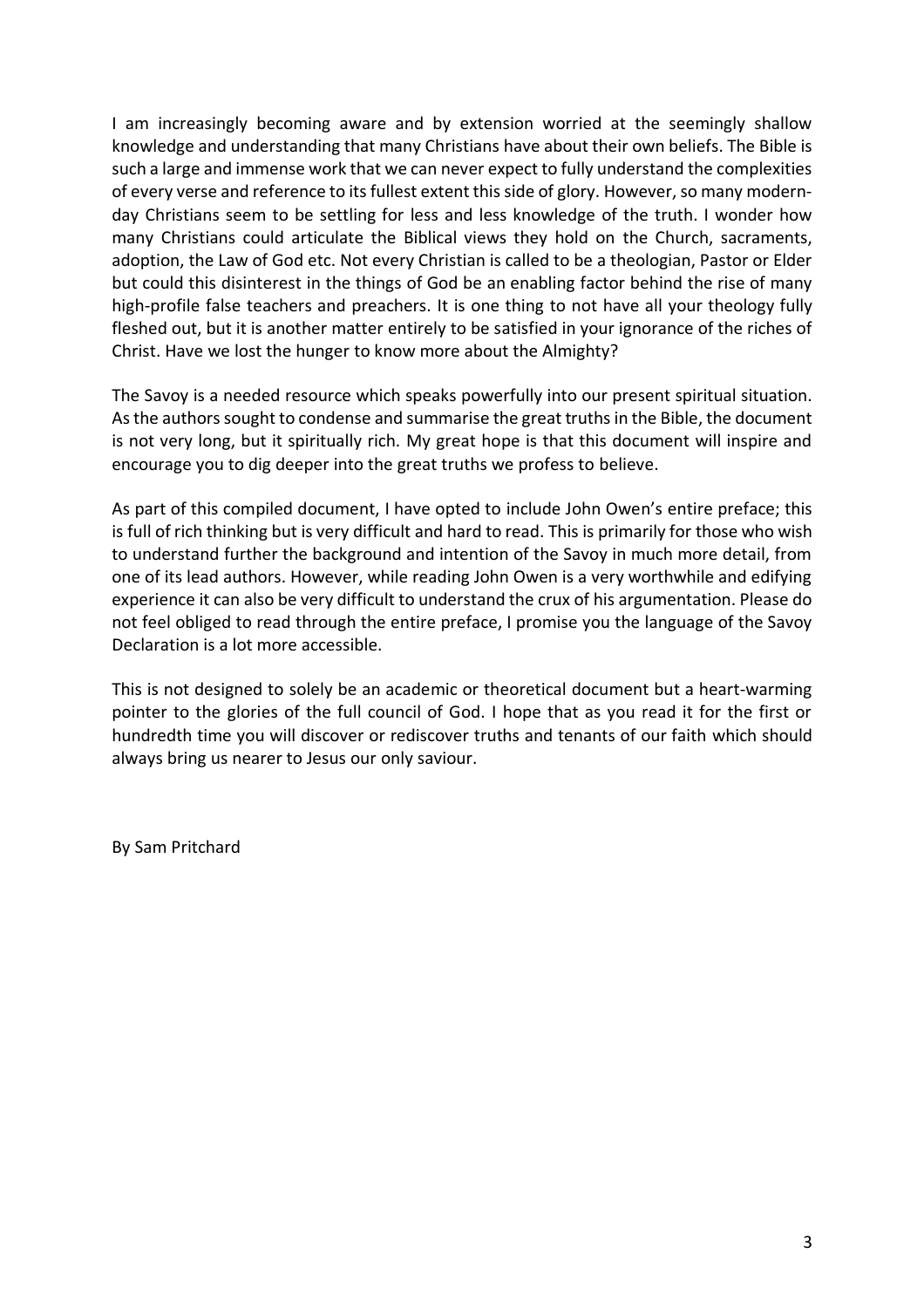#### **PREFACE**

Confession of the Faith that is in us, when justly called for, is so indispensable a due all owe to the Glory of the Sovereign GOD, that it is ranked among the Duties of the first Commandment, such as Prayer is; and therefore, by Paul yoked with Faith itself, as necessary to salvation: with the heart man believeth unto righteousness, and with the mouth confession is made unto salvation. Our Lord Christ himself, when he was accused of his Doctrine, considered simply as a matter of fact by Preaching, refused to answer; because, as such, it lay upon evidence, and a matter of testimony of others; unto whom therefore he refers himself: But when both the High-Priest and Pilate expostulate his Faith, and what he held himself to be; he without any demur at all, cheerfully makes his Declaration, That he was the Son of God; so to the High-Priest: and that he was a King, and born to be a King; thus to Pilate. Though upon the uttering of it his life lay at stake; Which holy Profession of his is celebrated for our example, 1 Tim. vi. 13.

Confessions, when made by a company of Professors of Christianity jointly meeting to that end, the most genuine and natural use of such Confessions is, That under the same form of words, they express the substance of the same common salvation or unity of their faith; whereby speaking the same things, they show themselves perfectly joined in the same mind, and in the same judgment, 1 Cor i.10.

And accordingly such a transaction is to be looked upon but as a meet or fit medium or means whereby to express that their common faith and salvation, and no way to be made use of as an imposition upon any: Whatever is of force or constraint in matters of this nature, causeth them to degenerate from the name and nature of Confessions, and turns them from being Confessions of Faith, into Exactions and Impositions of Faith.

And such common Confessions of the Orthodox faith, made in simplicity of heart by any such body of Christians, with concord among themselves, ought to be entertained by all others that love the truth as it is in Jesus, with an answerable rejoicing: For if the unanimous opinions and assertions but in some few points of Religion, and that when by two Churches, namely, that of Jerusalem, and the Messengers of Antioch met, assisted by some of the Apostles, were by the Believers of those times received with so much joy, (as it is said, They rejoiced for the consolation) much more this is to be done, when the whole substance of Faith, and form of wholesome words shall be declared by the Messengers of a multitude of Churches, though wanting those advantages of Counsel and Authority of the Apostles, which that Assembly had.

Which acceptation is then more specially due, when these shall (to choose) utter and declare their Faith, in the same substance for matter, yea, words, for the most part, that other Churches and Assemblies, reputed the most Orthodox, have done before them: For upon such a correspondency, all may see that actually accomplished, which the Apostle did but exhort unto, and pray for, in those two more eminent Churches of the Corinthians and the Romans, (and so in them for all the Christians of his time) that both Jew and Gentile, that is, men of different persuasions, (as they were) might glorify GOD with one mind and with one mouth. And truly, the very turning of the Gentiles to the owning of the same Faith, in the substance of it, with the Christian Jew (though differing in greater points than we do from our Brethren) is presently after dignified by the Apostle with this style, That it is the Confession of Jesus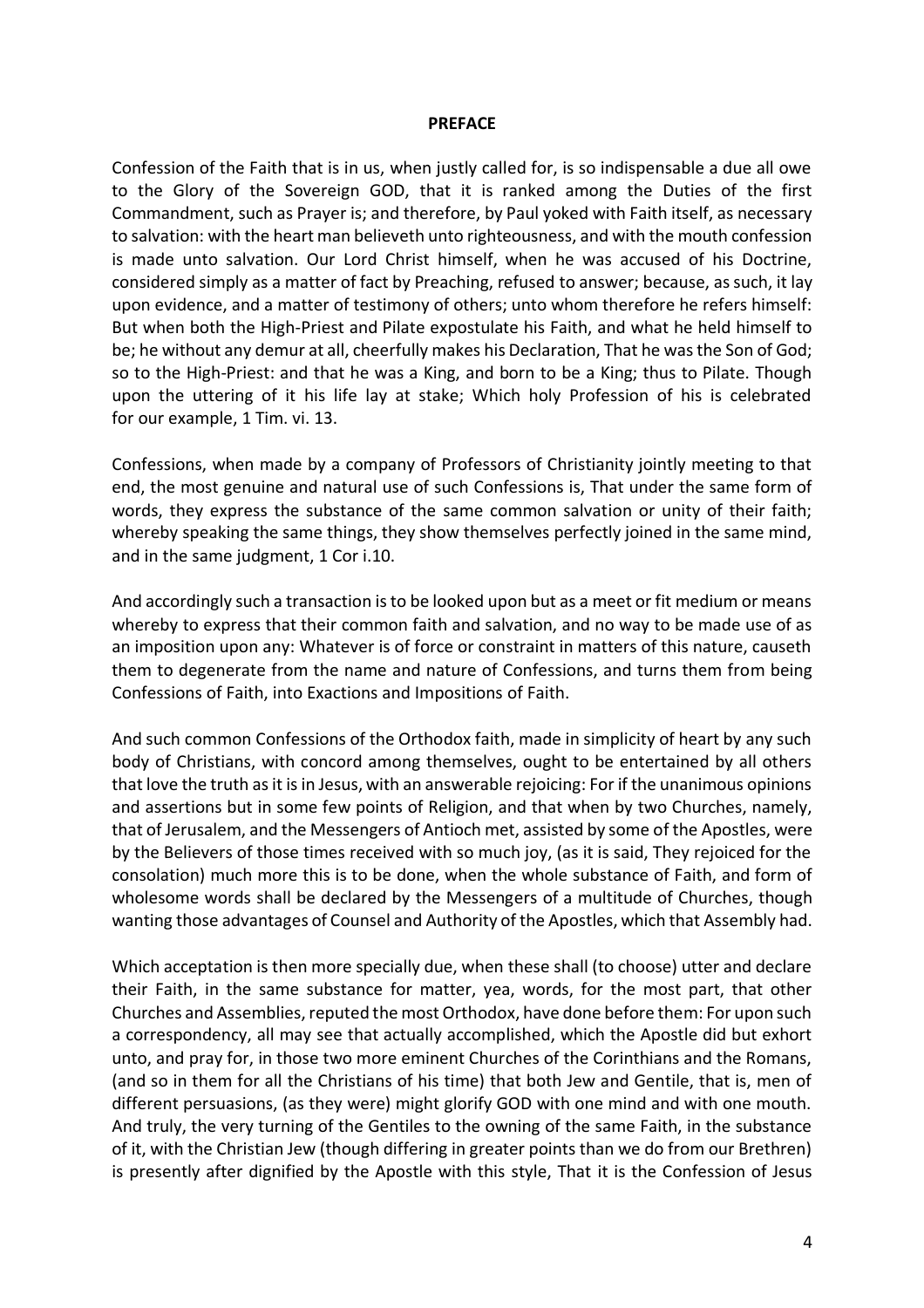Christ himself; not as the Object only, but as the Author and Maker thereof: I will confess to thee (saith Christ to God) among the Gentiles. So that in all such accords, Christ is the great and first Confessor; and we, and all our Faith uttered by Us, are but the Epistles, (as Paul) and Confessions (as Isaiah there) of their Lord and ours; He, but expressing what is written in his heart, through their hearts and mouths, to the glory of God the Father: And shall we not all rejoice herein, when as Christ himself is said to do it upon this occasion: as it there also follows, I will sing unto thy Name.

Further, as the soundness and wholesomeness of the matter gives the vigour and life to such Confessions, so the inward freeness, willingness, and readiness of the Spirits of the Confessors do contribute to the beauty and loveliness thereunto: As it is in Prayer to God, so in Confessions made to men. If two or three met, do agree, it renders both, to either the more acceptable. The Spirit of Christ is in himself too free, great and generous a Spirit, to suffer himself to be used by any human arm, to whip men into belief; he drives not, but gently leads into all truth, and persuades men to dwell in the tents of like precious Faith; which would lose of its preciousness and value, if that sparkle of freeness shone not in it: The Character of his People, is to be a willing people in the day of his power (not Man's) in the beauties of holiness, which are the Assemblings of the Saints: one glory of which Assemblings in that first Church, is said to have been, They met with one accord; which is there in that Psalm prophesied of, in the instance of that first Church, for all other that should succeed. And as this great Spirit is in himself free, when, and how far, and in whom to work, so where and when he doth work, he carrieth it with the same freedom, and is said to be a free Spirit, as he both is, and works in us: And where this Spirit of the Lord is, there is liberty.

Now as to this Confession of ours, besides, that a conspicuous conjunction of the particulars mentioned, hath appeared therein: There are also four remarkable Attendants thereon, which added, might perhaps in the eyes of sober and indifferent Spirits, give the whole of this Transaction a room and rank amongst other many good and memorable things of this Age; at least all set together, do cast as clear a gleam and manifestation of God's Power and Presence, as hath appeared in any such kind of Confessions, made by so numerous a company these later years. The first, is the Temper (or distemper rather) of the Times, during which, these Churches have been gathering, and which they have run through. All do (out of a general sense) complain that these times have been perilous, or difficult times (as the Apostle foretold); and that in respect to danger from seducing spirits, more perilous than the hottest seasons of Persecution.

We have failed through an Aestivation, Fluxes and Refluxes of great varieties of Spirits, Doctrines, Opinions and Occurrences, and especially in the matter of Opinions, which have been accompanied in their several seasons, with powerful persuasions and temptations, to seduce those of our way. It is known, men have taken the freedom (notwithstanding what Authority hath interposed to the contrary) to vent and vend their own vain and accursed imaginations, contrary to the great and fixed Truths of the Gospel, insomuch, as to take the whole Round and Circle of Delusions, the Devil hath in this small time, ran; it will be found, that every Truth, of greater or lesser weight, hath by one or the other hand, at one time or another, been questioned and called to the Bar amongst us, yea, and impleaded, under the pretext (which hath some degree of Justice in it) that all should not be bound up to the Traditions of former times, nor take Religion upon trust.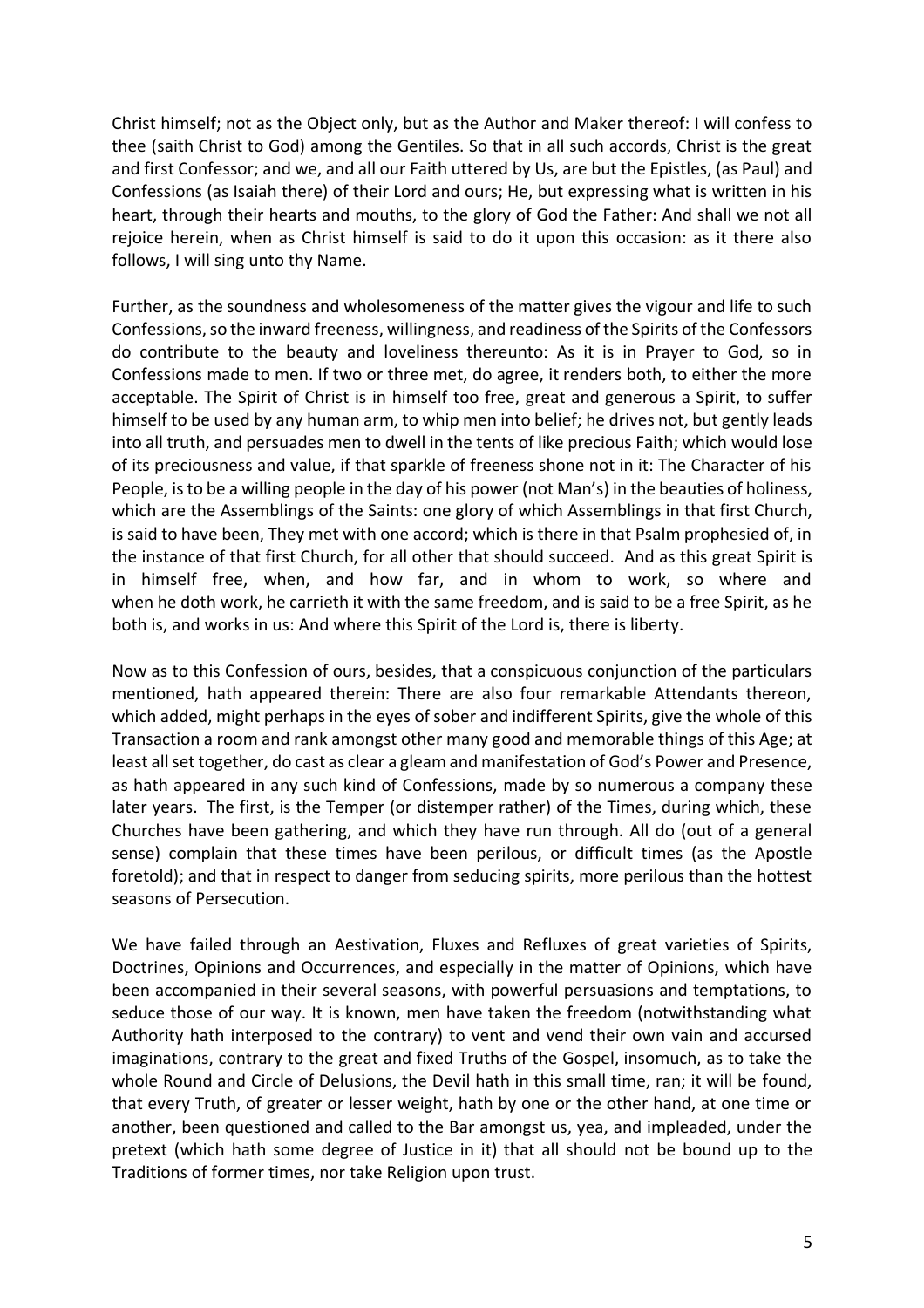Whence it hath come to pass, that many of the soundest Professors were put upon a new search and disquisition of such Truths, as they had taken for granted, and yet had lived upon the comfort of: to the end they might be able to convince others, and establish their own hearts against that darkness and unbelief, that is ready to close with error, or at least to doubt of the truth, when error is speciously presented. And hereupon we do professedly account it one of the greatest advantages gained out of the Temptations of these Times, yea the honour of the Saints and Ministers of these Nations, That after they had sweetly been exercised in, and had improved practical and experimental Truths, this should be their further Lot, to examine and discuss, and indeed anew to learn over every Doctrinal Truth, both out of the Scriptures, and also with a fresh taste thereof in their own hearts; which is no other than what the Apostle exhorts to, Try all things, hold fast that which is good. Conversion unto God at first, what is it else than a savoury and affectionate application, and the bringing home to the heart with spiritual light and life, all truths that are necessary to salvation, together with other lesser Truths? All which we had afore conversion taken in but notionally from common Education and Tradition.

Now that after this first gust those who have been thus converted should be put upon a new probation and search out the Scriptures, not only of all principles explicitly ingredients to Conversion; (unto which the Apostle referreth the Galatians when they had diverted from them) but of all other superstructures as well as fundamentals; and together therewith, anew to experiment the power and sweetness of all these in their own souls: What is this but tried Faith indeed? And equivalent to a new conversion unto the truth? An Anchor that is proved to be sure and steadfast, that will certainly hold in all contrary storms. This was the eminent seal and commendation which those holy Apostles that lived and wrote last (Peter, John and Jude in their Epistles) did set and give to the Christians of the latter part of those primitive times. And besides, it is clear and evident by all the other Epistles, from first to last, that it cost the Apostles as much, and far more care and pains to preserve them they had converted, in the truth, than they had taken to turn them thereunto at first: And it is in itself as great a work and instance of the power of God, that keeps, yea, guards us through faith unto salvation.

Secondly, let this be added (or superadded rather) to give full weight and measure, even to running over, that we have all along this season, held forth (though quarrelled with for it by our brethren) this great principle of these times, That amongst all Christian States and Churches, there ought to be vouchsafed a forbearance and mutual indulgence unto Saints of all persuasions, that keep unto, and hold fast the necessary foundations of faith and holiness, in all other matters extra fundamental, whether of Faith or Order.

This to have been our constant principle, we are not ashamed to confess to the whole Christian world. Wherein yet we desire we may be understood, not as if in the abstract we stood indifferent to falsehood or truth, or were careless whether faith or error, in any Truths but fundamental, did obtain or not, so we had our liberty in our petty and smaller differences; or as if to make sure of that, we had cut out this wide cloak for it: No, we profess that the whole, and every particle of that Faith delivered to the Saints (the substance of which we have according to our light here professed) is, as to the propagation and furtherance of it by all Gospel means, as precious to us as our lives; or what can be supposed dear to us; and in our sphere we have endeavoured to promote them accordingly: But yet withal, we have and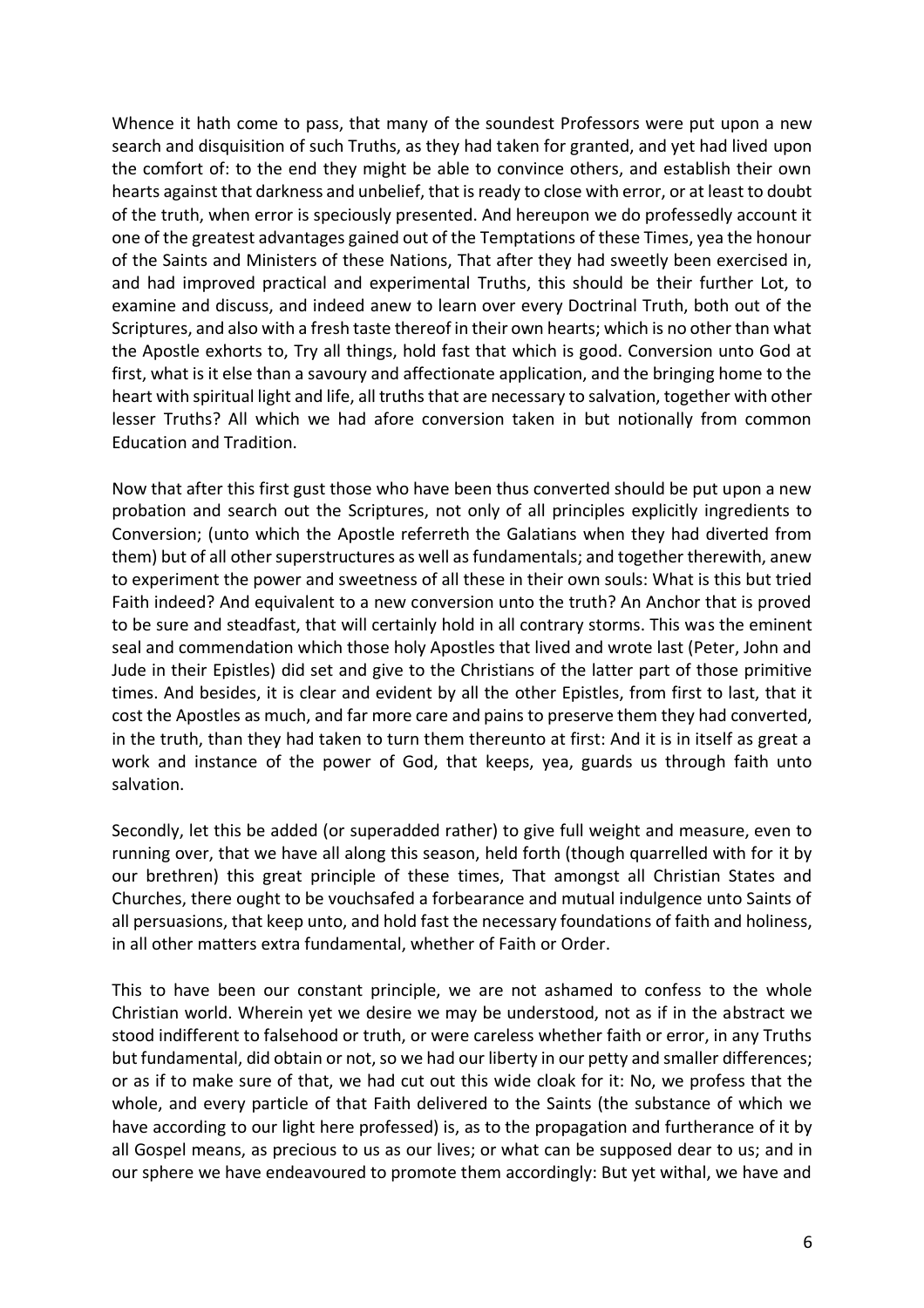do contend for this, That in the concrete, the persons of all such gracious Saints, they and their errors, as they are in them, when they are but such errors as do and may stand with communion with Christ, though they should not repent of them, as not being convinced of them to the end of their days; that those, with their errors (that are purely spiritual, and entrench and overthrow not civil societies,) as concrete with their persons, should for Christ's sake be borne withal by all Christians in the world; and they notwithstanding be permitted to enjoy all Ordinances and spiritual Privileges according to their light, as freely as any other of their brethren that pretend to the greatest Orthodoxy; as having as equal, and as fair a right in and unto Christ, and all the holy things of Christ, that any other can challenge to themselves.

And this doth afford a full and invincible testimony on our behalf, in that whiles we have so earnestly contended for this just liberty of Saints in all the Churches of Christ, we ourselves have no need of it: that is, as to the matter of the profession of Faith which we have maintained together with others: and of this, this subsequent Confession of Faith gives sufficient evidence. So as we have the confidence in Christ, to utter in the words of those two great Apostles, That we have stood fast in the liberty wherewith Christ hath made us free (in the behalf of others, rather than ourselves) and having been free, have not made use of our liberty for a cloak of error or maliciousness in ourselves. And yet, lo, whereas from the beginning of the rearing of these Churches, that of the Apostle hath been (by some) prophesied of us, and applied to us, That while we promised (unto others) liberty, we ourselves would become servants of corruption, and be brought in bondage to all sorts of fancies and imaginations, yet the whole world may now see after the experience of many years ran through (and it is manifest by this Confession) that the great and gracious God hath not only kept us in that common unity of the Faith and Knowledge of the Son of God, which the whole Community of Saints have and shall in their Generations come unto, but also in the same Truths, both small and great, that are built thereupon, that any other of the best and more pure Reformed Churches in their best times (which were their first times) have arrived unto: This Confession withal holding forth a professed opposition unto the common errors and heresies of these times. These two considerations have been taken from the seasons we have gone through.

Thirdly, let the space of time itself, or days, wherein from first to last the whole of this Confession was framed and consented to by the whole of us, be duly considered by sober and ingenious spirits: the whole of days in which we had meetings about it (set aside the two Lord's days, and the first day's meeting, in which we considered and debated what to pitch upon) were but 11 days, part of which also was spent by some of us in Prayer, others in consulting; and in the end all agreeing. We mention this small circumstance but to this end (which still adds unto the former) That it gives demonstration, not of our freeness and willingness only, but of our readiness and preparedness unto so great a work; which otherwise, and in other Assemblies, hath ordinarily taken up long and great debates, as in such a variety of matters of such concernment, may well be supposed to fall out. And this is no other than what the Apostle Peter exhorts unto, Be ready always to give an answer to every man that asketh you a reason, or account of the hope that is in you. The Apostle Paul saith of the spiritual Truths of the Gospel, That God hath prepared them for those that love him. The inward and innate constitution of the new Creature being in itself such as is suited to all those Truths, as congenial thereunto: But although there be this mutual adaptness between these two, yet such is the mixture of ignorance, darkness and unbelief, carnal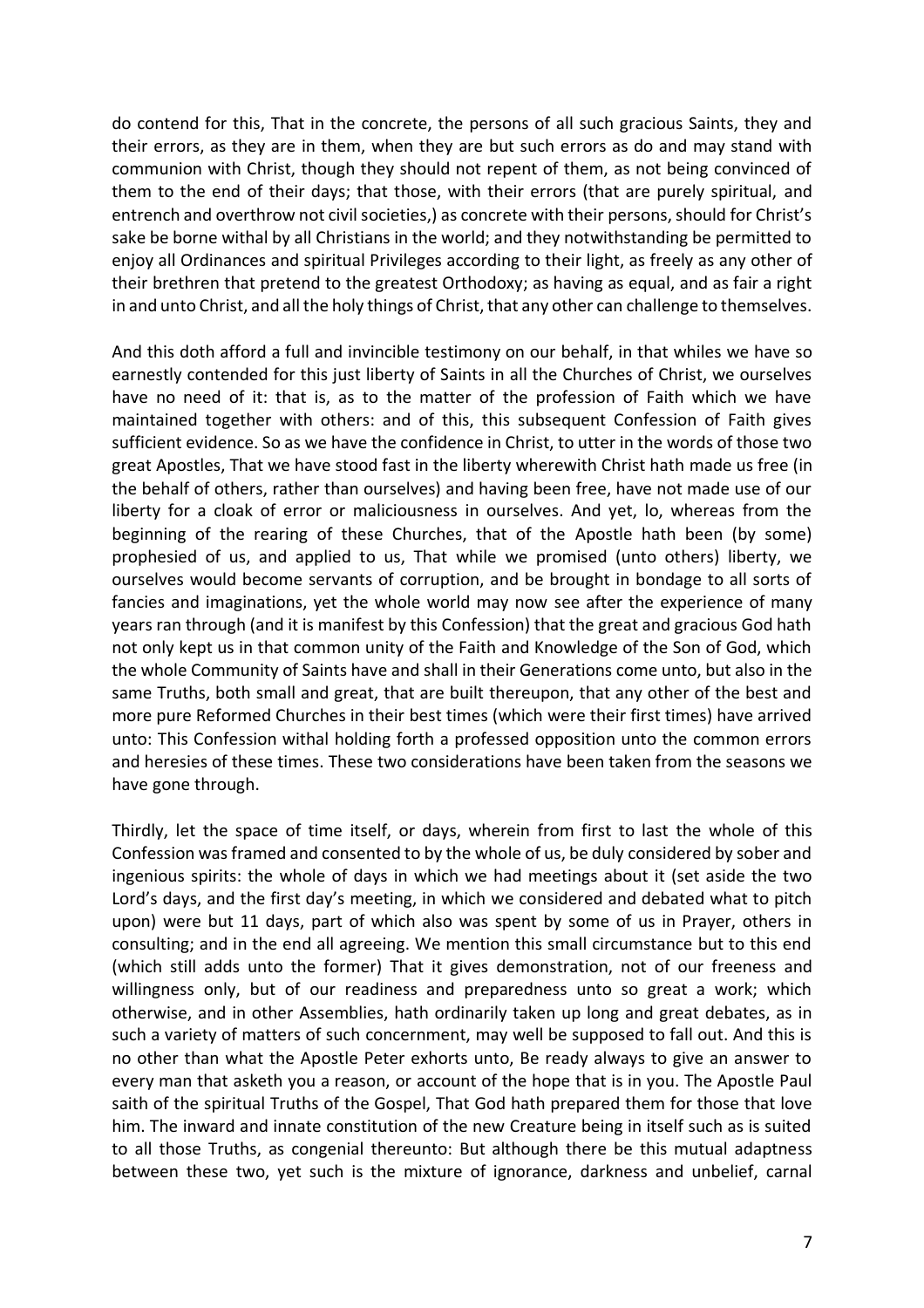reason, pre-occupation of judgment, interest of parties, wantonness in opinion, proud adhering to our own persuasions, and perverse oppositions and averseness to agree with others, and a multitude of such like distempers common to believing man: All which are not only mixed with, but at times (especially in such times as have passed over our heads) are ready to overcloud our judgments, and to cause our eyes to be double, and sometimes prevail as well as lusts, and do bias our wills and affections: And such is their mixture, that although there may be existent an habitual preparedness in men's spirits, yet not always a present readiness to be found, specially not in such a various multitude of men, to make a solemn and deliberate profession of all truths, it being as great a work to find the spirits of the just (perhaps the best of Saints) ready for every truth, as to be prepared to every good work.

It is therefore to be looked at, as a great and special work of the Holy Ghost, that so numerous a company of Ministers, and other principal brethren, should so readily, speedily, and jointly give up themselves unto such a whole Body of Truths that are after godliness. This argues that they had not their faith to seek; but, as is said of Ezra, that they were ready Scribes, and (as Christ) instructed unto the Kingdom of Heaven, being as the good householders of so many families of Christ, bringing forth of their store and treasury New and Old. It shows these truths had been familiar to them, and they acquainted with them, as with their daily food and provision (as Christ's allusion there insinuates): In a word, that so they had preached, and that so their people had believed, as the Apostle speaks upon one like particular occasion. And the Apostle Paul considers (in cases of this nature) the suddenness or length of time, either one way or the other, whether it were in men's forsaking of learning of the truth. Thus the suddenness in the Galatians' case in leaving the truth, he makes a wonder of it: I marvel that you are so soon (that is, in so short a time) removed from the true Gospel unto another. Again, on the contrary, in the Hebrews he aggravates their backwardness, that when for the first time you ought to be Teachers, you had need that one teach you the very first principles of the Oracles of God. The Parallel contrary to both these having fallen out in this transaction, may have some ingredient and weight with ingenious spirits in its kind, according to the proportion is put upon either of these forementioned in their adverse kind, and obtain the like special observation.

This accord of ours hath fallen out without having held any correspondency together, or prepared consultation, by which we might come to be advised of one another's minds. We allege this not as a matter of commendation in us; no, we acknowledge it to have been a great neglect: And accordingly, one of the first proposals for union amongst us was, that there might be a constant correspondence held among the Churches for counsel and mutual edification, so for time to come to present the like omission.

We confess that from the first, every [one], or at least the generality of our Churches, have been in a manner like so many Ships (though holding forth the same general colours) launched singly, and sailing apart and alone on the vast Ocean of these tumultuating times, and they exposed to every wind of Doctrine, under no other conduct than the Word and Spirit, and their particular Elders and principal Brethren, without Associations among ourselves, or so much as holding out common lights to others, whereby to know where we are.

But yet whilst we thus confess to our own shame this neglect, let all acknowledge, that God hath ordered it for his high and greater glory, in that his singular care and power should have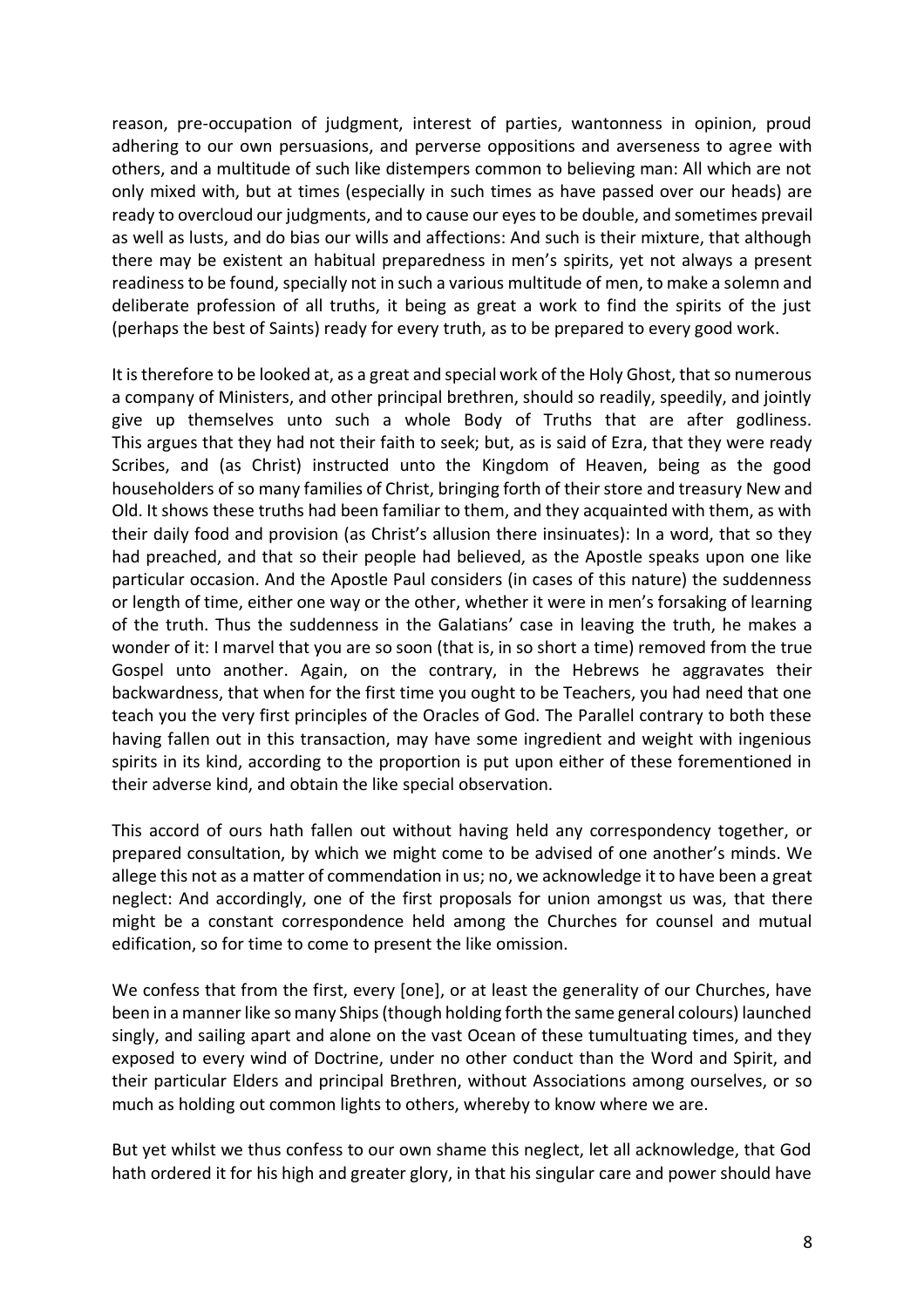watched over each of these, as that all should be found to have steered their course by the same Chart, and to have been bound for one and the same Port, and that upon this general search now made, that the same holy and blessed truths of all sorts, which are current and warrantable amongst all the other Churches of Christ in the world, should be found to be our Lading.

The whole, and every [one] of these things when put together, do cause us (whatever men of prejudiced and opposite spirits may find out to slight them) with a holy admiration, to say, That this is no other than the Lord's doing; and which we with thanksgiving do take from his hand as a special token upon us for good, and doth show that God is faithful and upright towards those that are planted in his house: And that as the Faith was but once for all, and intentionally first delivered unto the Saints; so the Saints, when not abiding scattered, but gathered under their respective Pastors according to God's heart into an house, and Churches unto the living God, such together are, as Paul forspake it, the most steady and firm pillar and seat of Truth that God hath anywhere appointed to himself on earth, where his truth is best conserved, and publicly held forth; there being in such Assemblies weekly a rich dwelling of the Word amongst them, that is, a daily open house kept by the means of those good Householders, their Teachers and other Instructors respectively appropriated to them, whom Christ in the virtue of his Ascension, continues to give as gifts to his people, himself dwelling amongst them; to the end that by this, as the most sure standing permanent means, the Saints might be perfected, till we all (even all the Saints in present and future ages) do come by this constant and daily Ordinance of his unto the unity of the Faith and Knowledge of the Son of God unto a perfect man, unto the measure of the stature of the fullness of Christ (which though growing on by parts and piecemeal, will yet appear complete, when that great and general Assembly shall be gathered, then when this world is ended, and these dispensations have had their fullness and period) and so that from henceforth (such a provision being made for us) we be no more children tossed to and fro, and carried about with every wind of Doctrine.

And finally, this doth give a fresh and recent demonstration, that the great Apostle and Highpriest of our profession is indeed ascended into heaven, and continues there with power and care, faithful as a son over his own house, whose house are we, if we hold fast the confidence and the rejoicing of the hope firm unto the end: and shows that he will, as he hath promised, be with his own Institutions to the end of the world.

It is true, that many sad miscarriages, and divisions, breeches, fallings off from holy Ordinances of God, have along this time of temptation (especially in the beginning of it) been found in some of our Churches; and no wonder, if what hath been said be fully considered: Many reasons might further be given hereof, that would be a sufficient Apology, without the help of a retortion upon other Churches (that promised themselves peace) how that more destroying ruptures have befallen them, and that in a wider sphere and compass; which though it should not justify us, yet may serve to stop others' mouths.

Let Rome glory of the peace in, and obedience of her Children, against the Reformed Churches for their divisions which occurred (especially in the first rearing of them) whilst we all know the causes of their dull and stupid peace to have been carnal interests, worldly correspondencies, and coalitions, strengthened by gratifications of all sorts of men by that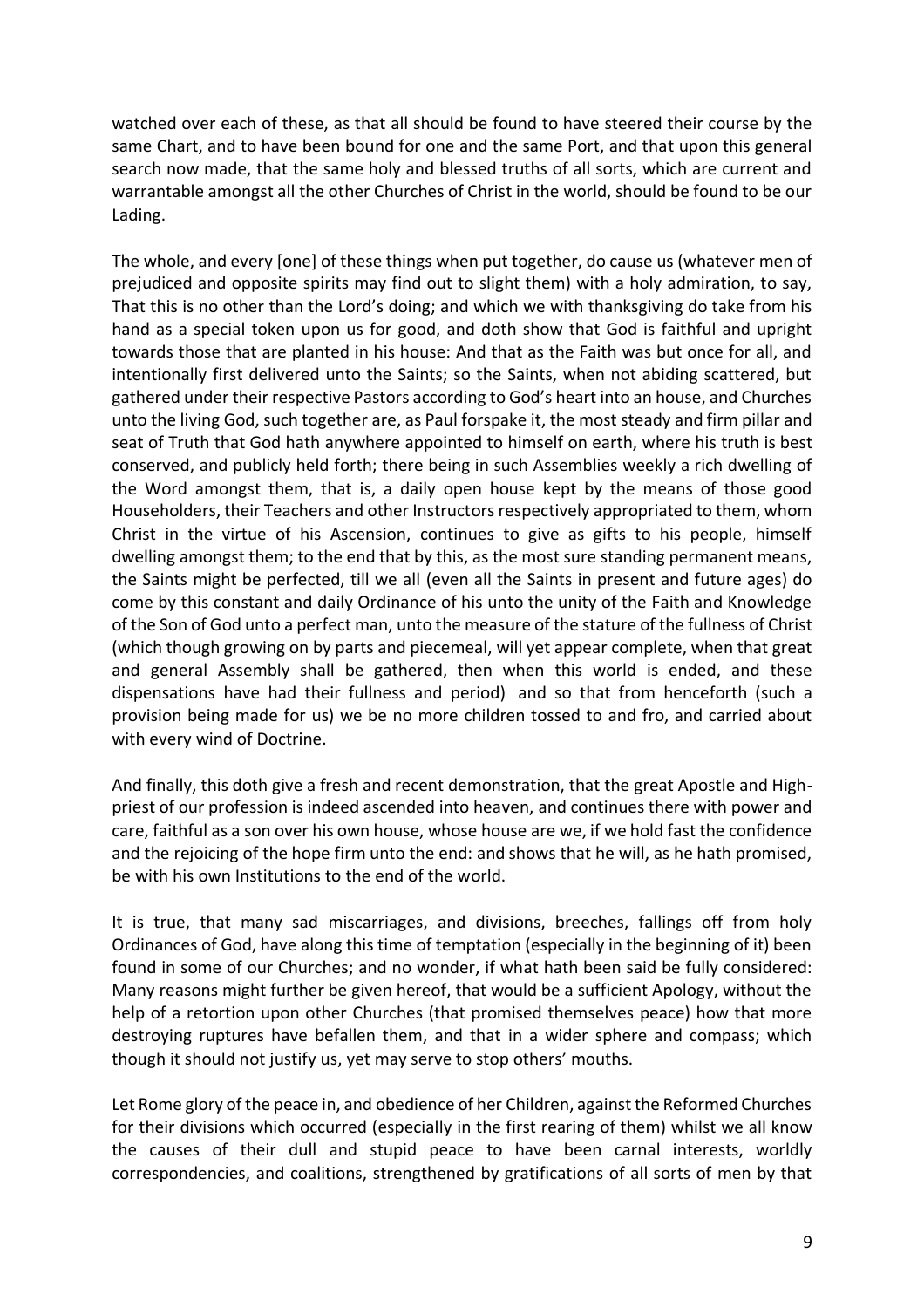Religion, the principles of blind Devotion, Traditional Faith, Ecclesiastical Tyranny, by which she keeps her Children in bondage to this day. We are also certain, that the very same prejudices that from hence they would cast upon the Reformed (if they were just) do lie as fully against those pure Churches raised up by the Apostles themselves in those first times: for as we have heard of their patience, sufferings, consolations, and the transcending gifts poured out, and graces shining in them, so we have heard complaints of their divisions too, of the forsakings of their Assemblies, as the custom or manner of SOME was (which later were in that respect felo de se, and needed no other delivering up to Satan as their punishment, than what they executed upon themselves). We read of the shipwreck also of Faith and a good Conscience, and overthrowings of the faith of SOME; and still but of some not all, nor the most: which is one piece of an Apology the Apostle again and again inserts into future ages, and through mercy we have the same to make.

And truly we take the confidence professedly to say, that these temptations common to the purest Churches of Saints separated from the mixture of the world, though they grieve us (for who is offended, and we burn not?), yet they do not at all stumble us, as to the truth of our way, had they been many more: We say it again, these stumble us no more (as to that point) than it doth offend us against the power of Religion itself, to have seen, and to see daily in particular persons called out and separated from the world by an effectual work of conversion, that they for a while do suffer under disquietments, vexations, turmoils, unsettlements of spirit, that they are tossed with tempests and horrid tentations, such as they had not in their former estate, whilst they walked according to the course of this world: For Peter hath sufficiently instructed us whose business it is to raise such storms, even the Devil's; and also whose design it is, that after they have suffered a while, thereby they shall be settled, perfected, established, that have so suffered, even the God of all Grace. And look what course of dispensation God holds to Saints personally, he doth the like to bodies of Saints in Churches and the Devil the same for his part too: And that consolatory Maxim of the Apostle, God shall tread down Satan under your feet shortly, which Paul uttereth concerning the Church of Rome, shows how both God and Satan have this very hand therein; for he speaks that very thing in reference unto their divisions, as the coherence clearly manifests; and so you have both designs expressed at once.

Yea, we are not a little induced to think, that the divisions, breaches, etc., of those primitive Churches would not have been so frequent among the people themselves, and not the Elders only, had not the freedom, liberties, and rights of Members (the Brethren, we mean) been stated and exercised in those Churches, the same which we maintain and contend for to be in ours. Yea (which perhaps may seem more strange to many) had not those Churches been constituted of members enlightened further than with notional and traditional knowledge, by a new and more powerful light of the Holy Ghost, wherein they had been made partakers of the Holy ghost and the heavenly gift, and their hearts had tasted the good Word of god, and the Powers of the world to come, and of such Members at lowest, there had not fallen out those kinds of divisions among them.

For Experience hath shown, that the common sort of mere Doctrinal Professors (such as the most are nowadays), whose highest education is but freedom from moral scandal, joined with devotion to Christ through mere Education, such as in many Turks is found towards Mohammed, that these finding and feeling themselves not much concerned in the active part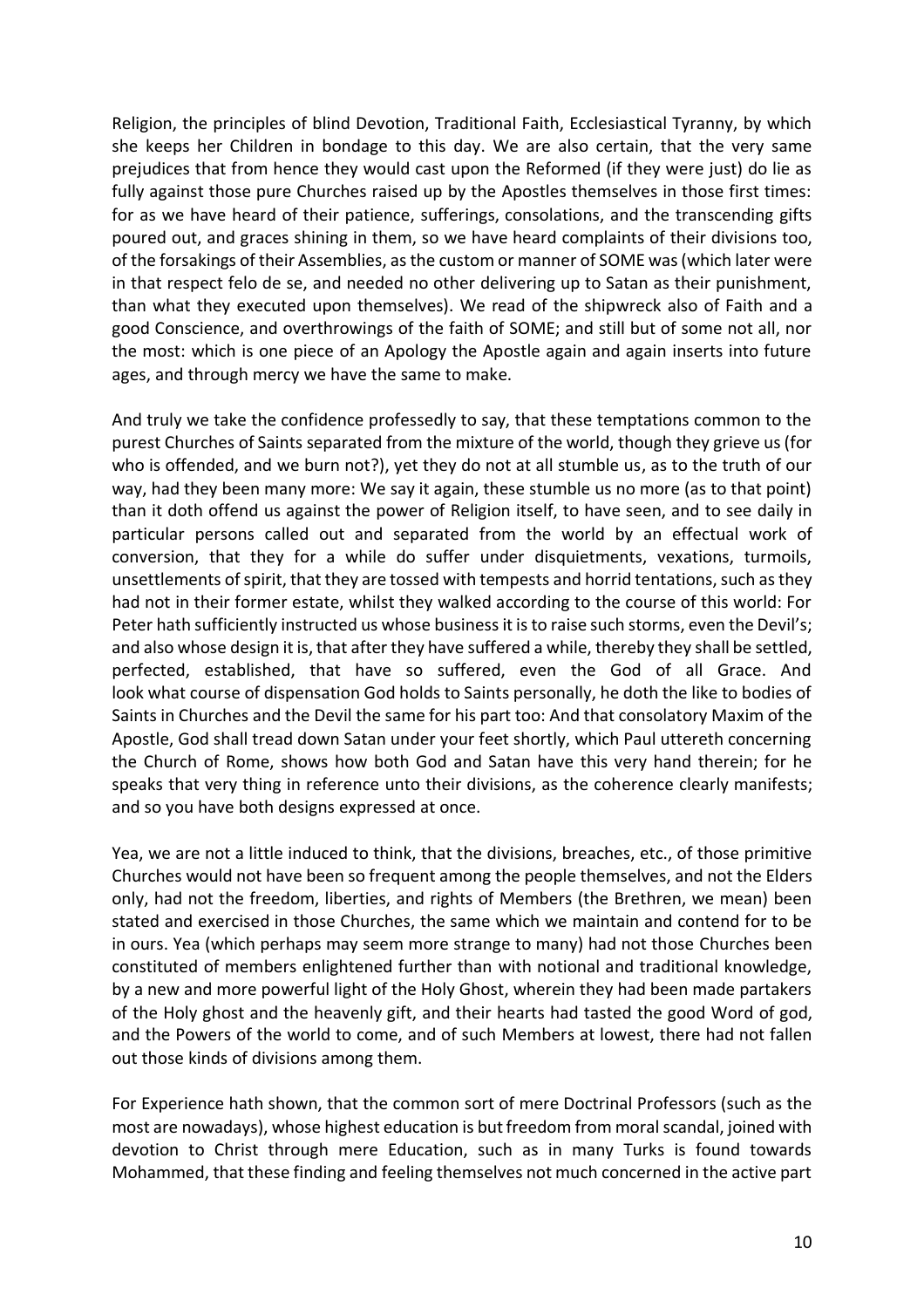of Religion, so they may have the honour (especially upon a Reformation of a new Refinement) that themselves are approved Members, admitted to the Lord's Supper, and their Children to the Ordinance of Baptism; they regard not other matters (as Gallio did not), but do easily and readily give up themselves unto their Guides, being like dead fishes carried with the common stream; whereas those that have a further renewed Light by a work of the Holy Ghost, whether saving or temporary, are upon the quite contrary grounds apt to be busy about, and inquisitive into, what they are to receive and practice, or wherein their Consciences are professedly concerned and involved: And thereupon they take the freedom to

examine and try the spirits, whether of God or no: And from hence are more apt to dissatisfaction, and from thence to run into division, and many of such proving to be enlightened but with a temporary, not saving Faith (who have such a work of the Spirit upon them, and profession in them, as will and doth approve itself to the judgment of the Saints, and ought to be so judged, until they be otherwise discovered) who at long-run, prove hypocrites, through indulgence unto Lusts, and then out of their Lusts persist to hold up these divisions unto breach of, or departings from, Churches, and the Ordinances of God, and God is even with them for it, they waxing worse and worse, deceiving and being deceived; and even many of those that are sincere, through a mixture of darkness and erroneousness in their Judgments, are for a season apt out of Conscience to be led away with the error of others, which lie in wait to deceive.

Insomuch as the Apostle upon the example of those first times, foreseeing also the like events in following generations upon the causes, hath been bold to set this down as a ruled Case, that likewise in other Churches so constituted and de facto emprivileged as that of the Church of Corinth was (which single Church, in the Sacred Records about it, is the completest Mirror of Church Constitution, Order, and Government, and Events thereupon ensuing, of any one Church whatever that we have a story of), his Maxim is, There must be also divisions amongst you; he setly inserts an [ALSO] in the case, as that which had been his own observation, and that which would be epi to polu the fate of the other Churches like thereunto, so prophesieth he: And he speaks this as peremptorily, as he doth elsewhere in that other, We must through tribulations enter into the Kingdom of Heaven: Yea, and that all that will live godly in Christ Jesus, shall suffer persecution: There is a [must] upon both alike; and we bless God, that we have run through both, and do say, and we say no more, That as it was then, so it is now, in both respects.

However, such hath been the powerful hand of God's providence in these, which have been the worst of our Trials, That out of an approved Experience and Observation of the Issue, we are able to add that other part of the Apostle's Prediction, That therefore such rents must be, that they which are approved may be made manifest among you; which holy issue God (as having aimed at it therein) doth frequently and certainly bring about in Churches, as he doth bring upon them that other fate of division, Let them therefore look unto it, that are the Authors of such disturbances, as the Apostle warneth, Gal. V. 10. The experiment is this, That we have seen, and do daily see, that multitudes of holy and precious souls, and (in the Holy Ghost's word) approved Saints, have been, and are the more rooted and grounded by means of these shakings, and do continue to cleave the faster to Christ, and the purity of his Ordinances, and value them the more by this cost God hath put them to for the enjoying of them, Who having been planted in the House of the Lord, have flourished in the Courts of our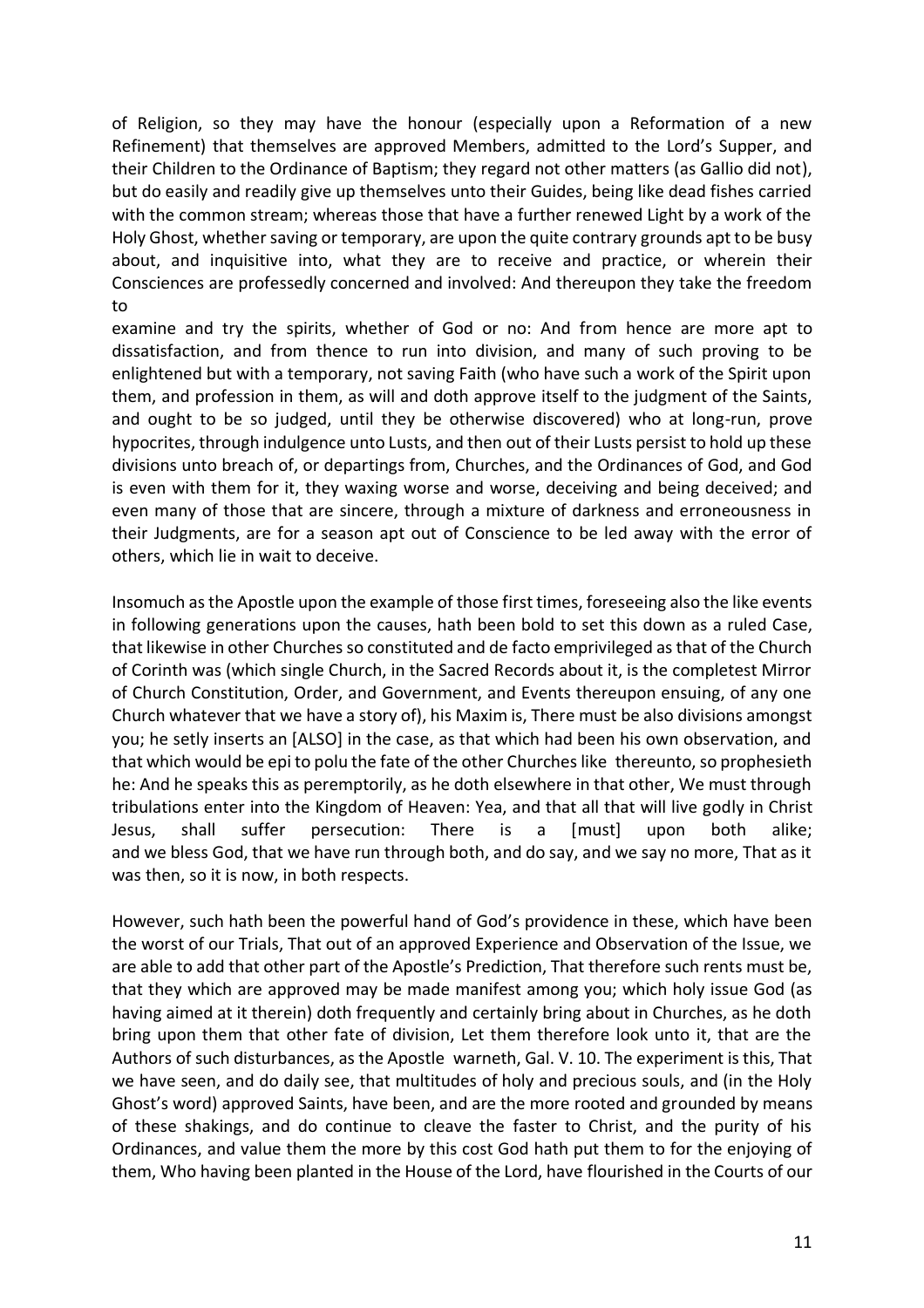God, in these evil times, to show that the Lord is upright. And this experimented event from out of such divisions, hath more confirmed us, and is a louder Apology for us, than all that our opposites are able from our breaches to allege to prejudice us.

We will add a few words for conclusion, and give a more particular account of this our Declaration. In drawing up this Confession of Faith, we have had before us the Articles of Religion, approved and passed by both Houses of Parliament, after advice had with an Assembly of Divines, called together by them for that purpose. To which Confession, for the substance of it, we fully assent, as do our Brethren of New England, and the Churches also of Scotland, as each in their general Synods have testified.

A few things we have added for obviating some erroneous Opinions, that have been more broadly and boldly here of late maintained by the Asserters, than in former times; and made other additions and alterations in method, here and there, and some clearer Explanations, as we found occasion.

We have endeavoured throughout, to hold such Truths in this our Confession, as are more properly termed matters of Faith; and what is of Church-order, we dispose in certain propositions by itself. To this course we are led by the Example of the Honourable Houses of Parliament, observing what was established, and what omitted by them in that Confession the Assembly presented to them. Who thought it is not convenient to have matters of Discipline and Church Government put into a Confession of Faith, especially the particulars thereof, as then were, and still are controverted and under dispute by men Orthodox and found in Faith. The 30th cap. Therefore of that Confession, as it was presented to them by the Assembly, which is of Church Censures, their Use, Kinds, and in whom placed: As also cap. 31, of Synods and Councils, by whom to be called, of what force in their Decrees and Determinations. And the 4th Para. of the 20th chap., which determines what Opinions and Practices disturb the peace of the Church, and how such Disturbers ought to be proceeded against by the Censures of the Church, and punished by the Civil Magistrate. Also a great part of the  $24<sup>th</sup>$  chap. of Marriage and Divorce. These were such doubtful assertions, and so unsuitable to a Confession of Faith, as the Honourable Houses in their great Wisdom thought fit to lay them aside:

There being nothing that tends more to heighten Dissensions among Brethren, than to determine and adopt the manner of their difference, under so high a Title, as to be an Article of our Faith: So that there are two whole Chapters, and some Paragraphs in other Chapters in their Confession, that we have upon this account omitted; and the rather do we give this notice, because that Copy of the Part followed by us, is in few men's hands; the other as it came from the Assembly, being approved of in Scotland, was printed and hastened into the world, before the Parl. had declared their Resolutions about it; which was not till June 20, 1648, and yet hat been, and continueth to be the Copy (ordinarily) only sold, printed, and reprinted for these 11 years.

After the 19th chap. of the Law, we have added a chap. of the Gospel, it being a Title that may not well be omitted in a Confession of Faith: In which Chapter, what is dispersed, and by intimation in the Assemblies' Confession, with some little addition, is here brought together, and more fully, under one head.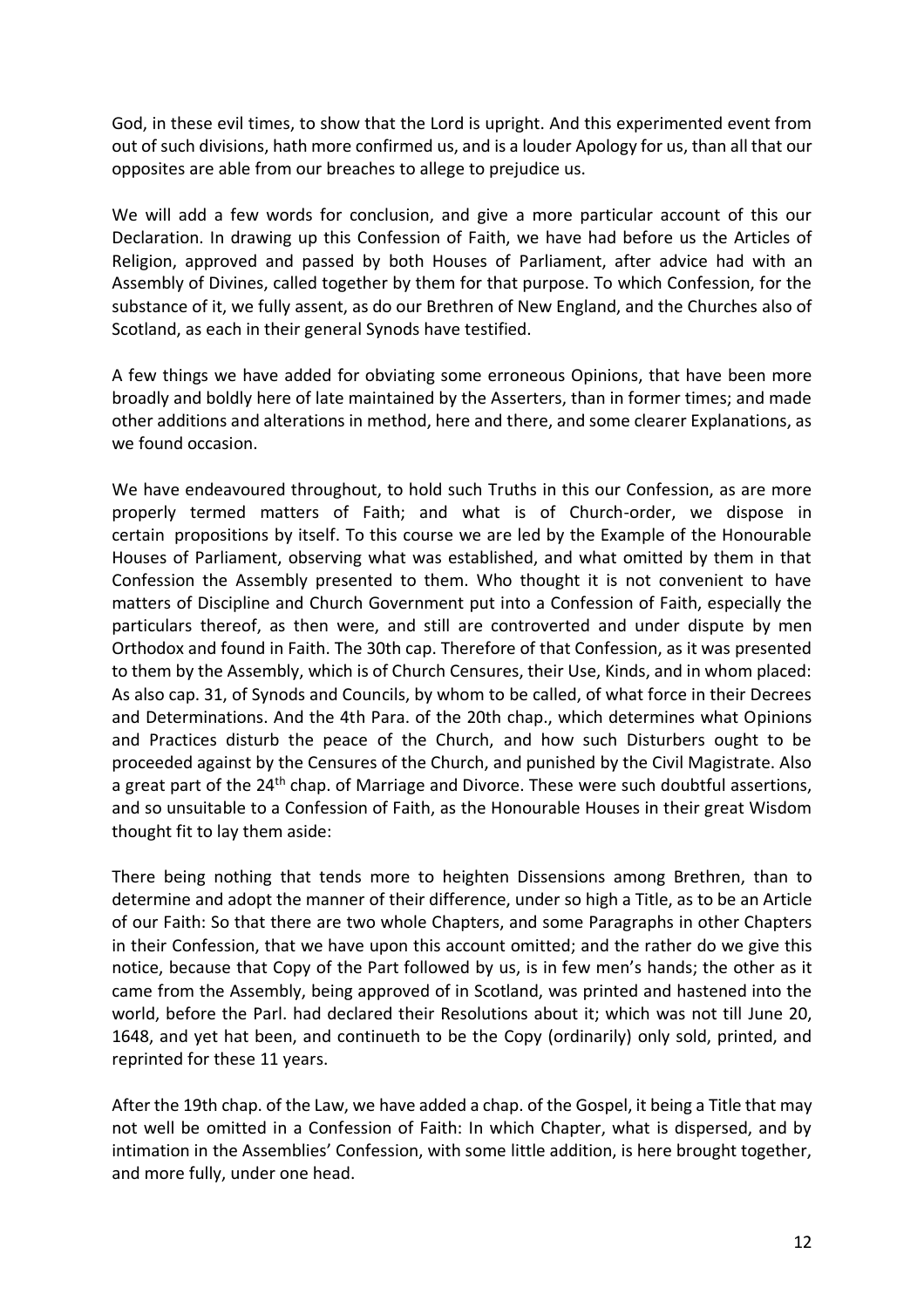That there are not Scriptures annexed, as in some Confessions (though in divers others it's otherwise), we give the same account as did the Reverend Assembly in the same case; which was this: The Confession being large, and so framed, as to meet with the common Errors, If the Scriptures should have been alleged with any clearness, and by showing where the strength of the proof lieth, it would have required a Volume.'

We say further, it being our utmost end in this (as it is indeed of a Confession) humbly to give an account what we hold and assert in these matters; that others, especially the Churches of Christ may judge of us accordingly: This we aimed at, and not so much to instruct others, or convince gainsayers. These are the proper works of other Institutions of Christ, and are to be done in the strength of express Scripture. A Confession is an Ordinance of another nature.

What we have laid down and asserted about Churches and their Government, we humbly conceive to be the Order which Christ himself hath appointed to be observed, we have endeavoured to follow Scripture light; and those also that went before us according to that Rule, desirous of nearest uniformity with Reforming Churches, as with our Brethren in New England, so with others, that differ from them and us.

The Models and Platforms of this subject laid down by learned men, and practiced by Churches, are various: We do not judge it brotherly, or grateful, to insist upon comparisons, as some have done; but this Experience teacheth, That the variety, and possibly the Disputes and Emulations arising thence, have much strengthened, if not fixed, this unhappy persuasion in the minds of some learned and good men, namely, That there is no settled Order laid down in Scripture; but it's left to the Prudence of the Christian Magistrate, to compose or make a choice of such a Form as is most suitable and consistent with their Civil Government. Where this Opinion is entertained in the persuasion of Governors, there, Churches asserting their Power and Order to be jure divino, and the appointment of Jesus Christ, can have no better nor more honourable Entertainment, than a Toleration or Permission.

Yet herein there is this remarkable advantage to all parties that differ, about what is in Government is of Christ's appointment; in that such Magistrates have a far greater latitude in conscience, to tolerate and permit the several forms of each so bound up in their persuasion, than they have to submit unto what the Magistrate shall impose: And thereupon the Magistrate exercising and indulgency and forbearance, with protection and encouragement to the people of God, so differing from him, and amongst themselves: Doth therein discharge as great a faithfulness to Christ, and love to his people, as can any way be supposed and expected from any Christian Magistrate, of what persuasion soever he is. And where this clemency from Governors is shown to any sort of persons, or Churches of Christ, upon such a principle, it will in equity produce this just effect, That all that so differ from him, and amongst themselves, standing in equal and alike difference from the principle of such a Magistrate, he is equally free to give alike liberty to them, one as well as the other.

This faithfulness in our Governors we do with thankfulness to God acknowledge, and to their everlasting honour, which appeared much in the late Reformation. The Hierarchy, Common Prayer Book, and all other things grievous to God's People, being removed, they made choice of an Assembly of learned men, to advise what Government and Order is meet to be established in the room of these things; and because it was known there were different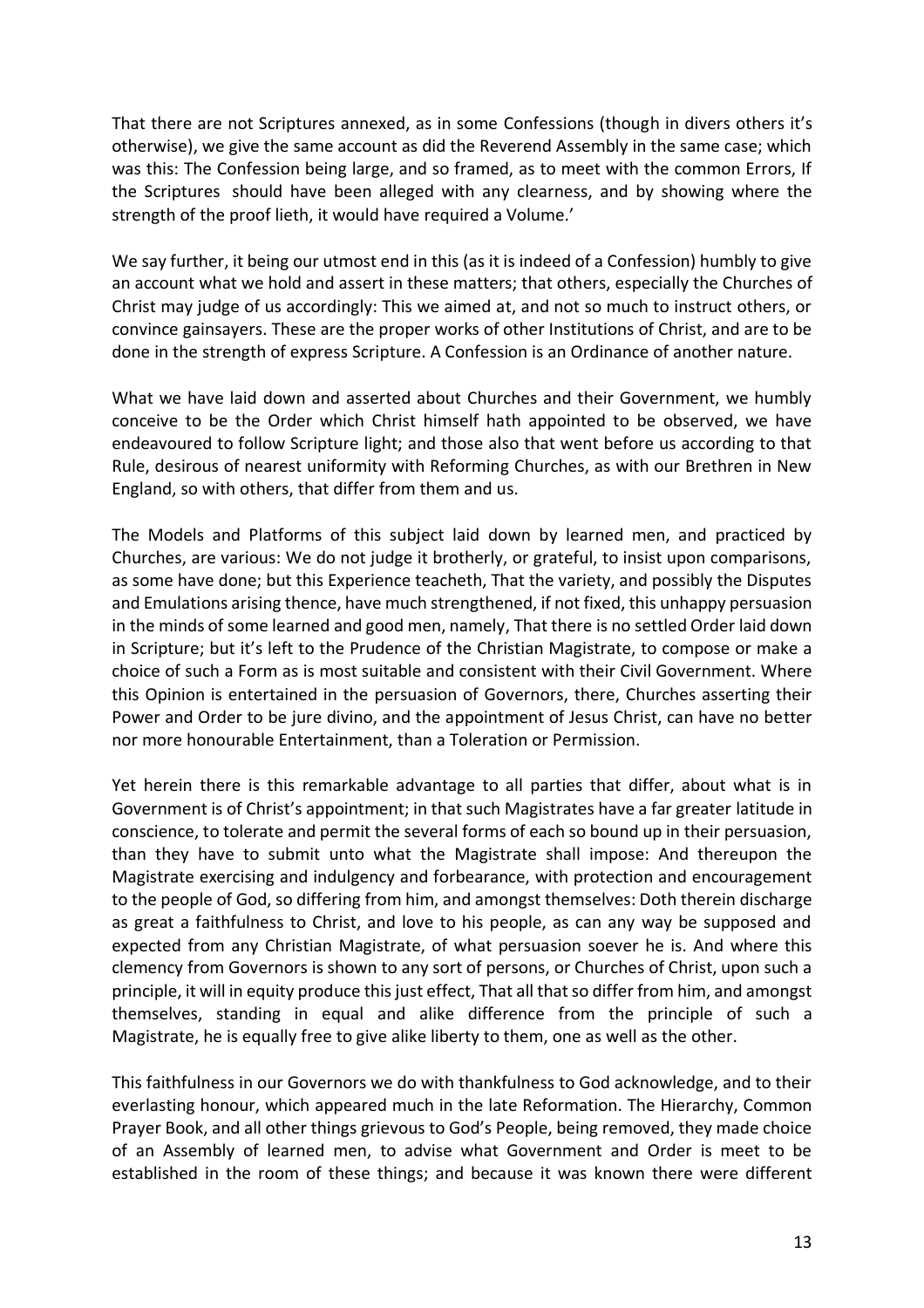opinions (as always hath been among godly men ) about forms of Church Government, there was by the Ordinance first sent forth to call an Assembly, not only a choice made of persons of several persuasions, to sit as Members there, but liberty given, to a lesser number, if dissenting, to report their Judgments and Reasons, as well and as freely as the major part.

Hereupon the Honourable House of Commons (an Indulgence we hope will never be forgotten) finding by Papers received from them, that the Members of the Assembly were not like to compose differences among themselves, so as to join in the same Rule for Church Government, did order further as followeth: That a Committee of Lords and Commons, etc., do take into consideration the differences of the Opinions in the Assembly of Divines in point of Church government, and to endeavour a union if it be possible; and in case that cannot be done, to endeavour the finding out some way, how far tender consciences, who cannot in all things submit to the same Rule which that be established, may be born according to the Word, and as may stand with the Public Peace.

By all which it is evident, the Parliament purposed not to establish the Rule of Church Government with such rigor, as might not permit and bear with a practice different from what they had established: In persons and Churches of different principles, if occasion were. And this Christian Clemency and indulgence in our Governors, hath been the foundation of that Freedom and Liberty, in the managing of Church affairs, which our Brethren, as well as WE, that differ from them, do now, and have many years enjoyed.

The Honourable Houses by several Ordinances of Parliament after much consultation, having settled Rules for Church Government, and such an Ecclesiastical Order as they judged would best joint with the Laws and Government of the Kingdom, did publish them, requiring the practice hereof throughout the Nation: and in particular, by the Min. of the Pr. of Lon. But (upon the former reason, or the like charitable consideration) these Rules were not imposed by them under any Penalty, or rigorous enforcement, though frequently urged thereunto by some.

Our Reverend Brethren of the Province of London, having considered of these Ordinances, and the Church Government laid down in them, declared their Opinions to be, That there is not a complete Rule in those Ordinances; also that there are many necessary things not yet established, and some things wherein their consciences are not so fully satisfied. These Brethren, in the same Paper, have published also their joint Resolution to practice in all things according to the Rule of the Word, and according to these Ordinances, so far as they conceive them [to] correspond to it, and in so doing, they trust they shall not grieve the Spirit of the truly godly, nor give any just occasion to them that are contrary minded, to blame their proceedings.

We humbly conceive that (we being dissatisfied in these things as our Brethren) the like liberty was intended by the Honourable Houses, and may be taken by us of the Congregational way (without blame or grief to the spirits of those Brethren at least), to resolve, or rather to continue in the same Resolution and Practice in these matters, which indeed were our practices in times of greatest opposition, and before this Reformation was begun.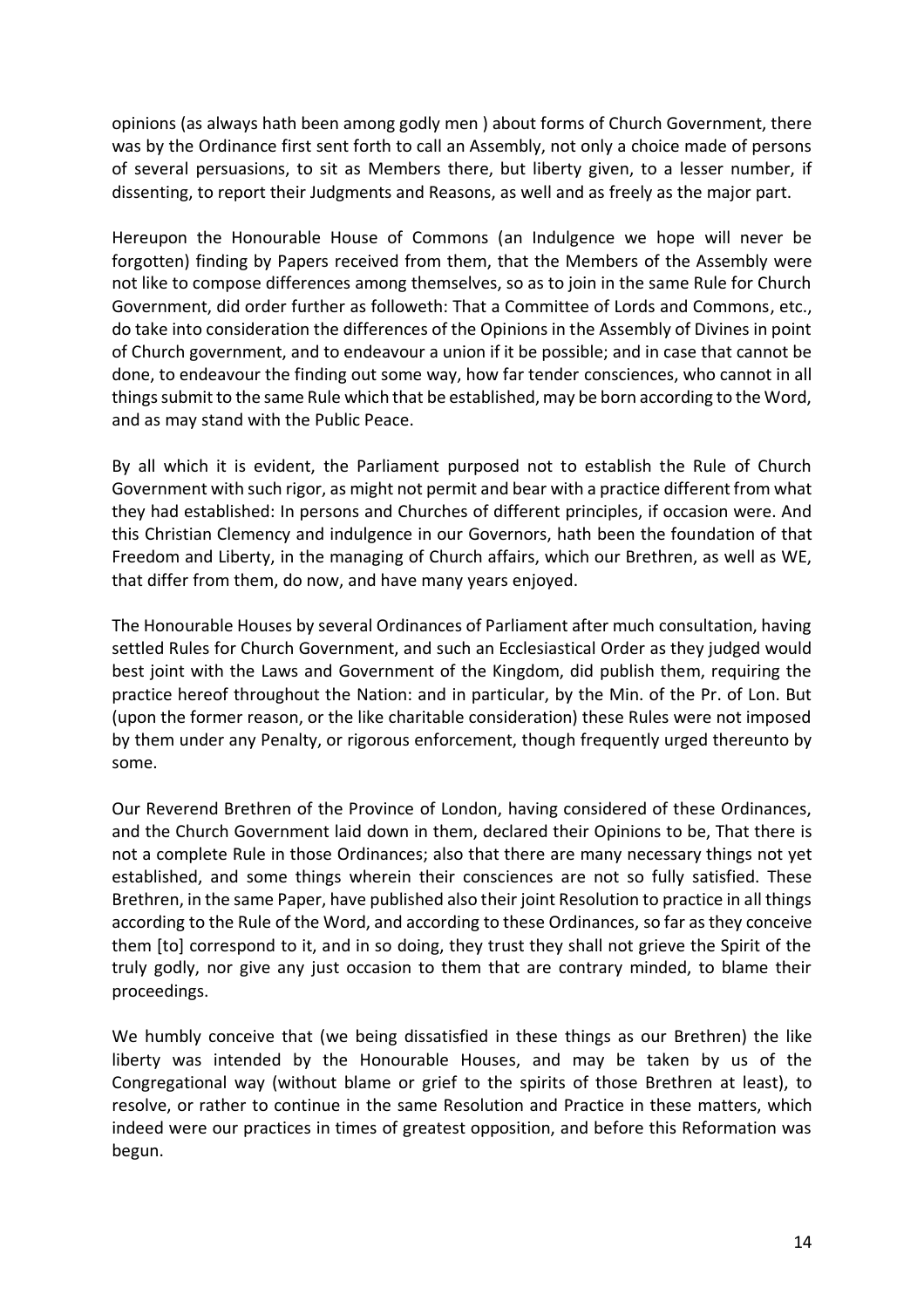And as our Brethren the Ministers of London, drew up and published their opinions and apprehensions about Church Government into an entire System; so we now give the like public account of our Consciences, and the Rules by which we have constantly practiced hitherto; which we have here drawn up, and do present. Whereby it will appear how much or how little we differ in these things from our Presbyterian Brethren.

And we trust there is no just cause by which any man, either for our differing from the present settlement, it being out of Conscience, and not out of contempt, or our differences one from another, being not wilful, should charge either of us with that odious reproach of Schism. And indeed, if not for our differing from the State settlement, much less because we differ from our Brethren, our differences being in some lesser things, and circumstances only, as themselves acknowledge. And let it be further considered, that we have not broken from them or their Order by these differences (but rather they from us), and in that respect we less deserve their censure; our practice being no other than what it was in our breaking from Episcopacy, and long before Presbytery, or any such form as now they are in, was taken up by them; and we will not say how probable it is, that the yoke of Episcopacy had been upon our neck to this day, if some such way (as formerly, and now is, and hath been termed Schism) had not with much suffering been then practiced, and since continued in.

For Novelty wherewith we are likewise both charged by the Enemies of both, it is true, in respect of the public and open Profession, either of Presbytery or Independency, this Nation hath been a stranger to each way, it's possible, ever since it hath been Christian; though for ourselves we are able to trace the footsteps of an Independent Congregational way in the ancientest customs of the Churches; as also in the Writings of our soundest Protestant Divines, and (that which we are much satisfied in) a full concurrence throughout all in the substantial parts of Church Government, with our Reverend Brethren in the old Puritan Nonconformists, who being instant in Prayer and much sufferings, prevailed in the Lord, and we reap with joy what they sowed in tears. Our Brethren also that are for Presbyterial Subordinations, profess what is of weight against Novelty for their way.

And now therefore seeing the Lord, in whose hand is the heart of Princes, hath put into the hearts of our Governors, to tolerate and permit (as they have done many years) persons of each persuasion, to enjoy their Consciences, though neither come up to the Rule established by Authority: And that which is more, to give us both Protection, and the same encouragement, that the most devoted Conformists in those former Superstitious Times enjoyed; yea, and by a public Law to establish this Liberty for time to come; and yet further, in the midst of our fears, to set over us a Prince that owns this Establishment, and cordially resolves to secure our Churches in the enjoyment of these Liberties, if we abuse them not to the disturbance of the Civil Peace.

This should be a very great engagement upon the hearts of all, though of different persuasions, to endeavour our utmost, jointly to promote the honour and prosperity of such a Government and Governors by whatsoever means, which in our Callings as Ministers of the Gospel, and as Churches of Jesus Christ the Prince of Peace, we are any way able to do; as also to be peaceably disposed one towards another, and with mutual toleration to love as brethren, notwithstanding such differences: remembering, as it's very equal we should, the differences that are between Presbyterians and Independents being differences between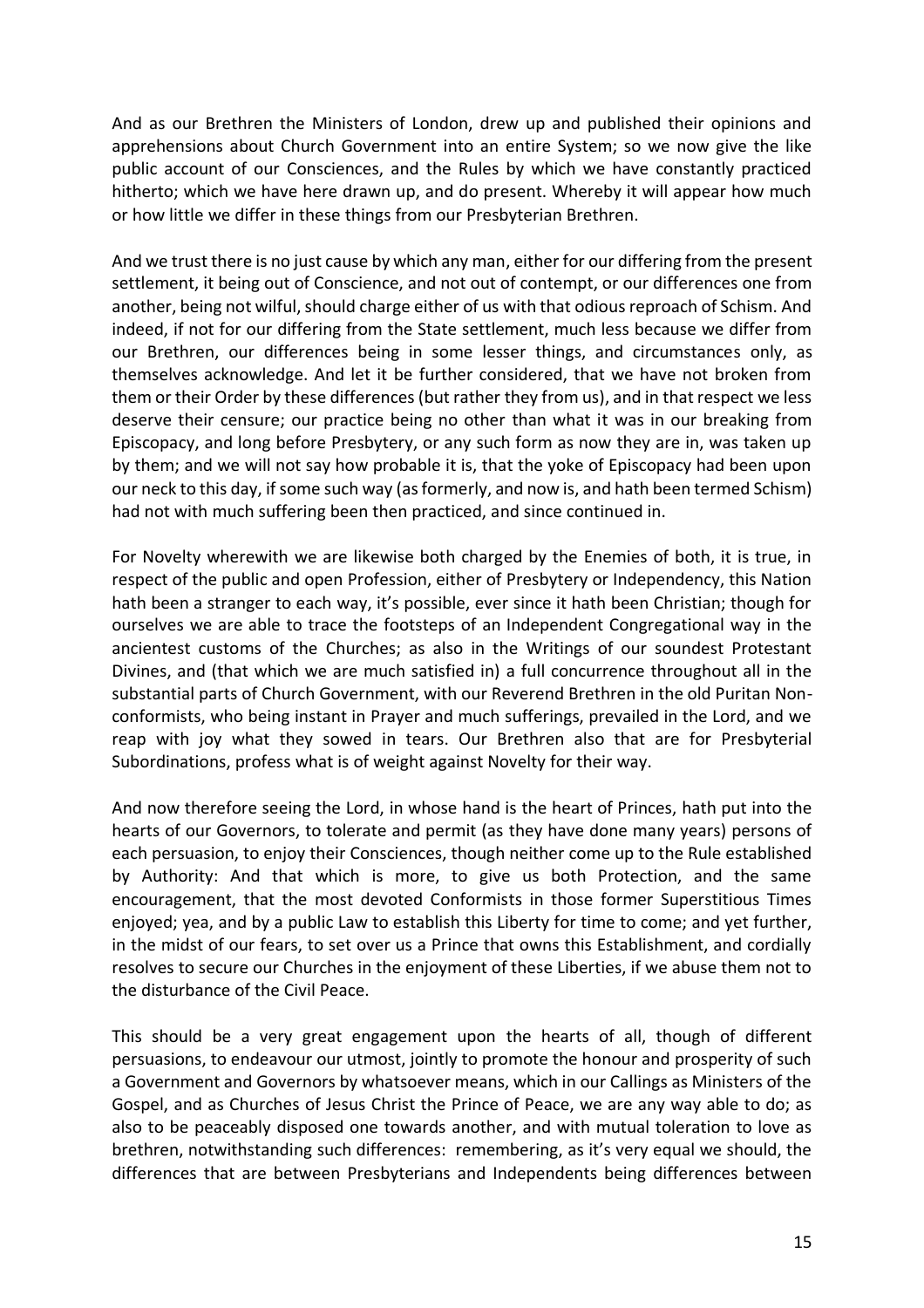fellow-servants, and neither of them having authority given from God or Man, to impose their Opinions, one more than the other. That our Governors after so solemn an establishment, should thus bear with us both, in our greater differences from their Rule: and after this, for any of us to take a fellow-servant by the throat, upon the account of a lesser reckoning, and nothing due to him upon it, is to forget, at least not to exercise, that compassion and tenderness we have found, where we had less ground to challenge or expect it. Our prayer unto God is, That whereto we have already attained, we all may walk by the same rule, and that wherein we are otherwise minded, God would reveal it to us in his due time.

by John Owen (1658)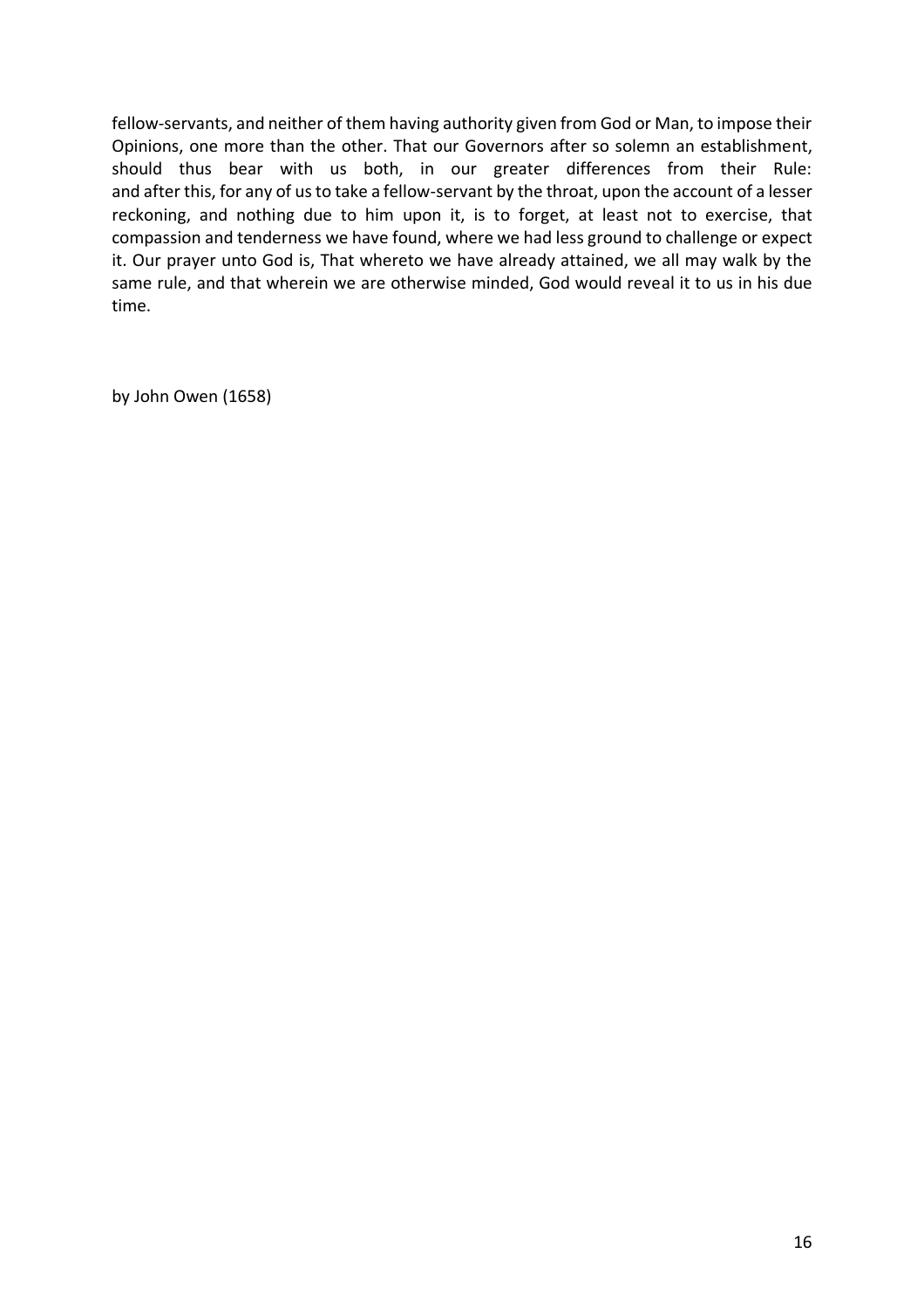#### **CHAPTER 1 OF THE HOLY SCRIPTURE**

1. Although the light of nature, and the works of creation and providence, do so far manifest the goodness, wisdom and power of God, as to leave men inexcusable; yet are they not sufficient to give that knowledge of God and of his will, which is necessary unto salvation: therefore it pleased the Lord at sundry times, and in divers manners, to reveal himself, and to declare that his will unto his Church; and afterwards for the better preserving and propagating of the truth, and for the more sure establishment and comfort of the Church against the corruption of the flesh, and the malice of Satan and of the world, to commit the same wholly unto writing: which maketh the holy Scripture to be most necessary; those former ways of God's revealing his will unto his people, being now ceased.

2. Under the name of holy Scripture, or the Word of God written, are now contained all the Books of the Old and New Testament, which are these:

**Of the Old Testament -** Genesis, Exodus, Leviticus, Numbers, Deuteronomy, Joshua, Judges, Ruth, 1 Samuel, 2 Samuel, 1 Kings, 2 Kings, 1 Chronicles, 2 Chronicles, Ezra, Nehemiah, Esther, Job, Psalms, Proverbs, Ecclesiastes, The Song of Songs, Isaiah, Jeremiah, Lamentations, Ezekiel, Daniel, Hosea, Joel, Amos, Obadiah, Jonah, Micah, Nahum, Habakkuk, Zephaniah, Haggai, Zechariah, Malachi.

**Of the New Testament -** Matthew, Mark, Luke, John, The Acts of the Apostles, Paul's Epistle to the Romans, 1 Corinthians, 2 Corinthians, Galatians, Ephesians, Philippians, Colossians, 1 Thessalonians, 2 Thessalonians. 1 To Timothy, 2 To Timothy, To Titus, To Philemon, The Epistle to the Hebrews, The Epistle of James, The first and second Epistles of Peter, The first, second and third Epistles of John, the Epistle of Jude, The Revelation.

All which are given by the inspiration of God to be the rule of faith and life.

3. The Books commonly called Apocrypha, not being of divine inspiration, are no part of the canon of the Scripture; and therefore, are of no authority in the Church of God, nor to be any otherwise approved or made use of, than other human writings.

4. The authority of the holy Scripture, for which it ought to be believed and obeyed, dependeth not upon the testimony of any man or church; but wholly upon God (who is truth itself) the Author thereof: and therefore, it is to be received, because it is the Word of God.

5. We may be moved and induced by the testimony of the Church, to an high and reverent esteem of the holy Scripture; and the heavenliness of the matter, the efficacy of the doctrine, the majesty of the style, the consent of all the parts, the scope of the whole (which is, to give all glory to God), the full discovery it makes of the only way of man's salvation, the many other incomparable excellencies, and the entire perfection thereof, are arguments whereby it doth abundantly evidence itself to be the Word of God; yet notwithstanding, our full persuasion and assurance of the infallible truth and divine authority thereof, is from the inward work of the Holy Spirit, bearing witness by and with the Word in our hearts.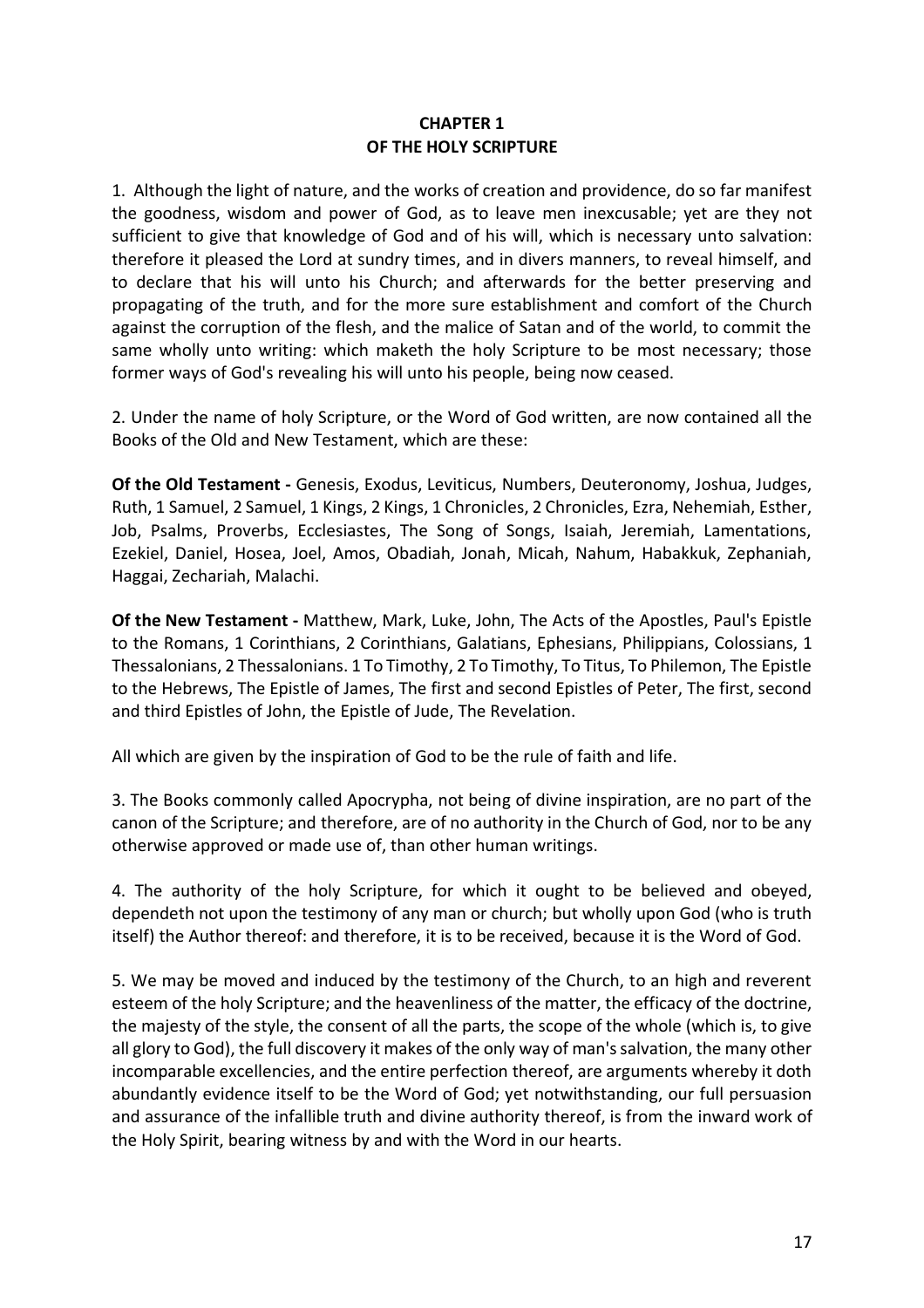6. The whole counsel of God concerning all things necessary for his own glory, man's salvation, faith and life, is either expressly set down in Scripture, or by good and necessary consequence may be deduced from Scripture; unto which nothing at any time is to be added, whether by new revelations of the Spirit, or traditions of men. Nevertheless, we acknowledge the inward illumination of the Spirit of God to be necessary for the saving understanding of such things as are revealed in the Word: and that there are some circumstances concerning the worship of God and government of the Church, common to human actions and societies, which are to be ordered by the light of nature and Christian prudence, according to the general rules of the Word, which are always to be observed.

7. All things in Scripture are not alike plain in themselves, nor alike clear unto all: yet those things which are necessary to be known, believed and observed for salvation, are so clearly propounded and opened in some place of Scripture or other, that not only the learned, but the unlearned, in a due use of the ordinary means, may attain unto a sufficient understanding of them.

8. The Old Testament in Hebrew (which was the native language of the people of God of old) and the New Testament in Greek (which at the time of writing of it was most generally known to the nations) being immediately inspired by God, and by his singular care and providence kept pure in all ages, are therefore authentical; so as in all controversies of religion the Church is finally to appeal unto them. But because these original tongues are not known to all the people of God, who have right unto and interest in the Scriptures, and are commanded in the fear of God to read and search them; therefore they are to be translated into the vulgar language of every nation unto which they come, that the Word of God dwelling plentifully in all, they may worship him in an acceptable manner, and through patience and comfort of the Scriptures may have hope.

9. The infallible rule of interpretation of Scripture, is the Scripture itself; and therefore when there is a question about the true and full sense of any Scripture (which is not manifold, but one) it must be searched and known by other places, that speak more clearly.

10. The supreme judge by which all controversies of religion are to be determined, and all decrees of councils, opinions of ancient writers, doctrines of men and private spirits, are to be examined, .and in whose sentence we are to rest, can be no other, but the holy Scripture delivered by the Spirit; into which Scripture so delivered, our faith is finally resolved.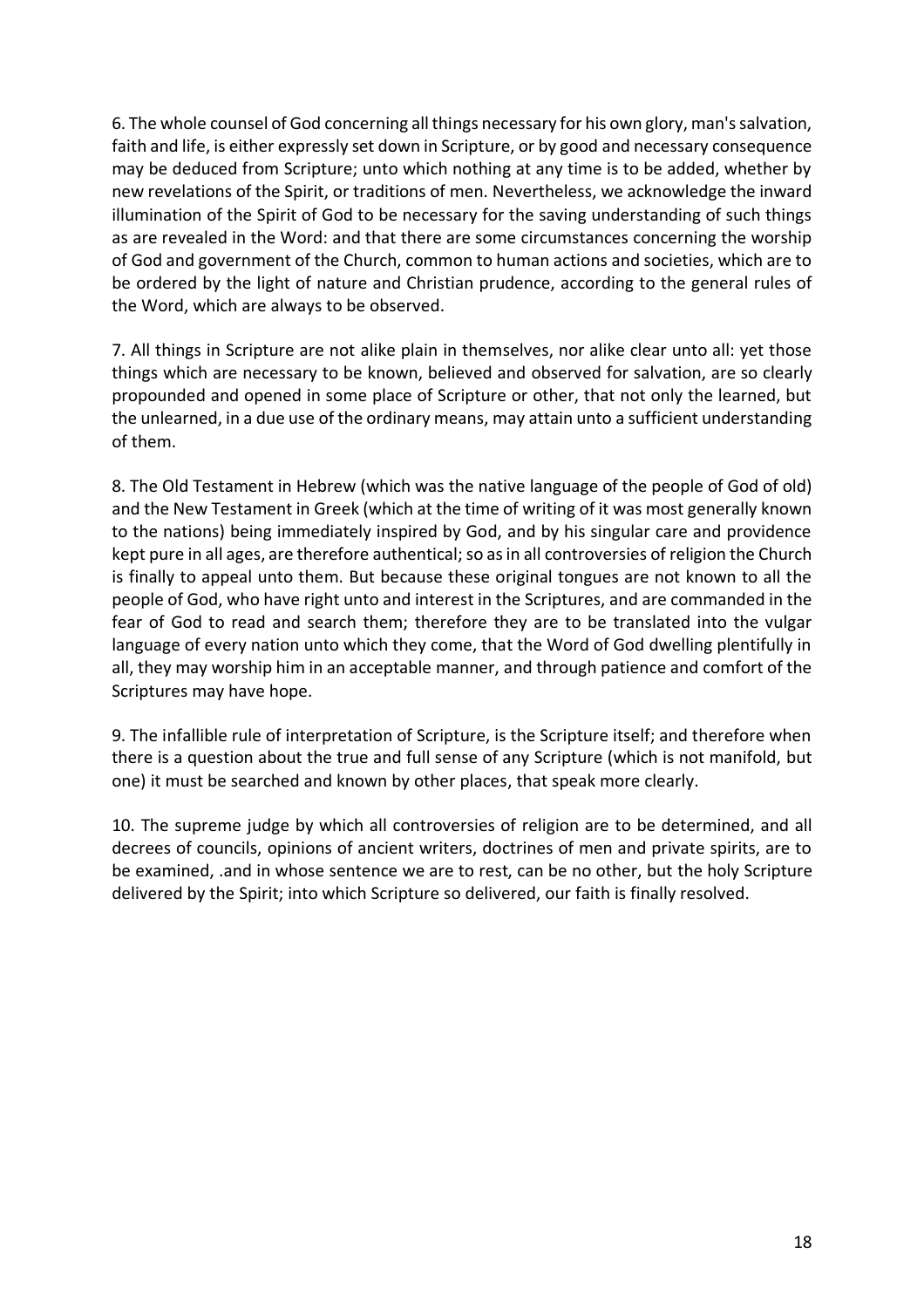#### **CHAPTER 2 OF GOD AND OF THE HOLY TRINITY**

1. There is but one only living and true God; who is infinite in being and perfection, a most pure Spirit, invisible, without body, parts or passions, immutable, immense, eternal. incomprehensible, almighty, most wise, most holy, most free, most absolute, working all things according to the counsel of his own immutable and most righteous will, for his own glory, most loving, gracious. merciful, long-suffering. abundant in goodness and truth, forgiving iniquity, transgression and sin. the rewarder of them that diligently seek him; and withal most just and terrible in his judgments. hating all sin, and who will by no means clear the guilty.

2. God hath all life, glory. goodness, blessedness, in, and of himself; and is alone, in, and unto himself, all-sufficient, not standing in need of any creatures, which he hath made, nor deriving any glory from them, but only manifesting his own glory in, by, unto, and upon them: He is the alone fountain of all being, of whom, through whom, and to whom are all things; and hath most sovereign dominion over them, to do by them, for them, or upon them. whatsoever himself pleaseth. In his sight all things are open and manifest, his knowledge is infinite, infallible, and independent upon the creature, so as nothing is to him contingent or uncertain. He is most holy in all his counsels, in all his works, and in all his commands. To him is due from angels and men, and every other creature, whatsoever worship, service or obedience, as creatures, they owe unto the Creator, and whatever he is further pleased to require of them.

3. In the unity of the God-head there be three Persons, of one substance, power and eternity. God the Father, God the Son, and God the Holy Ghost. The Father is of none, neither begotten, nor proceeding; the Son is eternally begotten of the Father; the Holy Ghost eternally proceeding from the Father and the Son. Which doctrine of the Trinity is the foundation of all our communion with God, and comfortable dependence upon him.

#### **CHAPTER 3 OF GOD'S ETERNAL DECREE**

1. God from all eternity did by the most wise and holy counsel of his own will, freely and unchangeably ordain whatsoever comes to pass: yet so, as thereby neither is God the author of sin, nor is violence offered to the will of the creatures, nor is the liberty or contingency of second causes taken away, but rather established.

2. Although God knows whatsoever mayor can come to pass upon all supposed conditions, yet hath he not decreed anything, because he foresaw it as future, or as that which would come to pass upon such conditions.

3. By the decree of God for the manifestation of his glory, some men and angels are predestinated unto everlasting life, and others fore ordained to everlasting death.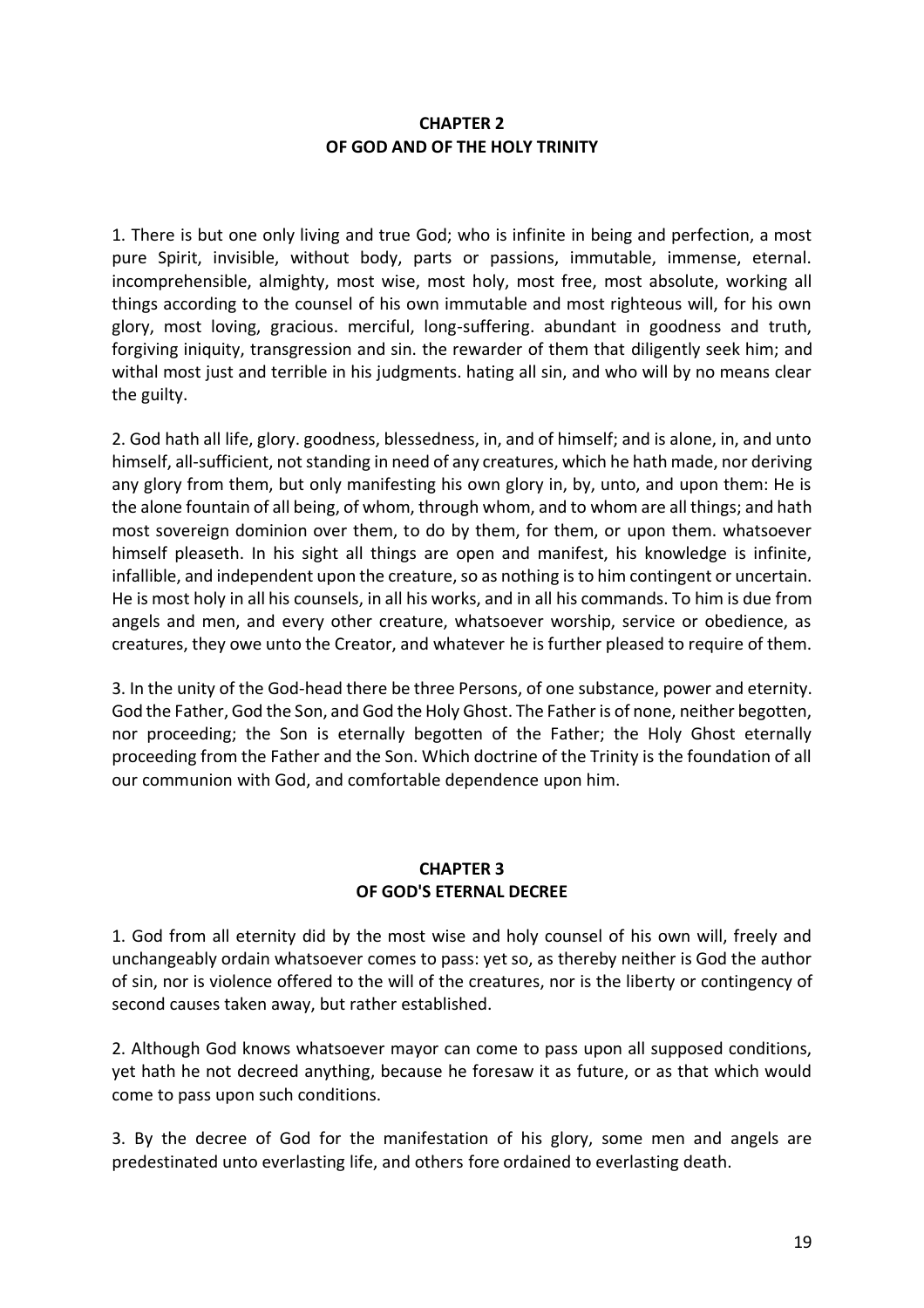4. These angels and men thus predestinated, and fore-ordained, are particularly and unchangeably designed, and their number is so certain and definite, that it cannot be either increased or diminished.

5. Those of mankind that are predestinated unto life, God, before the foundation of the world was laid, according to his eternal and immutable purpose, and the secret counsel and good pleasure of his will, hath chosen in Christ unto everlasting glory, out of his mere free grace and love, without any foresight of faith or good works, or perseverance in either of them, or any other thing in the creature, as conditions or causes moving him thereunto, and all to the praise of his glorious grace.

6. As God hath appointed the elect unto glory, so hath he by the eternal and most free purpose of his will fore ordained all the means thereunto. Wherefore they who are elected, being fallen in Adam, are redeemed by Christ, are effectually called unto faith in Christ by his Spirit working in due season, are justified, adopted, sanctified, and kept by his power, through faith, unto salvation. Neither are any other redeemed by Christ, or effectually called, justified, adopted, sanctified and saved, but the elect only.

7. The rest of mankind God was pleased, according to the unsearchable counsel of his own will, whereby he extendeth or withholdeth mercy, as he pleaseth, for the glory of his sovereign power over his creatures, to pass by and to ordain them to dishonour and wrath for their sin, to the praise of his glorious justice.

8. The doctrine of this high mystery of predestination is to be handled with special prudence and care, that men attending the will of God revealed in his Word, and yielding obedience thereunto, may from the certainty of their effectual vocation, be assured of their eternal election. So shall this doctrine afford matter of praise, reverence and admiration of God, and of humility, diligence, and abundant consolation to all that sincerely obey the Gospel.

#### **CHAPTER 4 OF CREATION**

1. It pleased God the Father, Son and Holy Ghost. for the manifestation of the glory of his eternal power, wisdom and goodness, in the beginning, to create or make out of nothing the world, and all things therein, whether visible or invisible, in the space of six days, and all very good.

2. After God had made all other creatures, he created man, male and female, with reasonable and immortal souls, endued with knowledge, righteousness and true holiness, after his own image, having the law of God written in their hearts, and power to fulfil it; and yet under a possibility of transgressing, being left to the liberty of their own will, which was subject unto change. Besides this law written in their hearts, they received a command not to eat of the tree of the knowledge of good and evil; which while they kept, they were happy in their communion with God, and had dominion over the creatures.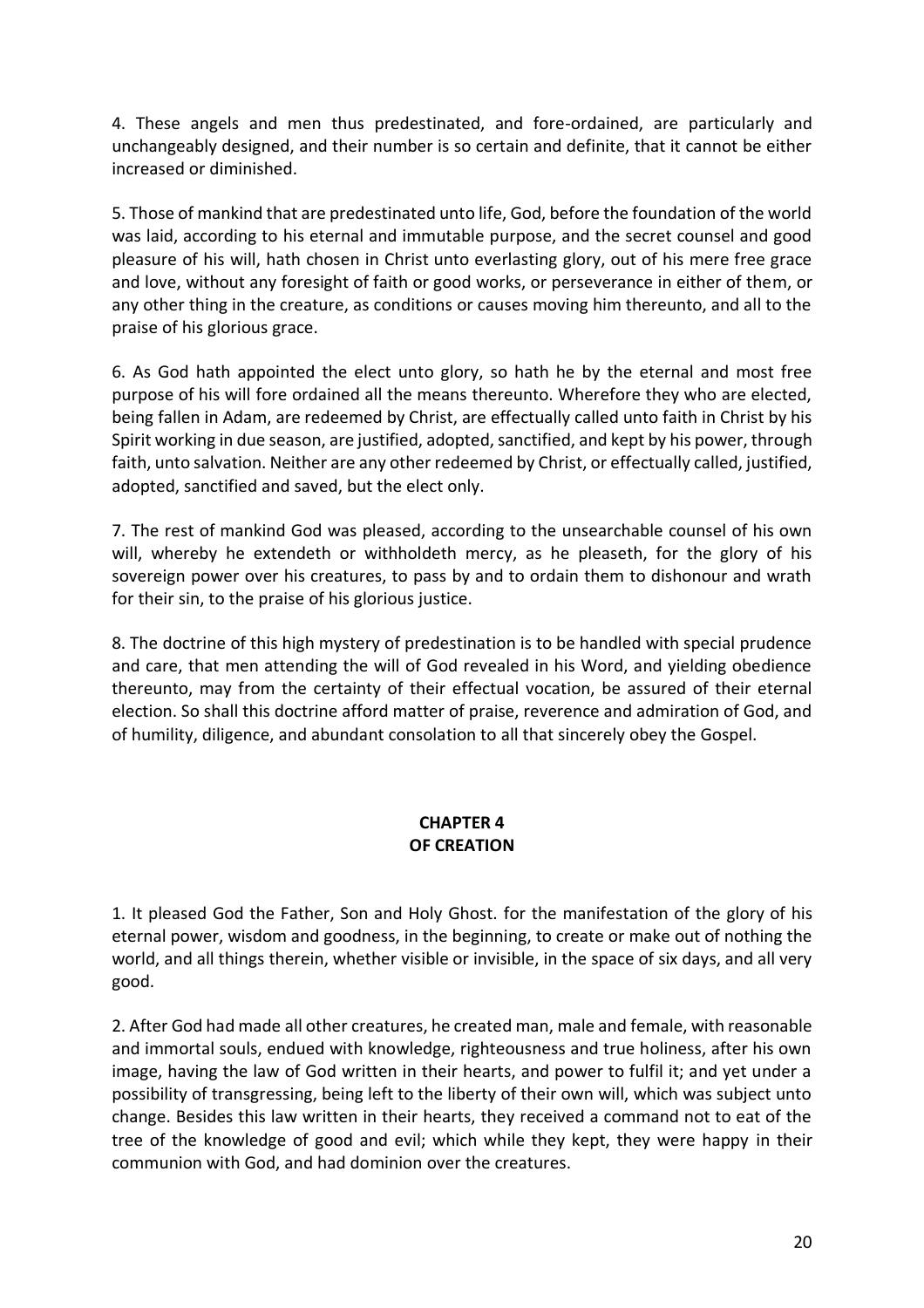#### **CHAPTER 5 OF PROVIDENCE**

1. God the great Creator of all things, doth uphold, direct, dispose and govern all creatures, actions and things from the greatest even to the least by his most wise and holy providence, according to his infallible foreknowledge, and the free and immutable counsel of his own will, to the praise of the glory of his wisdom, power, justice, goodness and mercy.

2. Although in relation to the foreknowledge and decree of God, the first cause, all things come to pass immutably and infallibly; yet by the same providence he ordereth them to fall out according to the nature of second causes, either necessarily, freely, or contingently.

3. God in his ordinary providence maketh use of means, yet is free to work without, above, and against them at his pleasure.

4. The almighty power, unsearchable wisdom, and infinite goodness of God, so far manifest themselves in his providence, in that his determinate counsel extendeth itself even to the first fall, and all other sins of angels and men (and that not by a bare permission) which also he most wisely and powerfully boundeth, and otherwise ordereth and govemeth in a manifold dispensation to his own most holy ends; yet so, as the sinfulness thereof proceedeth only from the creature, and not from God, who being most holy and righteous, neither is, nor can be the author or approver of sin.

5. The most wise, righteous and gracious God doth oftentimes leave for a season his own children to manifold temptations, and the corruption of their own hearts, to chastise them for their former sins, or, to discover unto them the hidden strength of corruption, and deceitfulness of their hearts, that they may be humbled; and to raise them to a more close and constant dependence for their support upon himself, and to make them more watchful against all future occasions of sin, and for sundry other just and holy ends.

6. As for those wicked and ungodly men, whom God as a righteous judge, for former sins, doth blind and harden, from them he not only withholdeth his grace, whereby they might have been enlightened in their understandings, and wrought upon in their hearts; but sometimes also withdraweth the gifts which they had, and exposeth them to such objects, as their corruption makes occasions of sin; and withal gives them over to their own lusts, the temptations of the world, and the power of Satan; whereby it comes to pass that they harden themselves, even under those means which God useth for the softening of others.

7. As -the providence of God doth in general reach to all creatures, so after a most special manner it taketh care of his Church, and disposeth all things to the good thereof.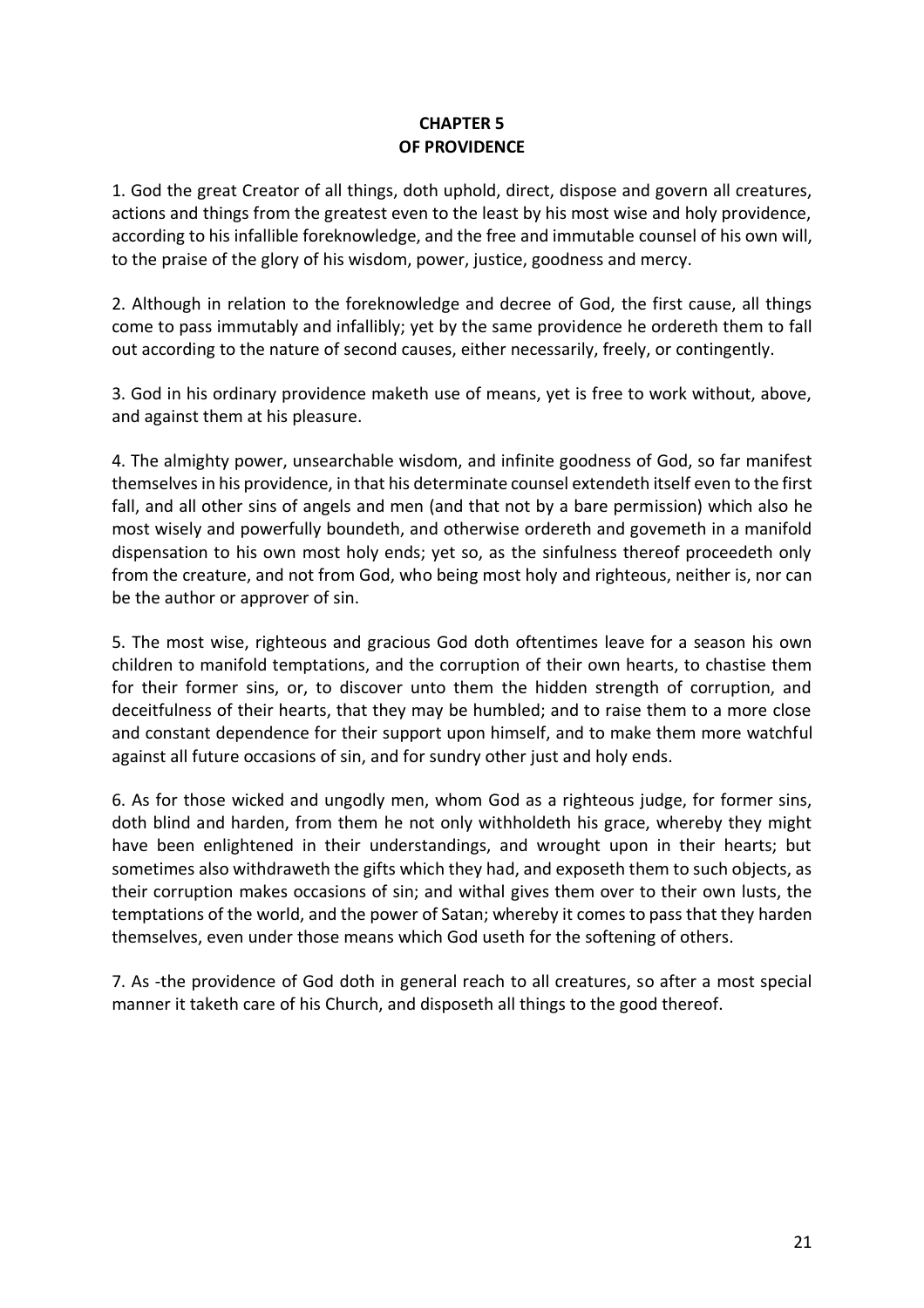#### **CHAPTER 6**

# **OF THE FALL OF MAN, OF SIN, AND OF THE PUNISHMENT THEREOF**

1. God having made a covenant of works and life, thereupon, with our first parents and all their posterity in them, they being seduced by the subtlety and temptation of Satan did wilfully transgress the law of their creation, and break the covenant in eating the forbidden fruit.

2. By this sin they, and we in them, fell from original righteousness and communion with God, and so became dead in sin, and wholly defiled in all the faculties and parts of soul and body.

3. They being the root, and by God's appointment standing in the room and stead of all mankind, the guilt of this sin was imputed, and corrupted nature conveyed to all their posterity descending from them by ordinary generation.

4. From this original corruption, whereby we are utterly indisposed, disabled and made opposite to all good, and wholly inclined to all evil, do proceed all actual transgressions.

5. This corruption of nature during this life, doth remain in those that are regenerated; and although it be through Christ pardoned and mortified, yet both itself and all the motions thereof are truly and properly sin.

6. Every sin, both original and actual, being a transgression of the righteous law of God, and contrary thereunto, doth in its own nature bring guilt upon the sinner, whereby he is bound over to the wrath of God, and curse of the law, and so made subject to death, with all miseries, spiritual, temporal and eternal.

# **CHAPTER 7 OF GOD'S COVENANT WITH MAN**

1. The distance between God and the creature is so great, that although reasonable creatures do owe obedience unto him as their Creator, yet they could never have attained the reward of life, but by some voluntary condescension on God's part, which he hath been pleased to express by way of covenant.

2. The first covenant made with man, was a covenant of works, wherein life was promised to Adam, and in him to his posterity, upon condition of perfect and personal obedience.

3. Man by his fall having made himself incapable of life by that covenant, the Lord was. pleased ,to make a second, commonly called the Covenant of Grace; wherein he freely offereth unto sinners life and salvation by Jesus Christ, requiring of them faith in him that they may be saved, and promising to give unto all those that are ordained unto life, his Holy Spirit, to make them willing and able to believe.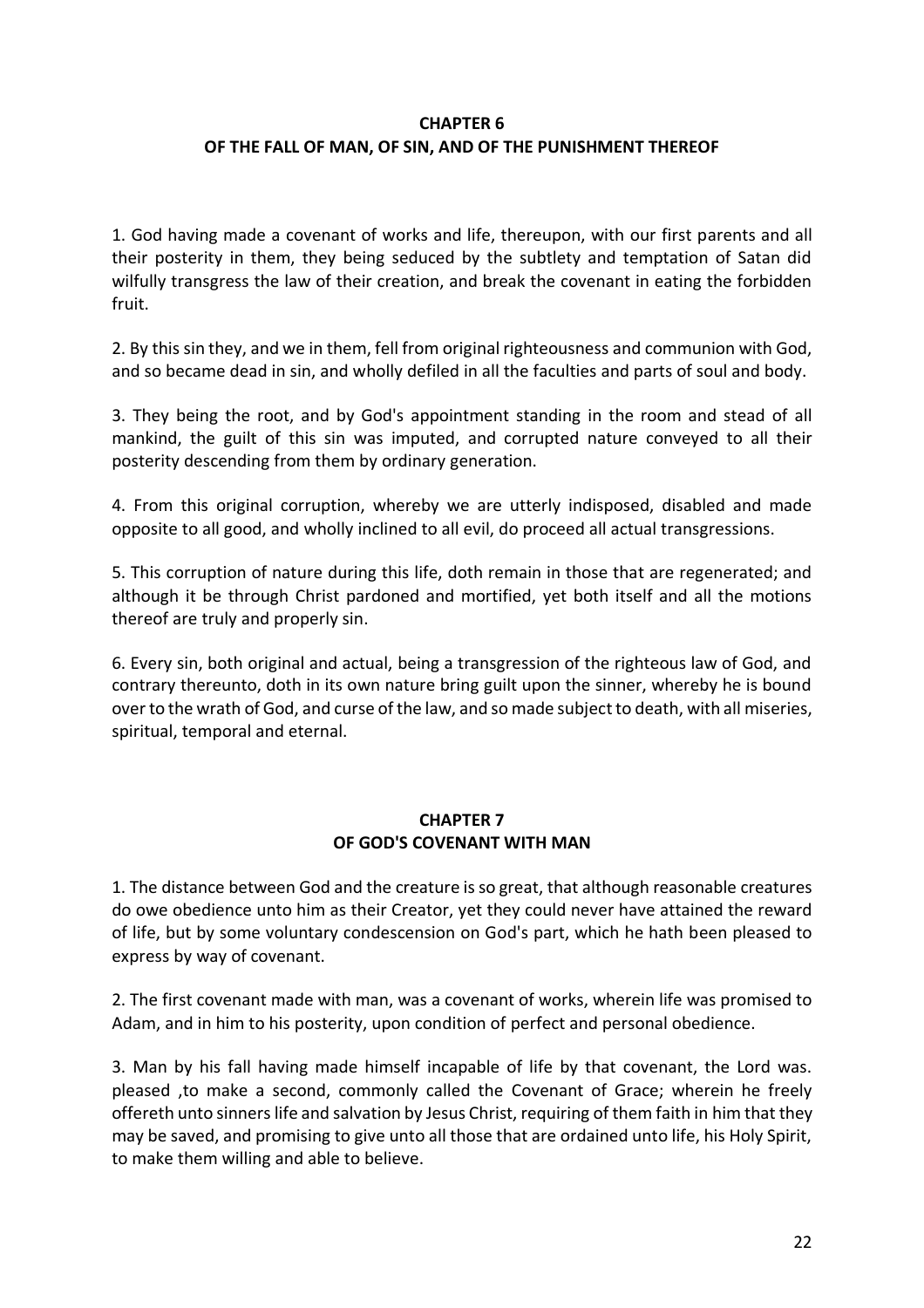4. This covenant of grace is frequently set forth in the Scripture by the name of a Testament, in reference to the death of Jesus Christ the testator, and to the everlasting inheritance, with all things belonging to it, therein bequeathed.

5. Although this covenant hath been differently and variously administered in respect of ordinances and institutions in the time of the law, and since the coming of Christ in the flesh; yet for the substance and efficacy of it, to all its spiritual and saving ends, it is one and the same; upon the account of which various dispensations, it is called the Old and New Testament.

#### **CHAPTER 8 OF CHRIST THE MEDIATOR**

1. It pleased God, in his eternal purpose, to choose and ordain the Lord Jesus his only begotten Son, according to a covenant made between them both, to be the Mediator between God and man; the Prophet, Priest, and King, the Head and Saviour of his Church, the Heir of all things and Judge of the world; unto whom he did from all eternity give a people to be his seed, and to be by him in time redeemed, called, justified, sanctified, and glorified.

2. The Son of God, the second Person in the Trinity, being very and eternal God, of one substance and equal with the Father, did, when the fulness of time was come, take upon him man's nature, with all the essential properties and common infirmities thereof, yet without sin, being conceived by the power of the Holy Ghost, in the womb of the virgin Mary, of her substance: So that two whole perfect and distinct natures, the Godhead and the manhood, were inseparably joined together in one Person, without conversion, composition, or confusion; which Person is very God and very man, yet one Christ, the only Mediator between God and man.

3. The Lord Jesus in his human nature, thus united to the divine in the Person of the Son, was sanctified and anointed with the Holy Spirit above measure, having in him all the treasures of wisdom and knowledge, in whom it pleased the Father that all fulness should dwell; to the end that being holy, harmless, undefiled, and full of grace and truth, he might be throughly furnished to execute the office of a Mediator and Surety; which office he took not unto himself, but was thereunto called by his Father, who also put all power and judgment into his hand, and gave him commandment to execute the same.

4. This office the Lord Jesus did most willingly undertake; which that he might discharge, he was made under the law, and did perfectly fulfil it, and underwent the punishment due to us, which we should have borne and suffered, being made sin and a curse for us, enduring most grievous torments immediately from God in his soul, and most painful sufferings in his body, was crucified, and died; was buried, and remained under the power of death, yet saw no corruption. On the third day he arose from the dead with the same body in which he suffered, with which also he ascended into heaven, and there sitteth at the right hand of his Father, making intercession; and shall return to judge men and angels at the end of the world.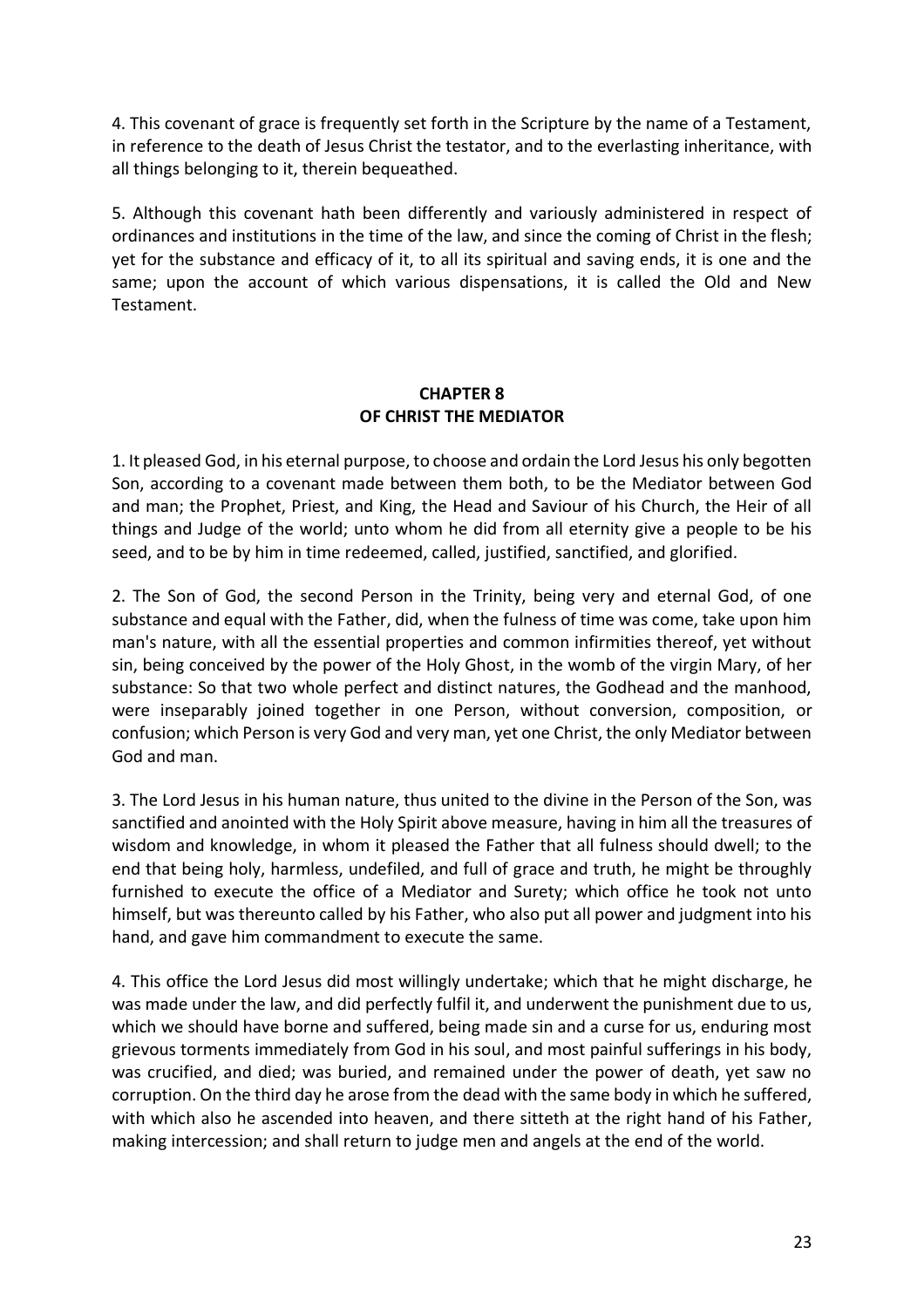5. The Lord Jesus by his perfect obedience and sacrifice of himself, which he through the eternal Spirit, once offered up unto God, hath fully satisfied the justice of God, and purchased not only reconciliation, but an everlasting inheritance in the kingdom of heaven, for all those whom .the Father hath given unto him.

6. Although the work of redemption was not actually wrought by Christ, till after his incarnation; yet the virtue, efficacy and benefits thereof were communicated to the elect in all ages, successively from the beginning of the world, in and by those promises, types and sacrifices wherein he was revealed and signified to be the Seed of the woman, which should bruise the serpent's head, and the Lamb slain from the beginning of the world, being yesterday and today the same, and for ever.

7. Christ in the work of mediation acteth according to both natures; by each nature doing that which is proper to itself; yet by reason of the unity of the Person, that which is proper to one nature, is sometimes in Scripture attributed to the Person denominated by the other nature.

8. To all those for whom Christ hath purchased redemption, he doth certainly and effectually apply and communicate the same; making intercession for them; and revealing unto them in and by the Word, the mysteries of salvation; effectually persuading them by his Spirit to believe and obey, and governing their hearts by his Word and Spirit; overcoming all their enemies by his almighty power and wisdom, and in such manner and ways as are most consonant to his most wonderful and unsearchable dispensation.

#### **CHAPTER 9 OF FREE-WILL**

1. God hath endued the will of man with that natural liberty and power of acting upon choice that it is neither forced, nor by any absolute necessity of nature determined to do good or evil.

2. Man in his state of innocency had freedom and power to will and to do that which was good and well-pleasing to God; but yet mutably, so that he might fall from it.

3. Man by his fall into a state of sin, hath wholly lost all ability of will to any spiritual good accompanying salvation; so as a natural man being altogether averse from that good, and dead in sin, is not able by his own strength to convert himself, or to prepare himself thereunto.

4. When God converts a sinner, and translates him into the state of grace, he freeth him from his natural bondage under sin, and by his grace alone enables him freely to will and to do that which is spiritually good; yet so as that, by reason of his remaining corruption, he doth not perfectly nor only will that which is good, but doth also will that which is evil.

5. The will of man is made perfectly and immutably free to do good alone in the state of glory only.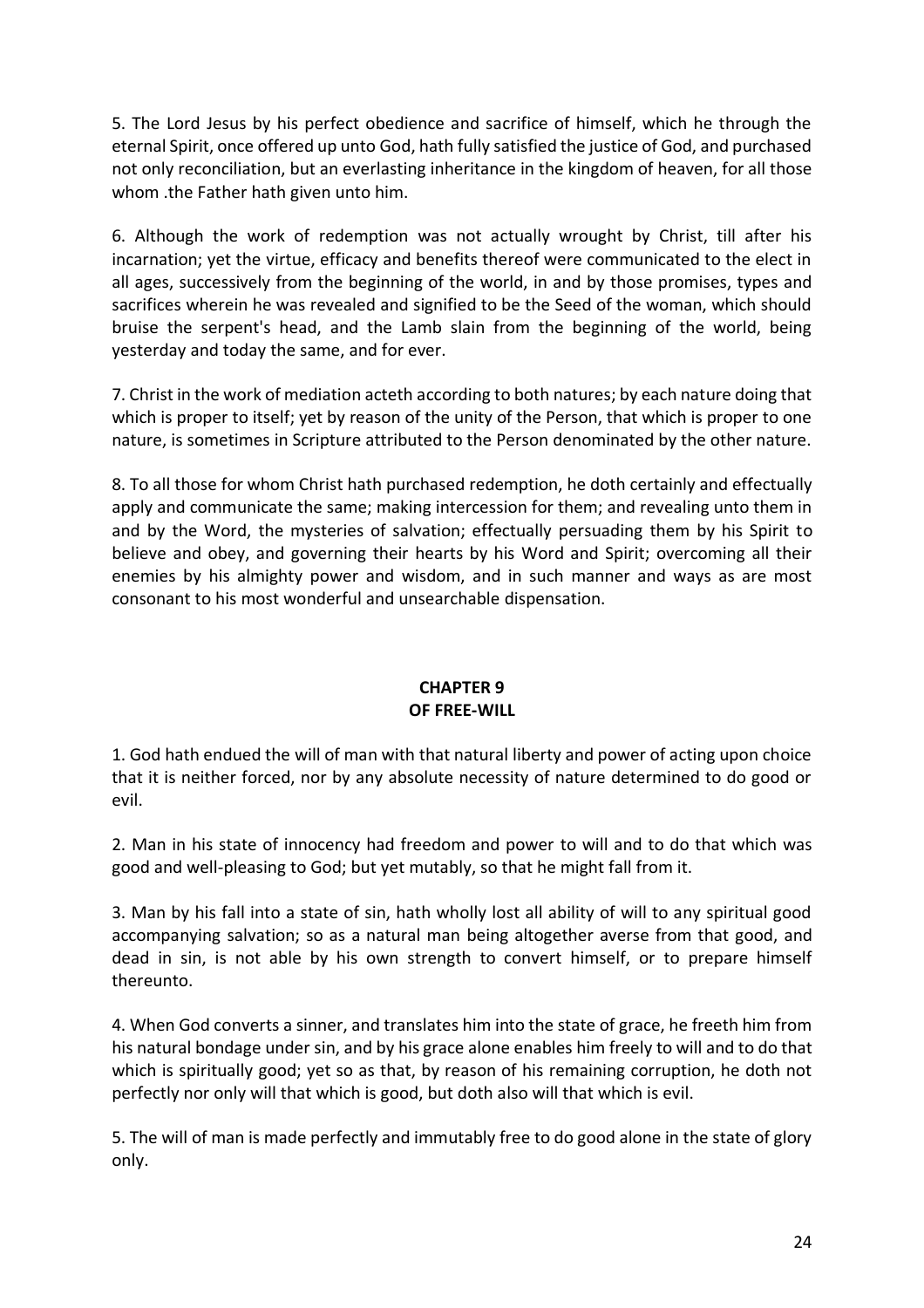#### **CHAPTER 10 OF EFFECTUAL CALLING**

1. All those whom God hath predestinated unto life, and those only, he is pleased in his appointed and accepted time effectually to call by his Word and Spirit, out of that state of sin and death in which they are by nature, to grace and salvation by Jesus Christ; enlightening their minds spiritually and savingly to understand the things of God, taking away their heart of stone, and giving unto them an heart of flesh; renewing their wills, and by his almighty power determining them to that which is good; and effectually drawing them to Jesus Christ; yet so, as they come most freely, being made willing by his grace.

2. This effectual call is of God's free and special grace alone, not from any thing at all foreseen in man, who is altogether passive therein, until being quickened and renewed by the Holy Spirit he is thereby enabled to answer this call, and to embrace the grace offered and conveyed in it.

3. Elect infants dying in infancy, are regenerated and saved by Christ, who worketh when, and where, and how he pleaseth: so also are all other elect persons who are incapable of being outwardly called by the ministry of the Word.

4. Others not elected, although they may be called by the ministry of the Word. and may have some common operations of the Spirit, yet not being effectually drawn by the Father, they neither do nor can come unto Christ, and therefore cannot be saved: much less can men not professing the Christian religion, be saved in any other way whatsoever, be they never so diligent to frame their lives according to the light of nature, and the law of that religion they do profess: and to assert and maintain that they may, is very pernicious, and to be detested.

#### **CHAPTER 11 OF JUSTIFICATION**

1. Those whom God effectually calleth, he also freely justifieth; not by infusing righteousness into them, but by pardoning their sins, and by accounting and accepting their persons as righteous; not for anything wrought in them, or done by them, but for Christ's sake alone; nor by imputing faith itself, the act of believing, or any other evangelical obedience to them, as their righteousness; but by imputing Christ's active obedience to the whole law, and passive obedience in his death for their whole and sole righteousness, they receiving and resting on him and his righteousness by faith; which faith they have not of themselves, it is the gift of God.

2. Faith thus receiving and resting on Christ, and his righteousness, is the alone instrument of justification; yet it is not alone in the person justified, but is ever accompanied with all other saving graces, and is no dead faith, but worketh by love.

3. Christ by his obedience and death did fully discharge the debt of all those that are justified, and did by the sacrifice of himself, in the blood of his cross, undergoing in their stead the penalty due unto them make a proper, real, and full satisfaction to God's justice in their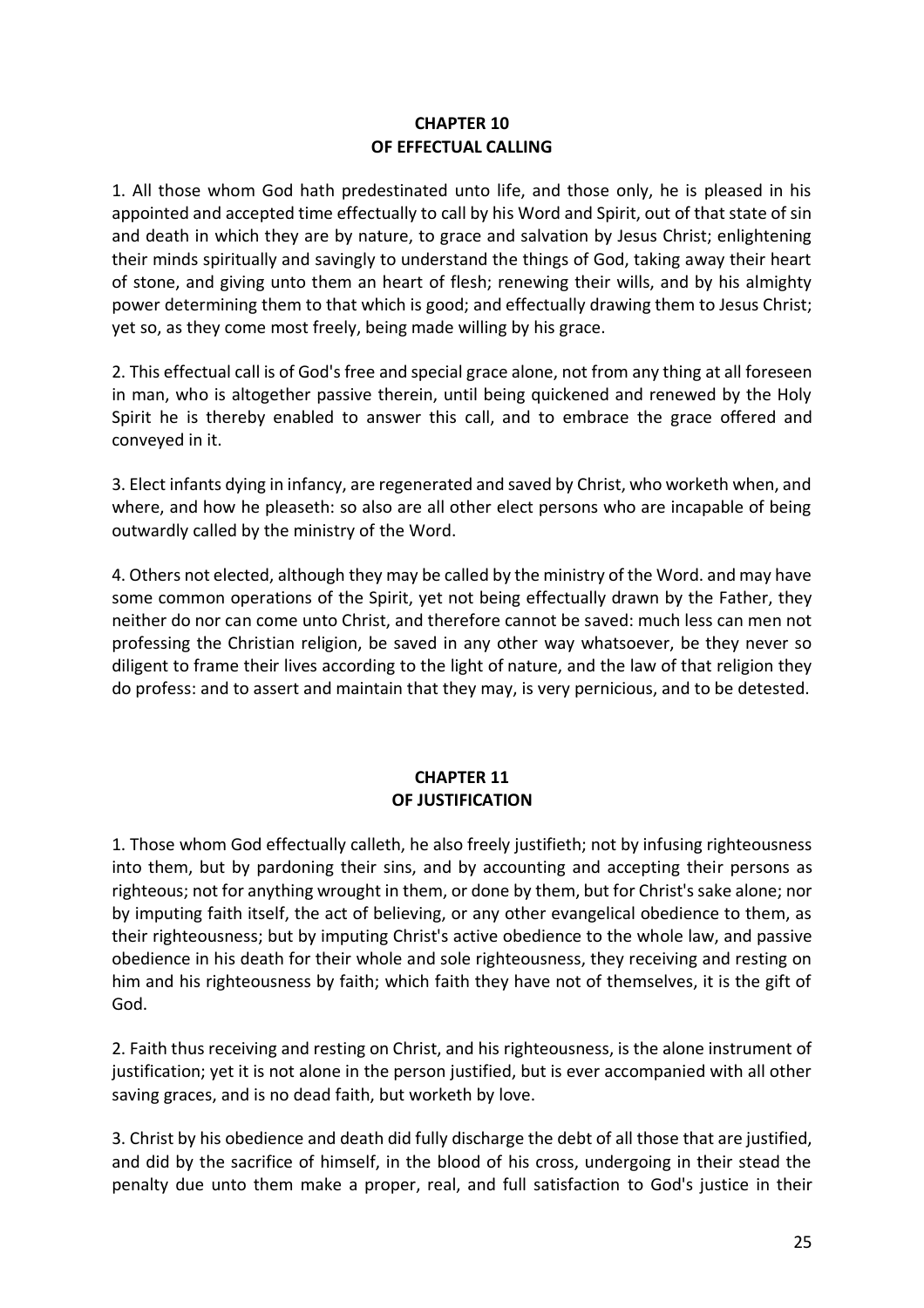behalf. Yet in as much as he was given by the Father for them, and his obedience and satisfaction accepted in their stead, and both freely, not for any thing in them, their justification is only of free grace, that both the exact justice and rich grace of God might be glorified in the justification of sinners.

4. God did from all eternity decree to justify all the elect, and Christ did in the fulness of time die for their sins, and rise again for their justification: nevertheless, they are not justified personally, until the Holy Spirit doth in due time actually apply Christ unto them.

5. God doth continue to forgive the sins of those that are justified; and although they can never fall from the state of justification, yet they may by their sins fall under God's fatherly displeasure: and in that condition they have not usually the light of his countenance restored unto them, until they humble themselves, confess their sins, beg pardon, and renew their faith and repentance.

6. The justification of believers under the Old Testament, was in all these respects one and the same with the justification of believers under the New Testament.

# **CHAPTER 12 OF ADOPTION**

1. All those that are justified, God vouchsafeth in and for his only Son Jesus Christ to make partakers of the grace of adoption, by which they are taken into the number, and enjoy the liberties and privileges of the children of God, have his name put upon them, receive the Spirit of adoption; have access to the throne of grace with boldness, are enabled to cry, Abba Father; are pitied, protected, provided for, and chastened by him as by a father; yet never cast off, but sealed to the day of redemption, and inherit the promises as heirs of everlasting salvation.

#### **CHAPTER 13 OF SANCTIFICATION**

1. They that are united to Christ, effectually called and regenerated, having a new heart and a new spirit created in them, through the virtue of Christ's death and resurrection, are also further sanctified really and personally through the same virtue, by his Word and Spirit dwelling in them; the dominion of the whole body of sin is destroyed and the several lusts thereof are more and more weakened, and mortified, and they more and more quickened, and strengthened in all saving graces, to the practice of all true holiness, without which no man shall see the Lord.

2. This sanctification is throughout in the whole man, yet imperfect in this life; there abideth still some remnants of corruption in every part; whence ariseth a continual and irreconcilable war, the flesh lusting against the Spirit, and the Spirit against the flesh.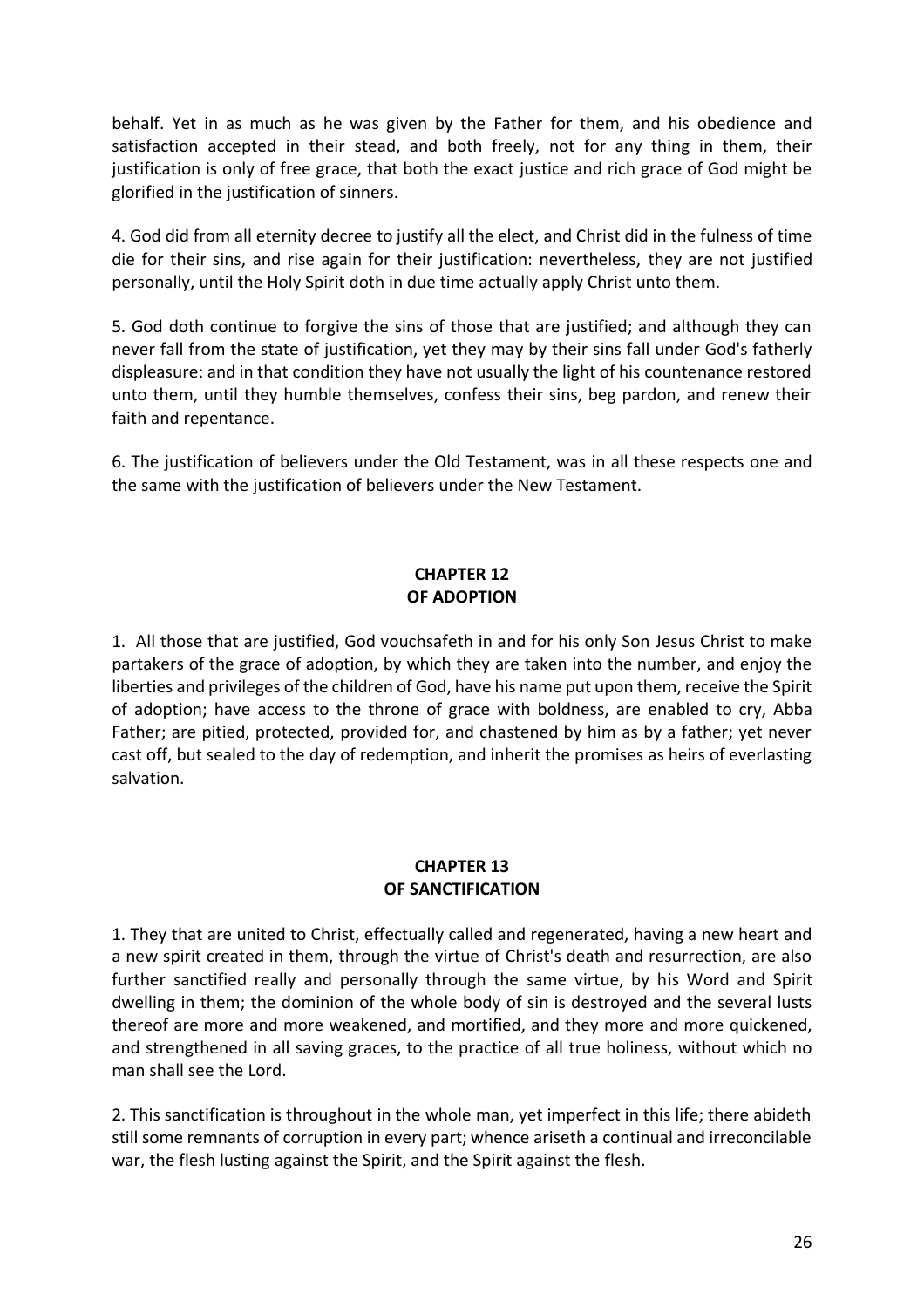3. In which war, although the remaining corruption for a time may much prevail, yet through the continual supply of strength from the sanctifying Spirit of Christ, the regenerate part doth overcome, and so the saints grow in grace, perfecting holiness in the fear of God.

#### **CHAPTER 14 OF SAVING FAITH**

1. The grace of faith, whereby the elect are enabled to believe to the saving of their souls, is the work of the Spirit of Christ in their hearts, and is ordinarily wrought by the ministry of the Word; by which also, and by the administration of the seals, prayer, and other means, it is increased and strengthened.

2. By this faith a Christian believeth to be true whatsoever is revealed in the Word, for the authority of God himself speaking therein, and acteth differently upon that which each particular passage thereof containeth; yielding obedience to the commands, trembling at the threatenings, and embracing the promises of God for this life, and that which is to come. But the principal acts of saving faith are, accepting, receiving, and resting upon Christ alone, for justification, sanctification, and eternal life, by virtue of the covenant of grace.

3. This faith, although it be different in degrees, and may be weak or strong, yet it is in the least degree of it different in the kind or nature of it (as is all other saving grace) from the faith and common grace of temporary believers; and therefore, though it may be many times assailed and weakened, yet it gets the victory, growing up in many to the attainment of a full assurance through Christ, who is both the author and finisher of our faith.

#### **CHAPTER 15 OF REPENTANCE UNTO LIFE AND SALVATION**

1. Such of the elect as are converted at riper years, having sometime lived in the state of nature, and therein served divers lusts and pleasures, God in their effectual calling giveth them repentance unto life.

2. Whereas there is none that doth good, and sinneth not, and the best of men may through the power and deceitfulness of their corruptions dwelling in them, with the prevalency of temptation, fall into great sins and provocations; God hath in the covenant of grace mercifully provided, that believers so sinning and falling, be renewed through repentance unto salvation.

3. This saving repentance is an evangelical grace, whereby a person being by the Holy Ghost made sensible of the manifold evils of his sin, doth by faith in Christ humble himself for it with godly sorrow, detestation of it, and self-abhorrence, praying for pardon and strength of grace, with a purpose, and endeavour by supplies of the Spirit, to walk before God unto all wellpleasing in all things.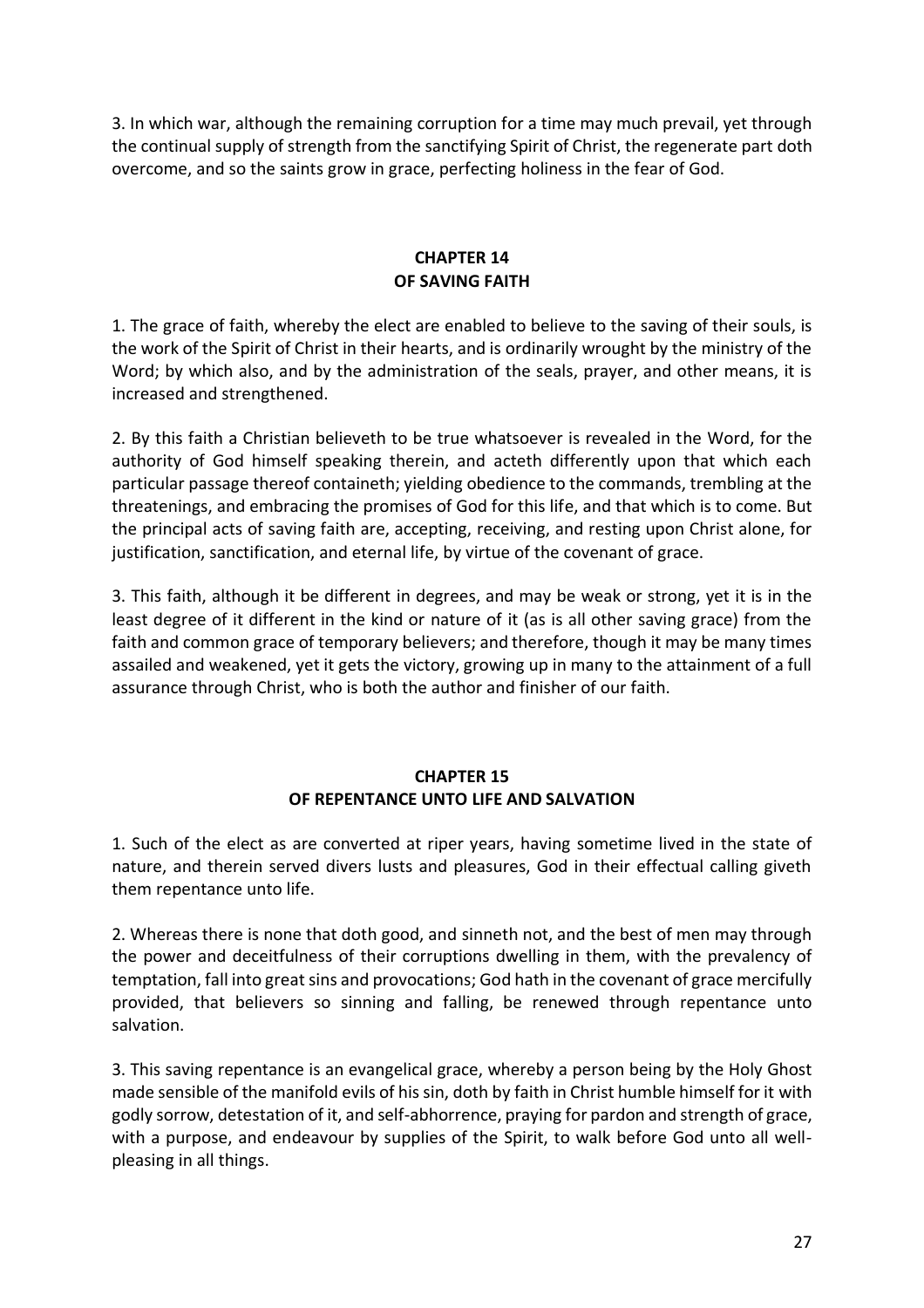4. As repentance is to be continued through the whole course of our lives, upon the account of the body of death, and the motions thereof; so it is every man's duty to repent of his particular known sins particularly.

5. Such is the provision which God hath made through Christ in the covenant of grace, for the preservation of believers unto salvation, that although there is no sin so small, but it deserves damnation; yet there is no sin so great, that it shall bring damnation on them who truly repent; which makes the constant preaching of repentance necessary.

#### **CHAPTER 16 OF GOOD WORKS**

1. Good works are only such as God hath commanded in his holy Word, and not such as without the warrant thereof are devised by men out of blind zeal, or upon pretence of good intentions.

2. These good works done in obedience to God's commandments, are the fruits and evidences of a true and lively faith; and by them believers manifest their thankfulness, strengthen their assurance, edify their brethren, adorn the profession of the gospel, stop the mouths of the adversaries, and glorify God, whose workmanship they are, created in Christ Jesus thereunto; that having their fruit unto holiness, they may have the end, eternal life.

3. Their ability to do good works is not at all of themselves, but wholly from the Spirit of Christ. And that they may be enabled thereunto, besides the graces they have already received, there is required an actual influence of the same Holy Spirit to work in them to will and to do of his good pleasure; yet are they not hereupon to grow negligent, as if they were not bound to perform any duty unless upon a special motion of the Spirit; but they ought to be diligent in stirring up the grace of God that is in them.

4. They who in their obedience attain to the greatest height which is possible in this life, are so far from being able to supererogate, and to do more than God requires, as that they fall short of much which in duty they are bound to do.

5. We cannot by our best works merit pardon of sin, or eternal life at the hand of God, by reason of the great disproportion that is between them and the glory to come; and the infinite distance that is between us and God, whom by them we can neither profit, nor satisfy for the debt of our former sins; but when we have done all we can, we have done but our duty, and are unprofitable servants; and because, as they are good, they proceed from the Spirit, and as they are wrought by us, they are defiled and mixed with so much weakness and imperfection, that they cannot endure the severity of God's judgment.

6. Yet notwithstanding, the persons of believers being accepted through Christ, their good works also are accepted in him; not as though they were in this life wholly unblameable and unreproveable in God's sight; but that he looking upon them in his Son is pleased to accept and reward that which is sincere, although accompanied with many weaknesses and imperfections.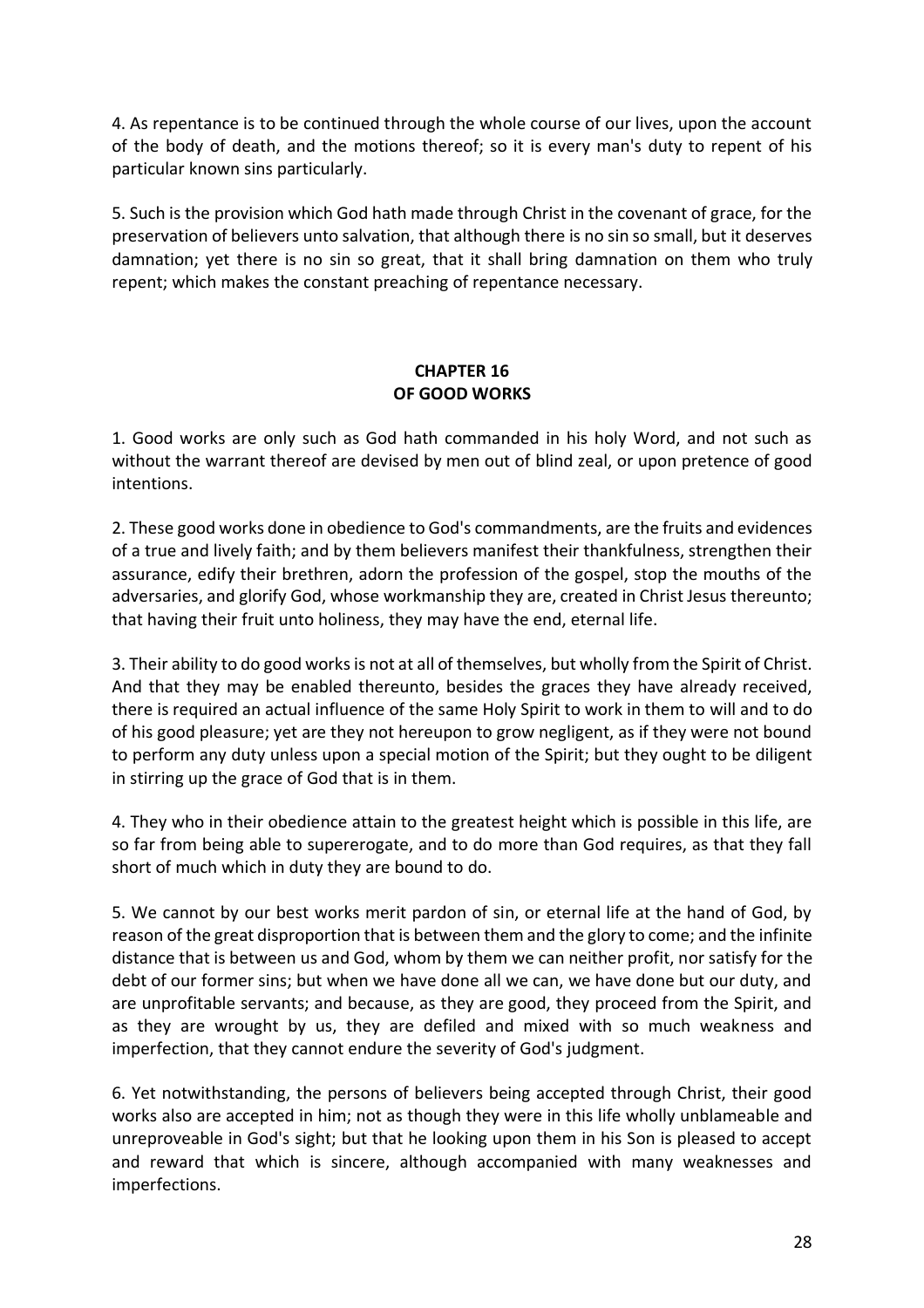7. Works done by unregenerate men, although for the matter of them they may be things which God commands, and of good use both to themselves and to others: yet because they proceed not from a heart purified by faith; nor are done in a right manner, according to the Word; nor to a right end, the glory of God; they are therefore sinful, and cannot please God, nor make a man meet to receive grace from God; and yet their neglect of them is more sinful, and displeasing unto God.

#### **CHAPTER 17 OF THE PERSEVERANCE OF THE SAINTS**

1. They whom God hath accepted in his Beloved, effectually called and sanctified by his Spirit, can neither totally nor finally fall away from the state of grace; but shall certainly persevere therein to the end, and be eternally saved.

2. This perseverance of the saints depends not upon their own free will, but upon the immutability of the decree of election; from the free and unchangeable love of God the Father; upon the efficacy of the merit and intercession of Jesus Christ, and union with him; the oath of God; the abiding of his Spirit; and of the seed of God within them; and the nature of the covenant of grace; from all which ariseth also the certainty and infallibility thereof.

3. And though they may, through the temptation of Satan, and of the world, the prevalency of corruption remaining in them, and the neglect of the means of their preservation, fall into grievous sins; and for a time continue therein, whereby they incur God's displeasure, and grieve his Holy Spirit; come to have their graces and comforts impaired; have their hearts hardened, and their consciences wounded; hurt and scandalize others, and bring temporal judgments upon themselves; yet they are and shall be kept by the power of God through faith unto salvation.

## **CHAPTER 18 OF THE ASSURANCE OF GRACE AND SALVATION**

1. Although temporary believers and other unregenerate men may vainly deceive themselves with false hopes, and carnal presumptions of being in the favour of God, and state of salvation, which hope of theirs shall perish; yet such as truly believe in the Lord Jesus, and love him in sincerity, endeavouring to walk in all good conscience before him, may in this life be certainly assured that they are in the state of grace, and may rejoice in the hope of the glory of God, which hope shall never make them ashamed.

2. This certainty is not a bare conjectural and probable persuasion, grounded upon a fallible hope; but an infallible assurance of faith, founded on the blood and righteousness of Christ, revealed in the gospel, and also upon the inward evidence of those graces unto which promises are made, and on the immediate witness of the Spirit, testifying our adoption, and as a fruit thereof, leaving the heart more humble and holy.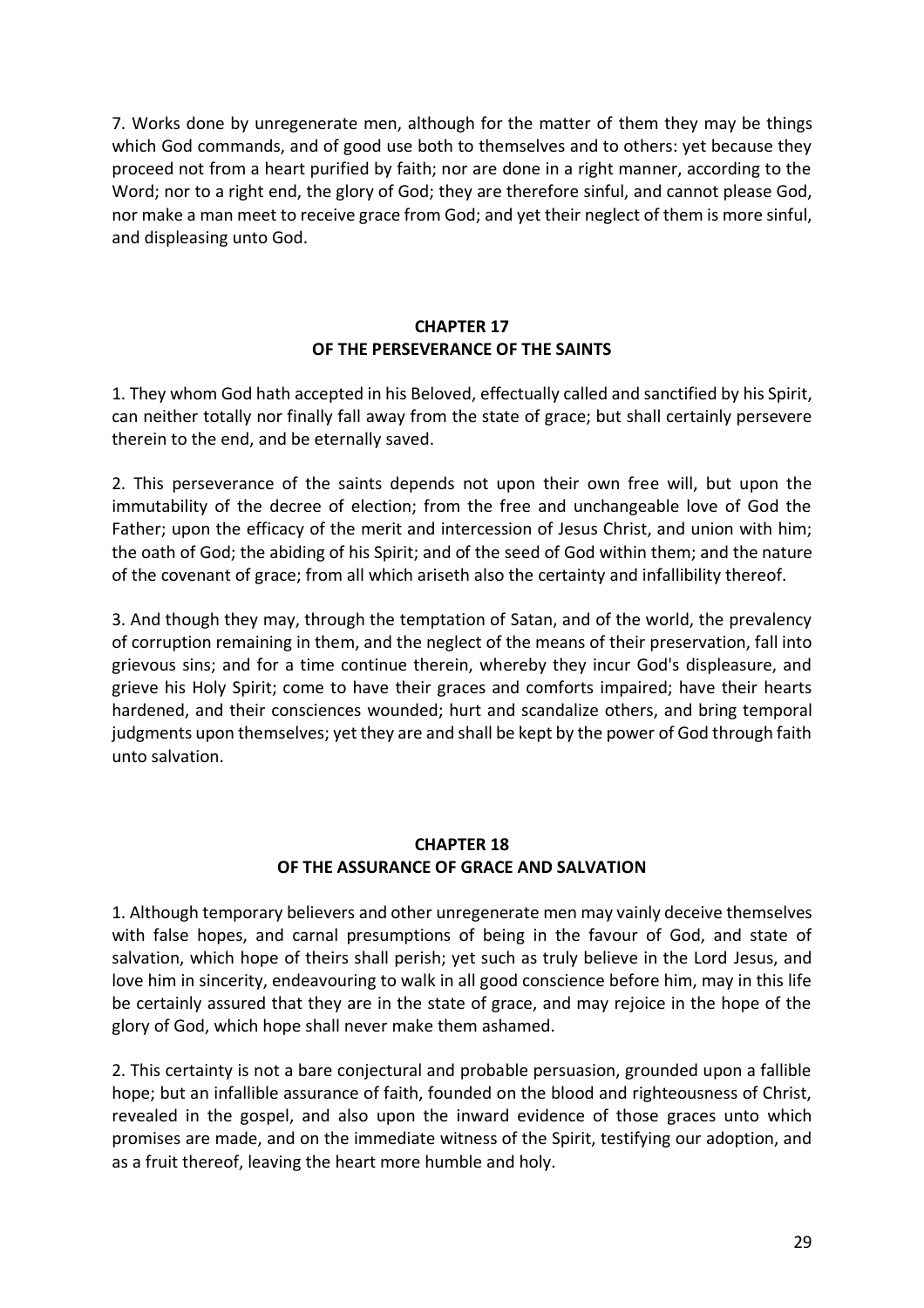3. This infallible assurance doth not so belong to the essence of faith, but that a true believer may wait long, and conflict with many difficulties before he be partaker of it; yet being enabled by the Spirit to know the things which are freely given him of God, he may, without extraordinary revelation, in the right use of ordinary means attain thereunto. And therefore it is the duty of every one to give all diligence to make his calling and election sure; that thereby his heart may be enlarged in peace and joy in the Holy Ghost, in love and thankfulness to God, and in strength and cheerfulness in the duties of obedience, the proper fruits of this assurance; so far is it from inclining men to looseness.

4. True believers may have the assurance of their salvation divers ways shaken, diminished and intermitted; as by negligence in preserving of it; by falling into some special sin, which woundeth the conscience, and grieveth the Spirit; by some sudden or vehement temptation; by God's withdrawing the light of his countenance; suffering even such as fear him to walk in darkness, and to have no light; yet are they neither utterly destitute of that seed of God, and life of faith, that love of Christ and the brethren, that sincerity of heart and conscience of duty, out of which by the operation of the Spirit this assurance may in due time be revived, and by the which in the meantime they are supported from utter despair.

#### **CHAPTER 19 OF THE LAW OF GOD**

1. God gave to Adam a law of universal obedience written in his heart, and a particular precept of not eating the fruit of the tree of knowledge of good and evil, as a covenant of works, by which he bound him and all his posterity to personal, entire, exact and perpetual obedience; promised life upon the fulfilling, and threatened death upon the breach of it; and endued him with power and ability to keep it.

2. This law, so written in the heart, continued to be a perfect rule of righteousness after the fall of man; and was delivered by God upon mount Sinai in ten commandments, and written in two tables; the four first commandments containing our duty towards God, and the other six our duty to man.

3. Beside this law, commonly called moral, God was pleased to give to the people of Israel ceremonial laws, containing several typical ordinances; partly of worship, prefiguring Christ, his graces, actions, sufferings and benefits, and partly holding forth divers instructions of moral duties. All which ceremonial laws being appointed only to the time of reformation, are by Jesus Christ the true Messiah and only lawgiver, who was furnished with power from the Father for that end, abrogated and taken away.

4. To them also he gave sundry judicial laws, which expired together with the state of that people, not obliging any now by virtue of that institution, their general equity only being still of moral use.

5. The moral law doth for ever bind all, as well justified persons as others, to the obedience thereof; and that not only in regard of the matter contained in it, but also in respect of the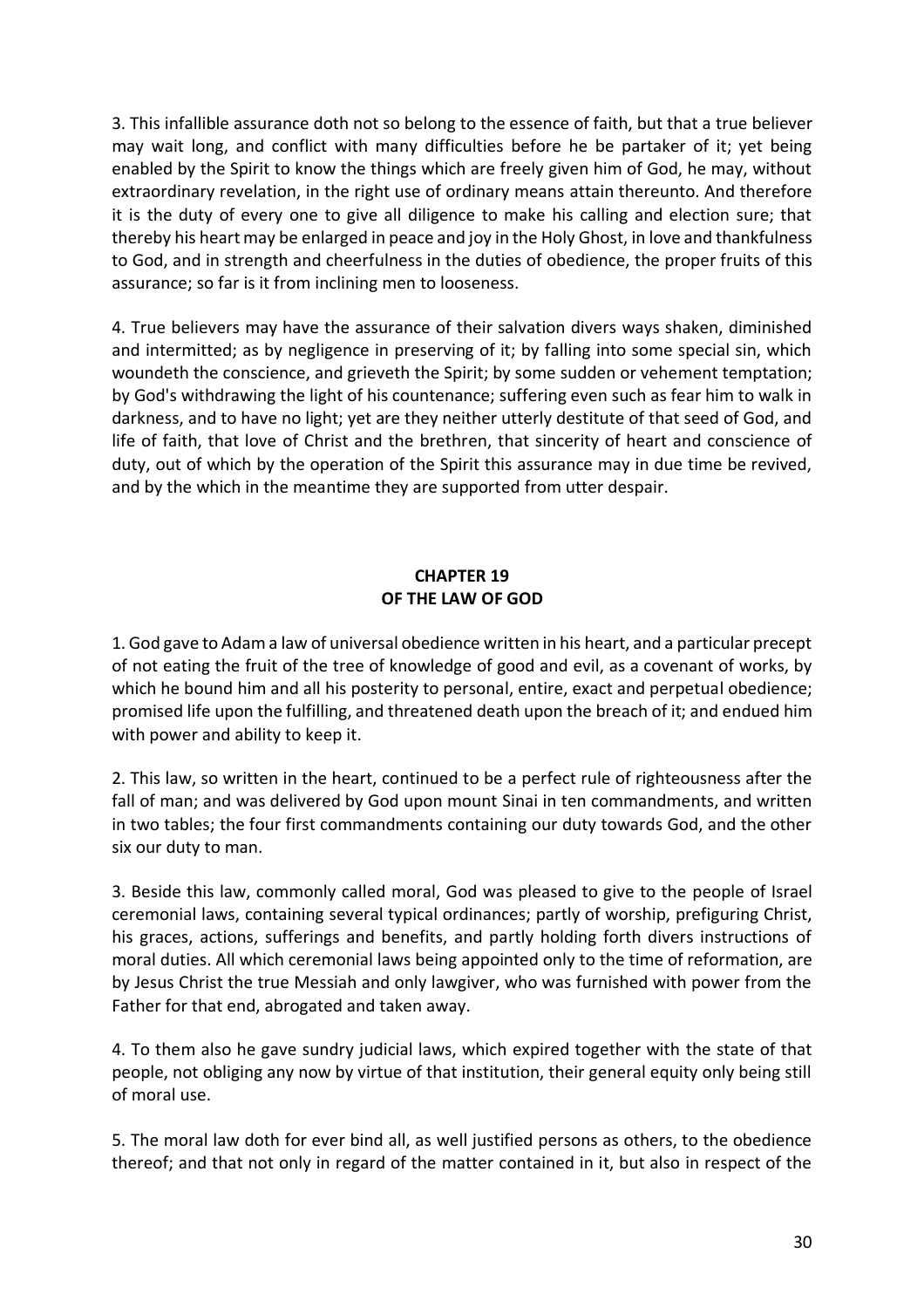authority of God the Creator, who gave it: neither doth Christ in the gospel any way dissolve, but much strengthen this obligation.

6. Although true believers be not under the law, as a covenant of works, to be thereby justified or condemned; yet it is of great use to them as well as to others, in that, as a rule of life, informing them of the will of God, and their duty, it directs and binds them to walk accordingly; discovering also the sinful pollutions of their nature, hearts and lives; so as examining themselves thereby, they may come to further conviction of, humiliation for, and hatred against sin; together with a clearer sight of the need they have of Christ, and the perfection of his obedience. It is likewise of use to the regenerate, to restrain their corruptions, in that it forbids sin; and the threatenings of it serve to show what even their sins deserve, and what afflictions in this life they may expect for them, although freed from the curse thereof threatened in the law. The promises of it in like manner show them God's approbation of obedience, and what blessings they may expect upon the performance thereof, although not as due to them by the law, as a covenant of works; so as a mans doing good, and refraining from evil, because the law encourageth to the one, and deterreth from the other, is no evidence of his being under the law, and not under grace.

7. Neither are the forementioned uses of the law contrary to the grace of the gospel, but do sweetly comply with it; the Spirit of Christ subduing and enabling the will of man to do that freely and cheerfully, which the will of God revealed in the law required to be done.

## **CHAPTER 20 OF THE GOSPEL, AND OF THE EXTENT OF THE GRACE THEREOF**

1. The covenant of works being broken by sin, and made unprofitable unto life, God was pleased to give unto the elect the promise of Christ, the seed of the woman, as the means of calling them, and begetting in them faith and repentance: in this promise the gospel, as to the substance of it, was revealed, and was therein effectual for the conversion and salvation of sinners.

2. This promise of Christ, and salvation by him, is revealed only in and by the Word of God; neither do the works of creation or providence, with the light of nature, make discovery of Christ, or of grace by him, so much as in a general or obscure way; much less that men destitute of the revelation of him by the promise or gospel, should be enabled thereby to attain saving faith or repentance.

3. The revelation of the gospel unto sinners, made in divers times, and by sundry parts, with the addition of promises and precepts for the obedience required therein, as to the nations and persons to whom it is granted, is merely of the sovereign will and good pleasure of God, not being annexed by virtue of any promise to the due improvement of men's natural abilities, by virtue of common light received without it, which none ever did make or can so do. And therefore in all ages the preaching of the gospel hath been granted unto persons and nations,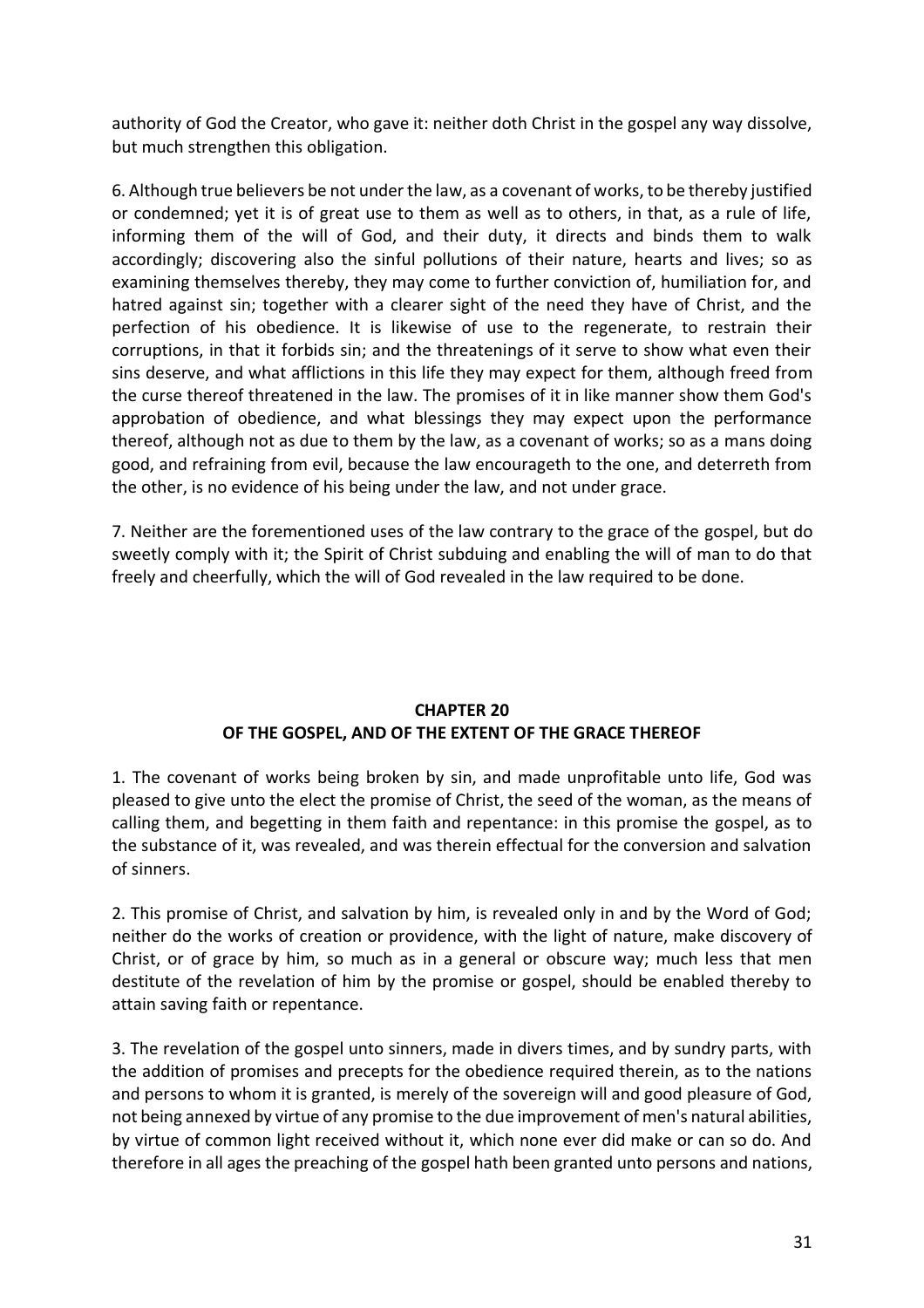as to the extent or straitening of it, in great variety, according to the counsel of the will of God.

4. Although the gospel be the only outward means of revealing Christ and saving grace and is as such abundantly sufficient thereunto; yet that men who are dead in trespasses, may be born again, quickened or regenerated, there is more. over necessary an effectual, irresistible work of the Holy Ghost upon the whole soul, for the producing in them a new spiritual life, without which no other means are sufficient for their conversion unto God.

#### **CHAPTER 21 OF CHRISTIAN LIBERTY, AND LIBERTY OF CONSCIENCE**

1. The liberty which Christ hath purchased for believers under the gospel, consists in their freedom from the guilt of sin, the condemning wrath of God, the rigour and curse of the law; and in their being delivered from this present evil world, bondage to Satan, and dominion of sin, from the evil of afflictions, the fear and sting of death, the victory of the grave, and everlasting damnation; as also in their free access to God, and their yielding obedience unto him, not out of slavish fear, but a childlike love and willing mind. All which were common also to believers under the law, for the sub. stance of them; but under the New Testament the liberty of Christians is further enlarged in their freedom from the yoke of the ceremonial law, the whole legal administration of the covenant of grace, to which the Jewish church was subjected; and in greater boldness of access to the throne of grace, and in fuller communications of the free Spirit of God, than believers under the law did ordinarily partake of.

2. God alone is lord of the conscience, and hath left it free from the doctrines and commandments of men which are in any thing contrary to his Word, or not contained in it; so that to believe such doctrines, or to obey such commands out of conscience, is to betray true liberty of conscience; and the requiring of an implicit faith, and an absolute and blind obedience, is to destroy liberty of conscience, and reason also.

3. They who upon pretence of Christian liberty do practise any sin, or cherish any lust, as they do thereby pervert the main design of the grace of the gospel to their own destruction; so they wholly destroy the end of Christian liberty, which is, that being delivered out of the hands of our enemies, we might serve the Lord without fear, in holiness and righteousness before him all the days of our life.

#### **CHAPTER 22 OF RELIGIOUS WORSHIP AND THE SABBATH-DAY**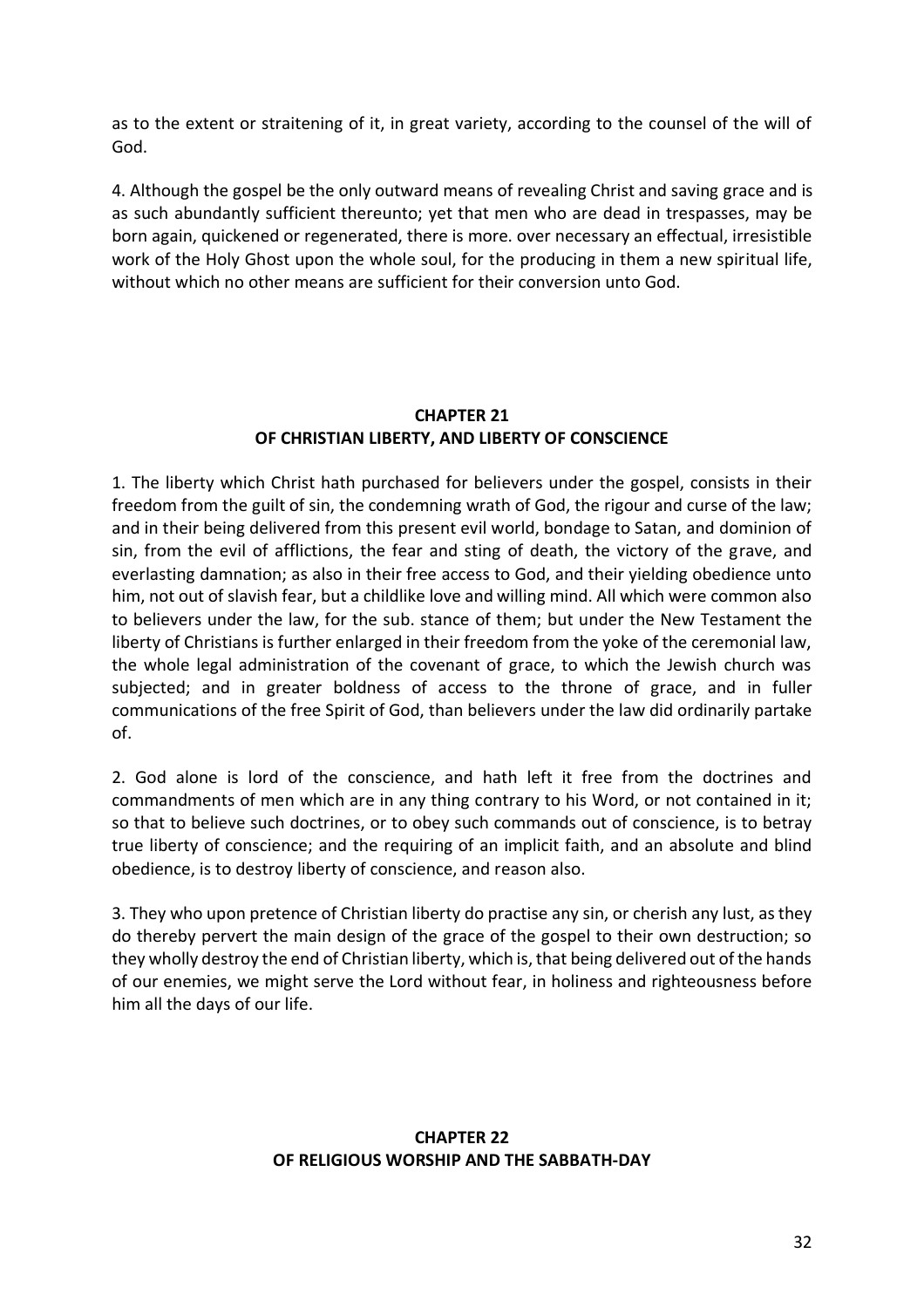1. The light of nature showeth that there is a God, who hath lordship and sovereignty over all, is just, good, and doth good unto all, and is therefore to be feared, loved, praised, called upon. trusted in, and served with all the heart, and all the soul, and with all the might. But the acceptable way of worshipping the true God is instituted by himself, and so limited by his own revealed will, that he may not be worshipped according to the imaginations and devices of men, or the suggestions of Satan, under any visible representations, or any other way not prescribed in the holy Scripture.

2. Religious worship is to be given to God the Father, Son, and Holy Ghost, and to him alone; not to angels, saints, or any other creatures; and since the fall, not without a Mediator, nor in the mediation of any other but of Christ alone.

3. Prayer, with thanksgiving, being one special part of natural worship, is by God required of all men; but that it may be accepted, it is to be made in the name of the Son by the help of his Spirit, according to his will, with understanding, reverence, humility, fervency, faith, love, and perseverance; and when with others in a known tongue.

4. Prayer is to be made for things lawful, and for all sorts of men living, or that shall live hereafter; but not for the dead, nor for those of whom it may be known that they have sinned the sin unto death.

5. The reading of the Scriptures, preaching, and hearing the Word of God, singing of psalms; as also the administration of baptism and the Lord's Supper, are all parts of religious worship of God, to be performed in obedience unto God with understanding, faith, reverence, and godly fear. Solemn humiliations, with fastings and thanksgivings upon special occasions, are in their several times and seasons to be used in a holy and religious manner.

6. Neither prayer, nor any other part of religious worship, is now under the gospel either tied unto, or made more acceptable by any place in which it is performed, or towards which it is directed; but God is to be worshipped everywhere in spirit and in truth, as in private families daily, and in secret each one by himself, so more solemnly in the public assemblies, which are not carelessly nor wilfully to be neglected, or forsaken, when God by his Word or providence calleth thereunto.

7. As it is of the law of nature, that in general a proportion of time by God's appointment be set apart for the worship of God; so by his Word in a positive, moral, and perpetual commandment, binding all men in all ages, he hath particularly appointed one day in seven for a Sabbath to be kept holy unto him; which from the beginning of the world to the resurrection of Christ, was the last day of the week; and from the resurrection of Christ was changed into the first day of the week, which in Scripture is called the Lord's Day, and is to be continued to the end of the world as the Christian Sabbath, the observation of the last day of the week being abolished.

8. This Sabbath is then kept holy unto the Lord, when men after a due preparing of their hearts, and ordering their common affairs beforehand, do not only observe an holy rest all the day from their own works, words, and thoughts about their worldly employments and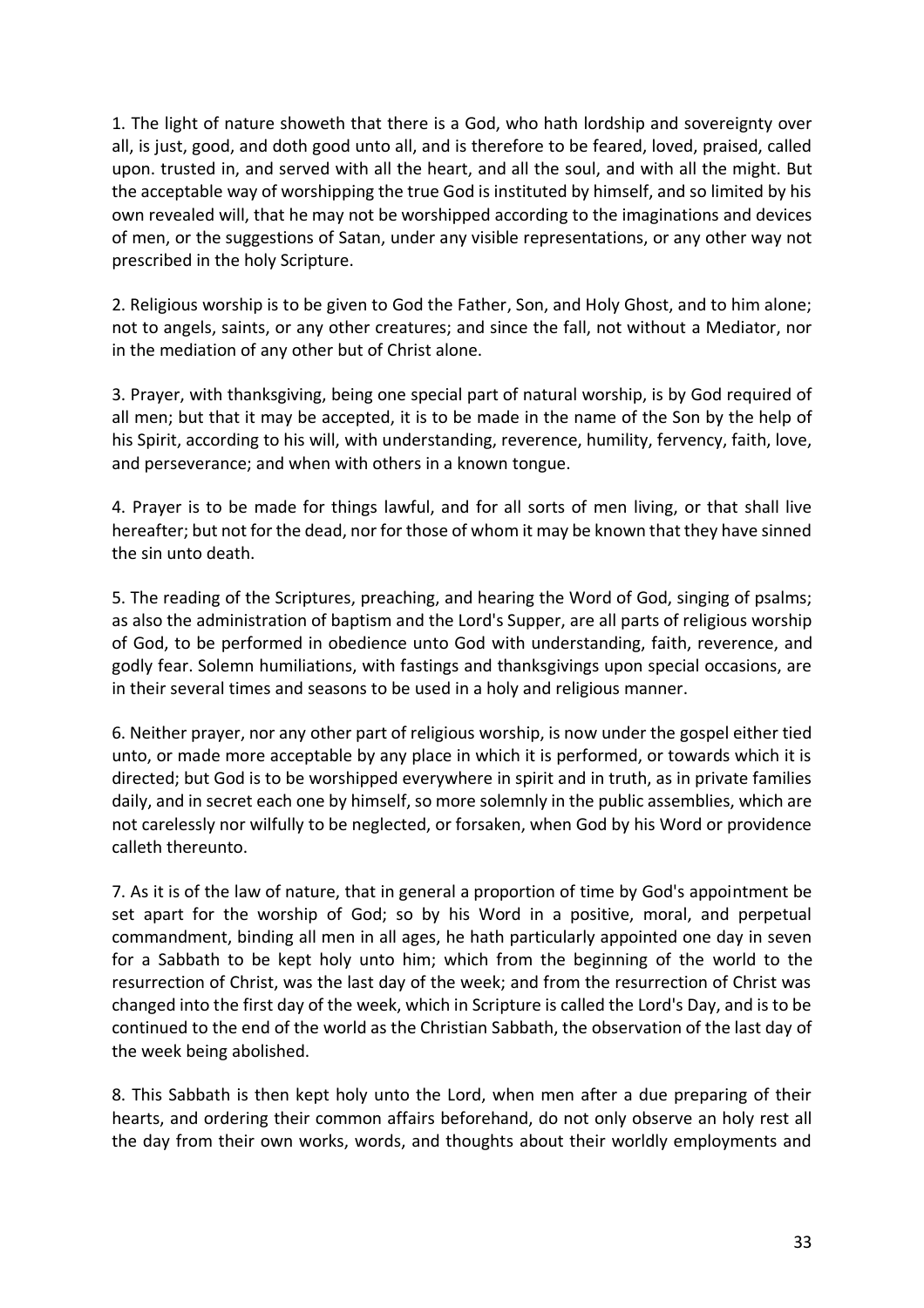recreations; but also are taken up the whole time in the public and private exercises of his worship, and in the duties of necessity and mercy.

## **CHAPTER 23 OF LAWFUL OATHS AND VOWS**

1. A lawful oath is a part of religious worship, wherein the person swearing in truth, righteousness and judgment, solemnly calleth God to witness what he asserteth or promiseth, and to judge him according to the truth or falsehood of what he sweareth.

2. The name of God only is that by which men ought to swear, and therein it is to be used with all holy fear and reverence. Therefore to swear vainly, or rashly, by that glorious or dreadful name, or to swear at all by any other thing, is sinful and to be abhorred. Yet as in matters of weight and moment an oath is warranted by the Word of God under the New Testament, as well as under the Old; so a lawful oath, being imposed by lawful authority in such matters, ought to be taken.

3. Whosoever taketh an oath, warranted by the Word of God, ought duly to consider the weightiness of so solemn an act, and therein to avouch nothing but what he is fully persuaded is the truth: neither may any man bind himself by oath to any thing, but what is good and just, and what he believeth so to be, and what he is able and resolved to perform. Yet it is a sin to refuse an oath touching any thing that is good and just, being lawfully imposed by authority.

4. An oath is to be taken in the plain and common sense of the words, without equivocation or mental reservation. It cannot oblige to sin, but in any thing not sinful, being taken it binds to performance, although to a man's own hurt; nor is it to be violated, although made to heretics or infidels.

5. A vow, which is not to be made to any creature, but God alone, is of the like nature with a promissory oath, and ought to be made with the like religious care, and to be performed with the like faithfulness.

6. Popish monastical vows of perpetual single life, professed poverty, and regular obedience, are so far from being degrees of higher perfection, that they are superstitious and sinful snares, in which no Christian may entangle himself.

#### **CHAPTER 24 OF THE CIVIL MAGISTRATE**

1. God the supreme Lord and King of all the world, hath ordained civil magistrates to be under him, over the people for his own glory and the public good; and to this end hath armed them with the power of the sword, for the defence and encouragement of them that do good, and for the punishment of evil-doers.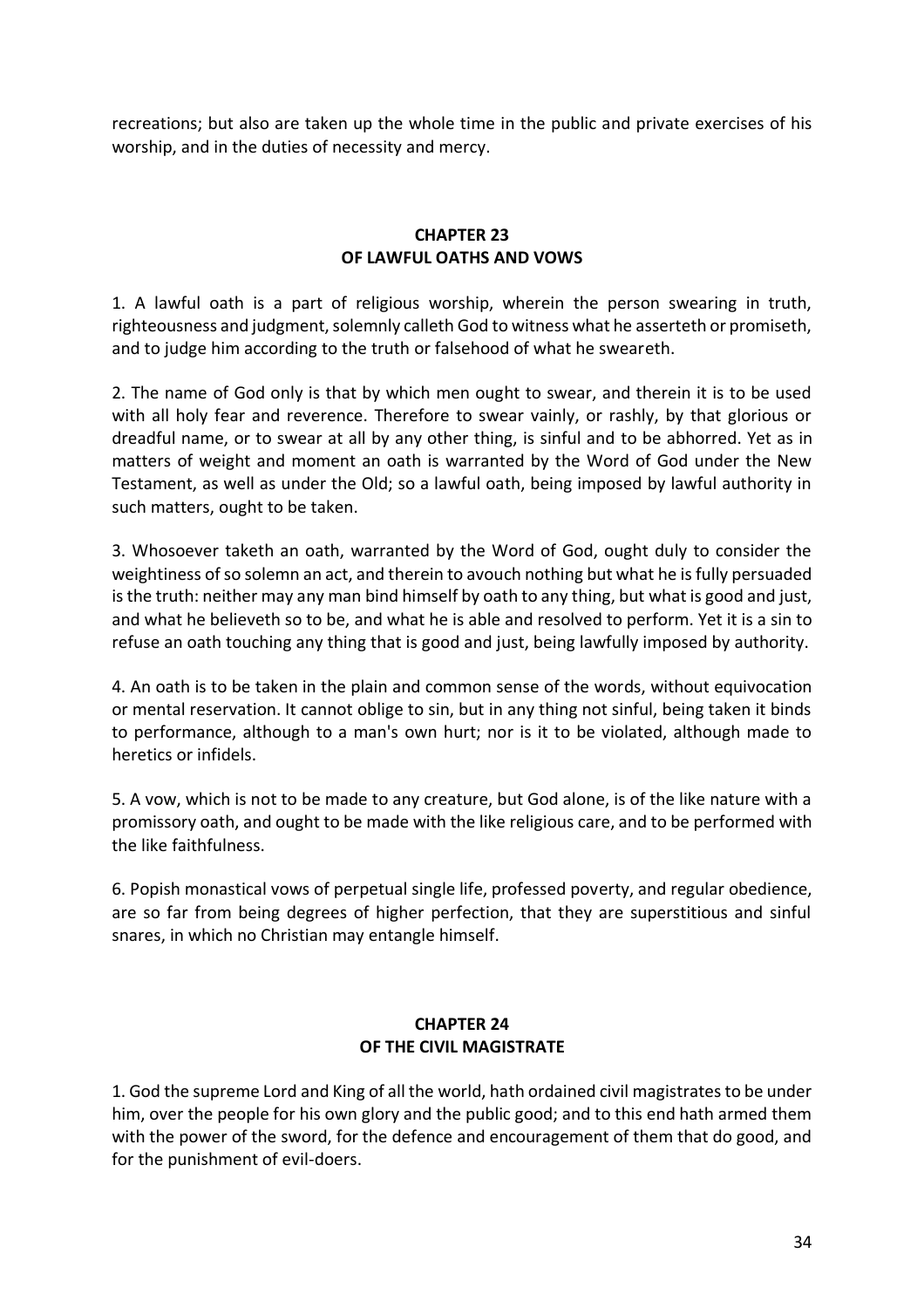2. It is lawful for Christians to accept and execute the office of a magistrate, when called thereunto: in the management whereof, as they ought specially to maintain justice and peace, according to the wholesome laws of each commonwealth; so for that end they may lawfully now under the New Testament wage war upon just and necessary occasion.

3. Although the magistrate is bound to encourage, promote, and protect the professors and profession of the gospel, and to manage and order civil administrations in a due subserviency to the interest of Christ in the world, and to that end to take care that men of corrupt minds and conversations do not licentiously publish and divulge blasphemy and errors, in their own nature subverting the faith and inevitably destroying the souls of them that receive them: yet in such differences about the doctrines of the gospel, or ways of the worship of God, as may befall men exercising a good conscience, manifesting it in their conversation, and holding the foundation, not disturbing others in their ways or worship that differ from them; there is no warrant for the magistrate under the gospel to abridge them of their liberty.

4. It is the duty of people to pray for magistrates, to honour their persons, to pay them tribute and other dues, to obey their lawful commands, and to be subject to their authority for conscience sake. Infidelity, or difference in religion, doth not make void the magistrate's just and legal authority, nor free the people from their obedience to him: from which ecclesiastical persons are not exempted, much less hath the Pope any power or jurisdiction over them in their dominions, or over any of their people, and least of all to deprive them of their dominions or lives, if he shall judge them to be heretics, or upon any other pretence whatsoever.

## **CHAPTER 25 OF MARRIAGE**

1. Marriage is to be between one man and one woman: neither is it lawful for any man to have more than one wife, nor for any woman to have more than one husband at the same time.

2. Marriage was ordained for the mutual help of husband and wife; for the increase of mankind with a legitimate issue, and of the Church with an holy seed, and for preventing of uncleanness.

3. It is lawful for all sorts of people to marry, who are able with judgment to give their consent. Yet it is the duty of Christians to marry in the Lord; and therefore such as profess the true reformed religion, should not marry with infidels, Papists, or other idolaters: neither should such as are godly, be unequally yoked by marrying with such as are wicked in their life, or maintain damnable heresies.

4. Marriage ought not to be within the degrees of consanguity or affinity forbidden in the Word; nor can such incestuous marriages ever be made lawful by any law of man, or consent of parties, so as those persons may live together as man and wife.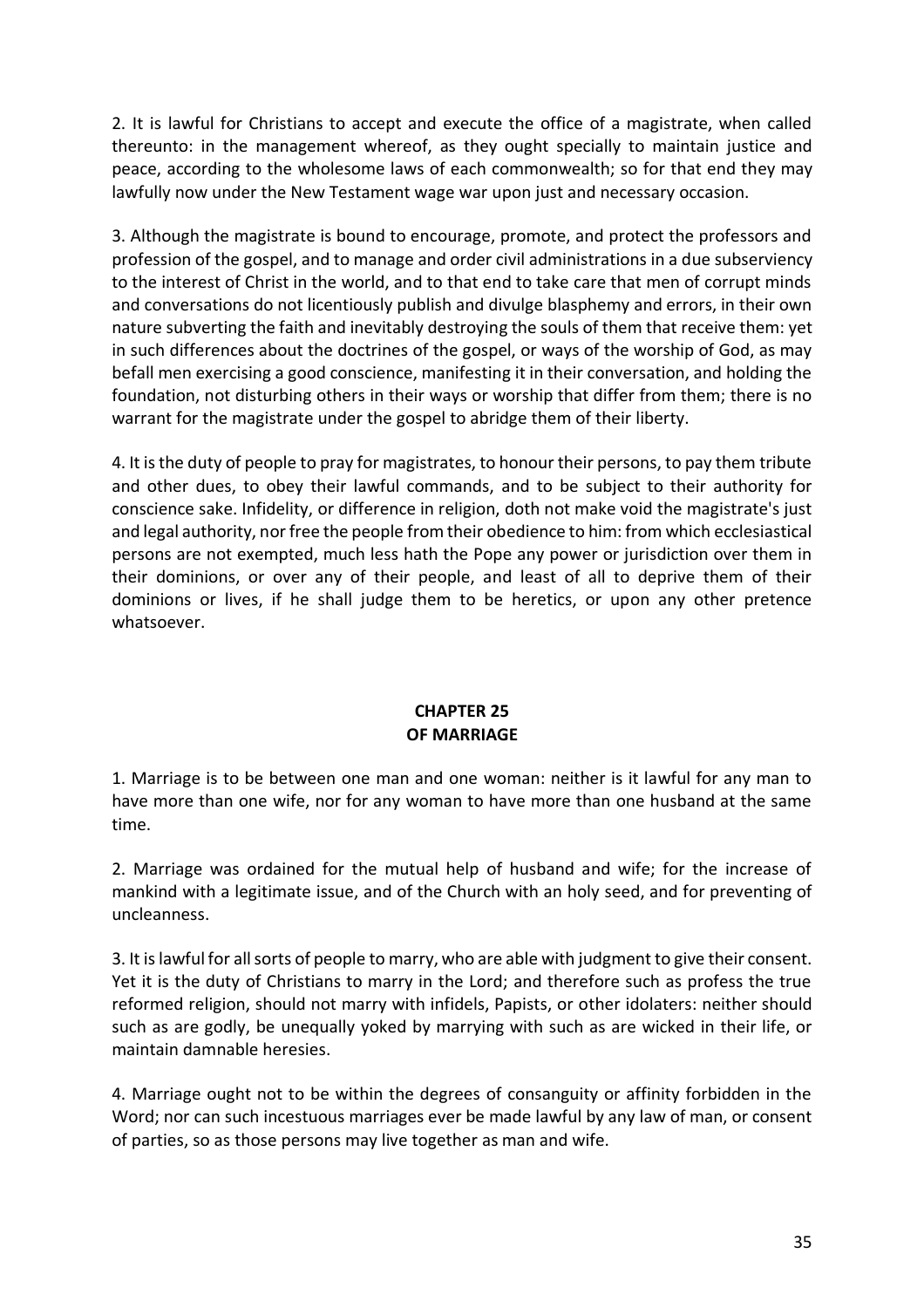## **CHAPTER 26 OF THE CHURCH**

1 The catholic or universal church, which is invisible, consists of the whole number of the elect, that have been, are, or shall be gathered into one under Christ, the Head thereof, and is the Spouse, the Body, the fulness of him that filleth all in all.

2. The whole body of men throughout the world, professing the faith of the gospel and obedience unto God by Christ according to it, not destroying their own profession by any errors everting the foundation, or unholiness of conversation, are, and may be called the visible catholic church of Christ; although as such it is not entrusted with the administration of any ordinances, or have any officers to rule or govern in, or over the whole body.

3. The purest churches under heaven are subject both to mixture and error, and some have so degenerated as to become no churches of Christ, but synagogues of Satan: nevertheless, Christ always hath had, and ever shall have, a visible kingdom in this world, to the end thereof, of such as believe in him, and make profession of his name.

4. There is no other Head of the Church but the Lord Jesus Christ; nor can the Pope of Rome in any sense be head thereof; but is that antichrist, that man of sin, and son of perdition, that exalteth himself in the Church against Christ, and all that is called God, whom the Lord shall destroy with the brightness of his coming.

5. As the Lord in his care and love towards his Church, hath in his infinite wise providence exercised it with great variety in all ages, for the good of them that love him, and his own glory; so according to his promise, we expect that in the latter days, antichrist being destroyed, the Jews called, and the adversaries of the kingdom of his dear Son broken, the churches of Christ being enlarged, and edified through a free and plentiful communication of light and grace, shall enjoy in this world a more quiet, peaceable and glorious condition than they have enjoyed.

## **CHAPTER 27 OF THE COMMUNION OF SAINTS**

1. All Saints that are united to Jesus Christ their Head, by his Spirit and faith, although they are not made thereby one person with him, have fellowship in his graces, sufferings, death, resurrection and glory: and being united to one another in love, they have communion in each others gifts and graces, and are obliged to the performance of such duties, public and private, as do conduce to their mutual good, both in the inward and outward man.

2. All Saints are bound to maintain an holy fellowship and communion in the worship of God, and in performing such other spiritual services as tend to their mutual edification; as also in relieving each other in outward things, according to their several abilities and necessities: which communion, though especially to be exercised by them in the relations wherein they stand, whether in families or churches, yet as God offereth opportunity, is to be extended unto all those who in every place call upon the Name of the Lord Jesus.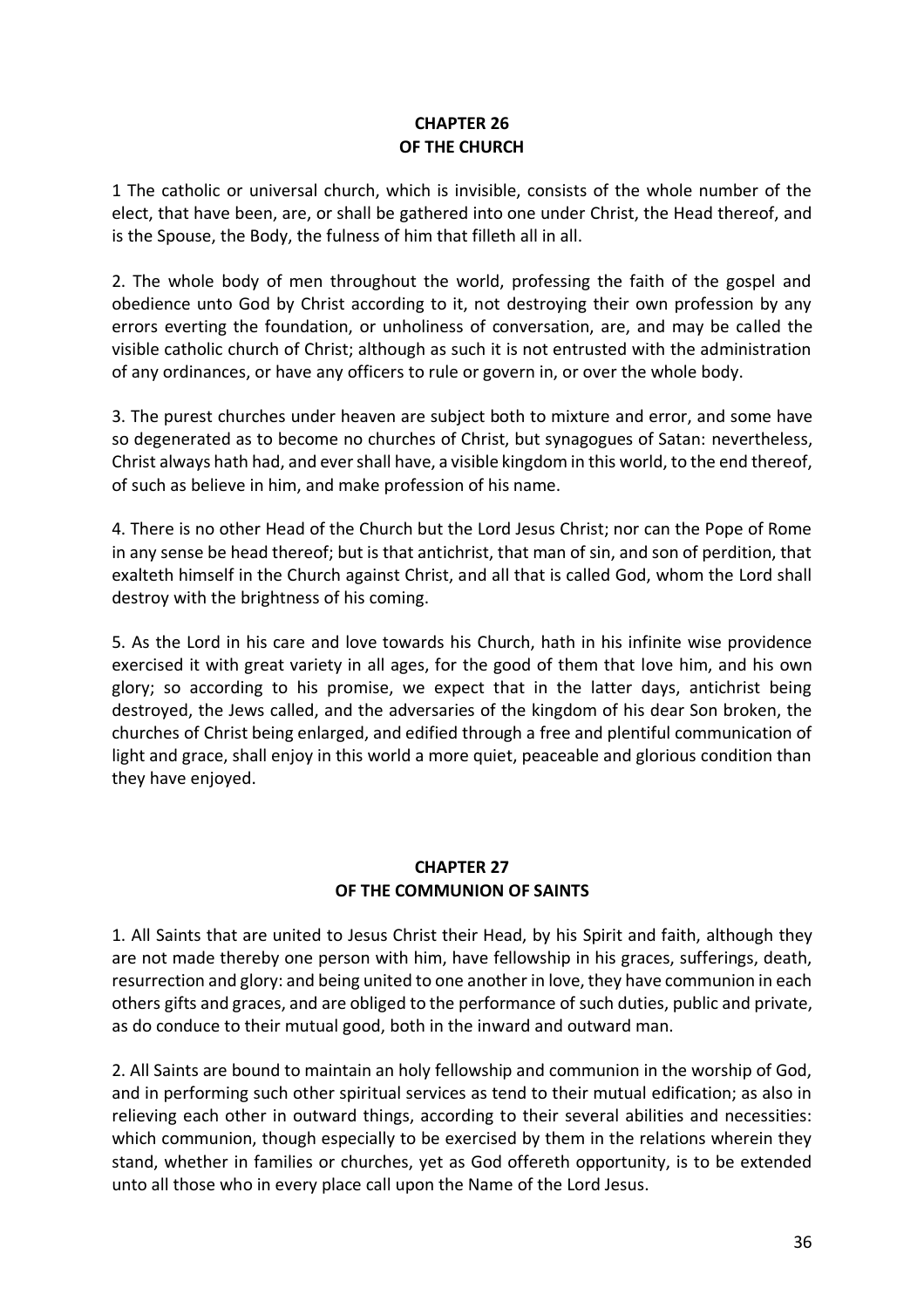#### **CHAPTER 28 OF THE SACRAMENTS**

1. Sacraments are holy signs and seals of the covenant of grace, immediately instituted by Christ, to represent him and his benefits, and to confirm our interest in him, and solemnly to engage us to the service of God in Christ, according to his Word.

2. There is in every sacrament a spiritual relation, or sacramental union, between the sign and the thing signified; whence it comes to pass that the names and effects of the one are attributed to the other.

3. The grace which is exhibited in or by the sacraments rightly used, is not conferred by any power in them; neither doth the efficacy of a sacrament depend upon the piety or intention of him that doth administer it, but upon the work of the Spirit, and the word of institution; which contains, together with a precept authorising the use thereof, a promise of benefit to worthy receivers.

4. There be only two sacraments ordained by Christ our Lord in the gospel, that is to say, Baptism and the Lord's Supper; neither of which may be dispensed by any but a minister of the Word lawfully called.

5. The Sacraments of the Old Testament, in regard of the spiritual things thereby signified and exhibited, were for substance the same with those of the New.

#### **CHAPTER 29 OF BAPTISM**

1. Baptism is a sacrament of the New Testament, ordained by Jesus Christ to be unto the party baptised a sign and seal of the covenant of grace, of his ingrafting into Christ, of regeneration, of remission of sins, and of his giving up unto God through Jesus Christ to walk in newness of life; which ordinance is by Christ's own appointment to be continued in his Church until the end of the world.

2. The outward element to be used in this ordinance, is water, wherewith the party is to be baptised in the name of the Father, and of the Son, and of the Holy Ghost, by a minister of the gospel lawfully called.

3. Dipping of the person into the water is not necessary; but baptism is rightly administered by pouring or sprinkling water upon the person.

4. Not only those that do actually profess faith in and obedience unto Christ, but also the infants of one or both believing parents are to be baptised, and those only.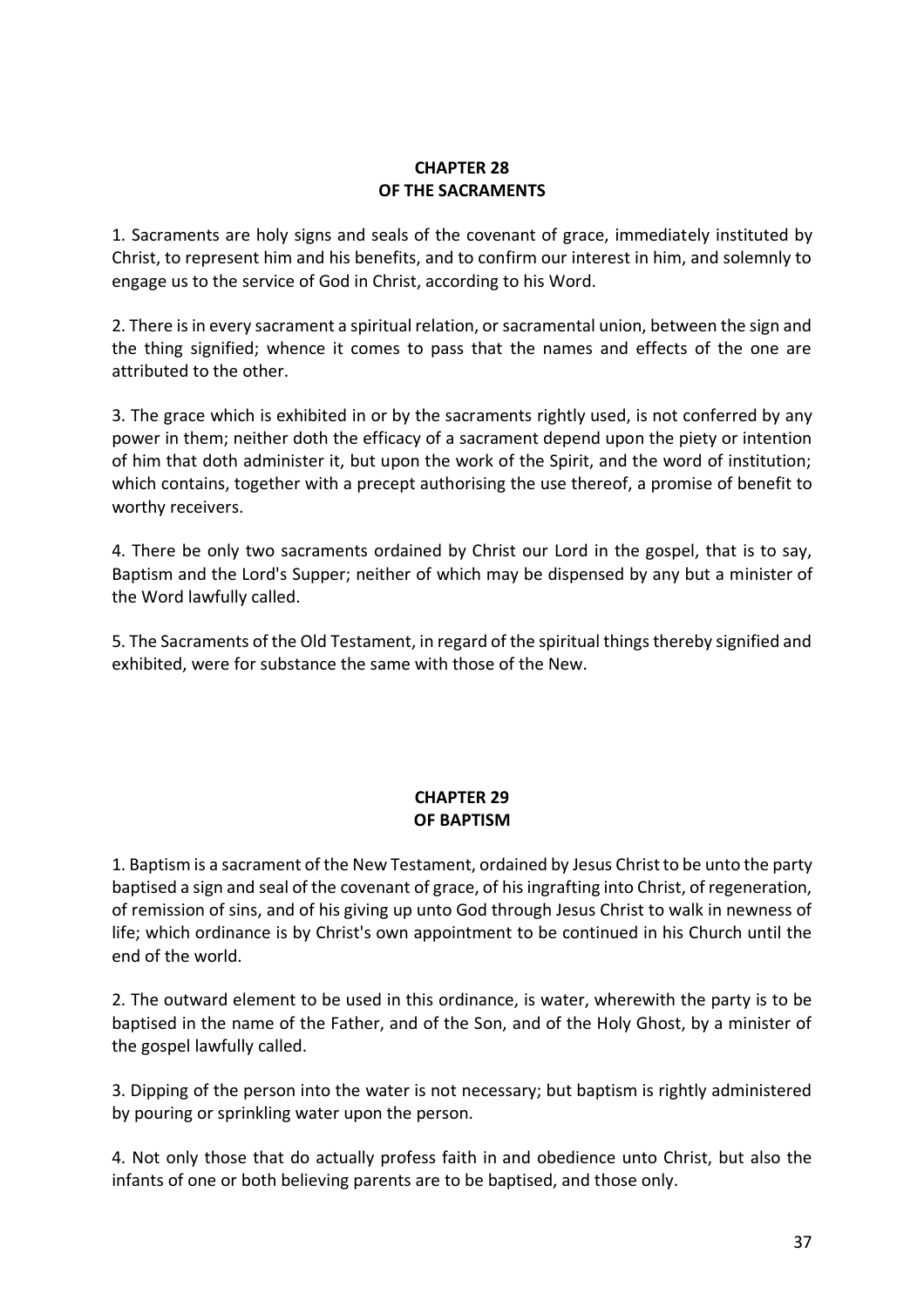5. Although it be a great sin to contemn or neglect this ordinance, yet grace and salvation are not so inseparably annexed unto it, as that no person can be regenerated or saved without it; or that all that are baptised are undoubtedly regenerated.

6. The efficacy of baptism is not tied to that moment of time wherein it is administered; yet notwithstanding, by the right use of this ordinance, the grace promised is not only offered, but really exhibited and conferred by the Holy Ghost to such (whether of age or infants) as that grace belongeth unto, according to the counsel of God's own will in his appointed time.

7. Baptism is but once to be administered to any person.

# **CHAPTER 30 OF THE LORD'S SUPPER**

1. Our Lord Jesus in the night wherein he was betrayed, instituted the sacrament of his body and blood, called the Lord's Supper, to be observed in his churches to the end of the world, for the perpetual remembrance, and showing forth of the sacrifice of himself in his death. the sealing of all benefits thereof unto true believers, their spiritual nourishment, and growth in him, their further engagement in and to all duties which they owe unto him, and to be a bond and pledge of their communion with him, and with each other.

2. In this sacrament Christ is not offered up to his Father, nor any real sacrifice made at all for remission of sin of the quick or dead, but only a memorial of that one offering up of himself upon the cross once for all, and a spiritual oblation of all possible praise unto God for the same; so that the Popish sacrifice of the mass (as they call it) is most abominable, injurious to Christ's own only sacrifice, the alone propitiation for all the sins of the elect.

3. The Lord Jesus hath in this ordinance appointed his ministers to pray and bless the elements of bread and wine, and thereby to set them apart from a common to an holy use; and to take and break the bread, to take the cup, and (they communicating also themselves) to give both to the communicants; but to none who are not then present in the congregation.

4. Private masses, or receiving the sacrament by a priest, or any other, alone; as likewise the denial of the cup to the people; worshipping the elements, the lifting them up, or carrying them about for adoration, and the reserving them for any pretended religious use; are contrary to the nature of this sacrament, and to the institution of Christ.

5. The outward elements in this sacrament duly set apart to the uses ordained by Christ, have such relation to him crucified, as that truly, yet sacramentally only, they are sometimes called by the name of the things they represent, to wit, the body and blood of Christ; albeit, in substance and nature, they still remain truly and only bread and wine as they were before.

6. The doctrine which maintains a change of the substance of bread and wine into the substance of Christ's body and blood (commonly called Transubstantiation) by consecration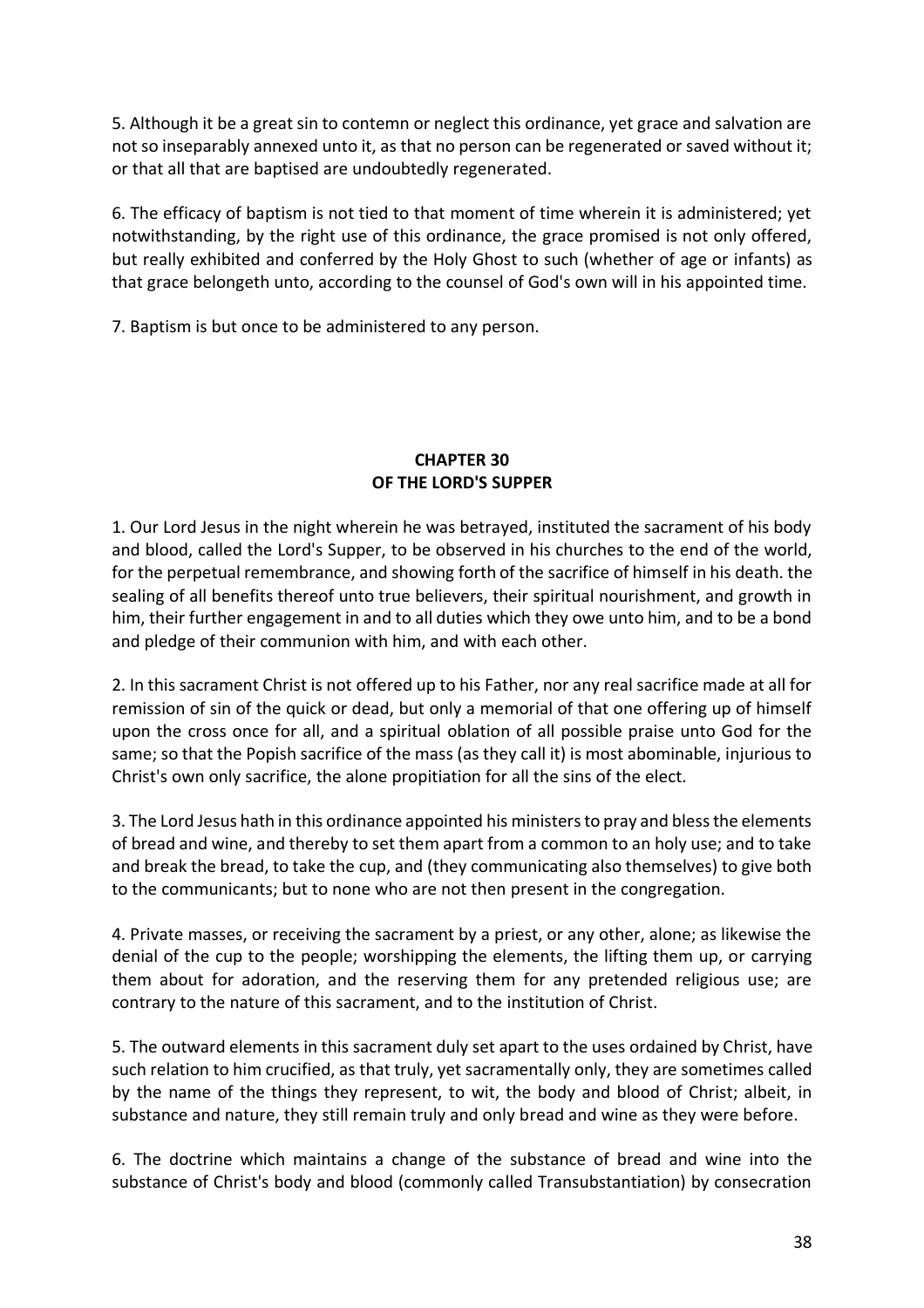of a priest, or by any other way, is repugnant not to Scripture alone, but even to common sense and reason; overthroweth the nature of the sacrament; and hath been and is the cause of manifold superstitions, yea, of gross idolatries.

7. Worthy receivers outwardly partaking of the visible elements in this sacrament, do then also inwardly by faith, really and indeed, yet not carnally and corporally, but spiritually, receive and feed upon Christ crucified, and all benefits of his death; the body and blood of Christ being then not corporally or carnally in, with, or under the bread or wine; yet as really, but spiritually present to the faith of believers in that ordinance, as the elements themselves are to their outward senses.

8. All ignorant and ungodly persons, as they are unfit to enjoy communion with Christ, so are they unworthy of the Lord's table, and cannot without great sin against him, while they remain such, partake of these holy mysteries, or be admitted thereunto; yea, whosoever shall receive unworthily, are guilty of the body and blood of the Lord, eating and drinking judgment to themselves.

#### **CHAPTER 31**

## **OF THE STATE OF MAN AFTER DEATH, AND OF THE RESURRECTION OF THE DEAD**

1. The bodies of men after death return to dust, and see corruption; but their souls (which neither die nor sleep) having an immortal subsistence, immediately return to God who gave them. The souls of the righteous being then made perfect in holiness, are received into the highest heavens, where they behold the face of God in light and glory, waiting for the full redemption of their bodies: and the souls of the wicked are cast into hell, where they remain in torment and utter darkness, reserved to the judgment of the great day: Besides these two places for souls separated from their bodies, the Scripture acknowledgeth none.

2. At the last day such as are found alive shall not die, but be changed; and all the dead shall be raised up with the self-same bodies, and none other, although with different qualities, which shall be united again to their souls for ever.

3. The bodies of the unjust shall by the power of Christ be raised to dishonour; the bodies of the just, by his Spirit unto honour, and to be made conformable to his own glorious body.

#### **CHAPTER 32 OF THE LAST JUDGMENT**

1. God hath appointed a day wherein he will judge the world in righteousness by Jesus Christ, to whom all power and judgment is given of the Father. In which day, not only the apostate angels shall be judged, but likewise all persons that have lived upon earth shall appear before the tribunal of Christ, to give an account of their thoughts, words and deeds, and to receive according to what they have done in the body, whether good or evil.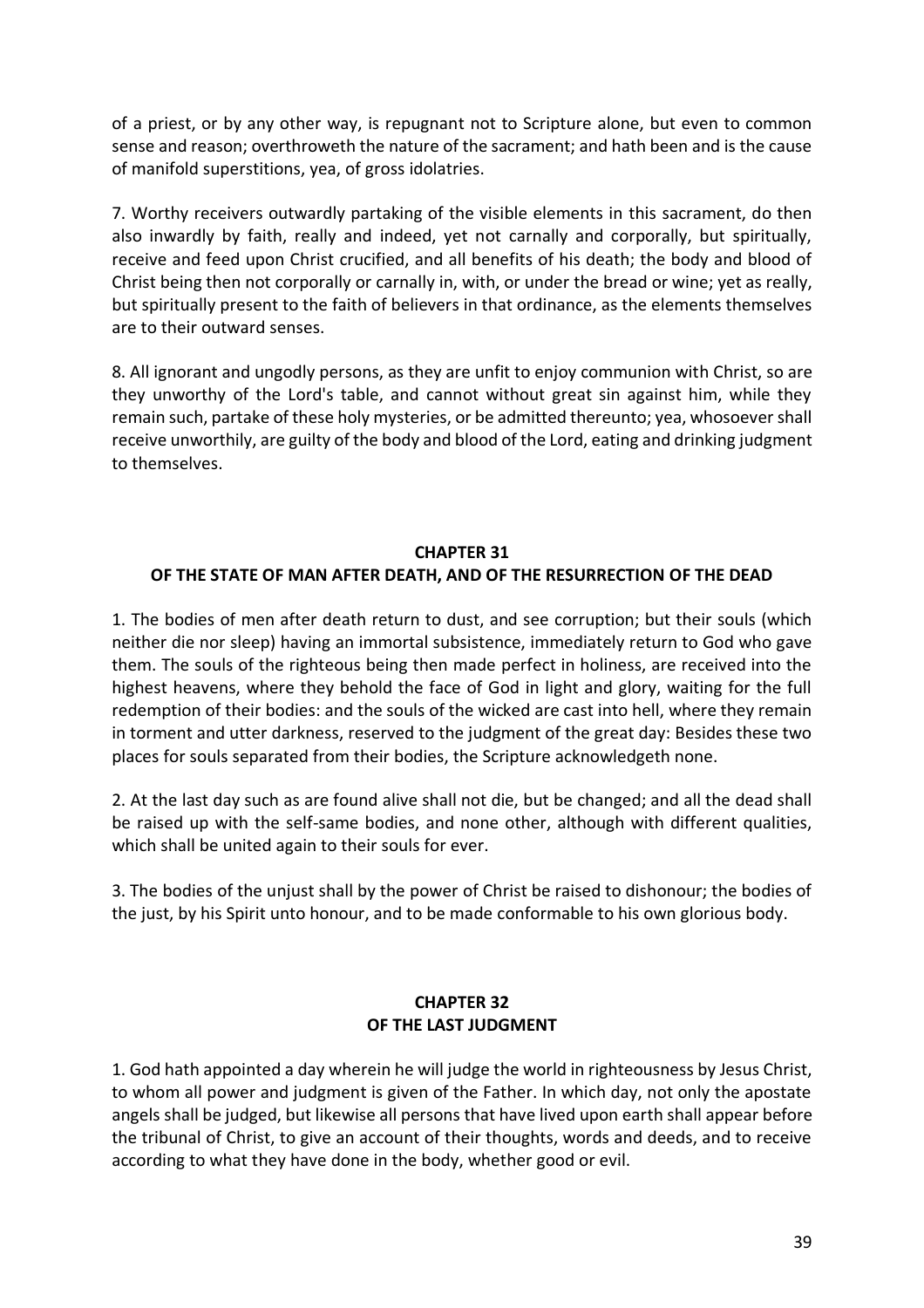2. The end of God's appointing this day is for the manifestation of the glory of his mercy in the eternal salvation of the elect, and of his justice in the damnation of the reprobate, who are wicked and disobedient. For then shall the righteous go into everlasting life, and receive that fulness of joy and glory, with everlasting reward in the presence of the Lord; but the wicked who know not God, and obey not the gospel of Jesus Christ, shall be cast into eternal torments, and be punished with everlasting destruction from the presence of the Lord, and from the glory of his power.

3. As Christ would have us to be certainly persuaded that there shall be a judgment, both to deter all men from sin, and for the greater consolation of the godly in their adversity; so will he have that day unknown to men, that they may shake off all carnal security, and be always watchful, because they know not at what hour the Lord will come, and may be ever prepared to say, Come Lord Jesus, come quickly, Amen.

#### **APPENDIX ONE**

#### **THE INSTITUTION OF CHURCHES, AND THE ORDER APPOINTED IN THEM BY JESUS CHRIST**

1. By the appointment of the Father all power for the calling, institution, order, or government of the Church, is invested in a supreme and sovereign manner in the Lord Jesus Christ, as King and Head thereof.

2. In the execution of this power wherewith he is so entrusted, the Lord Jesus calleth out of the world unto communion with himself, those that are given unto him by his Father, that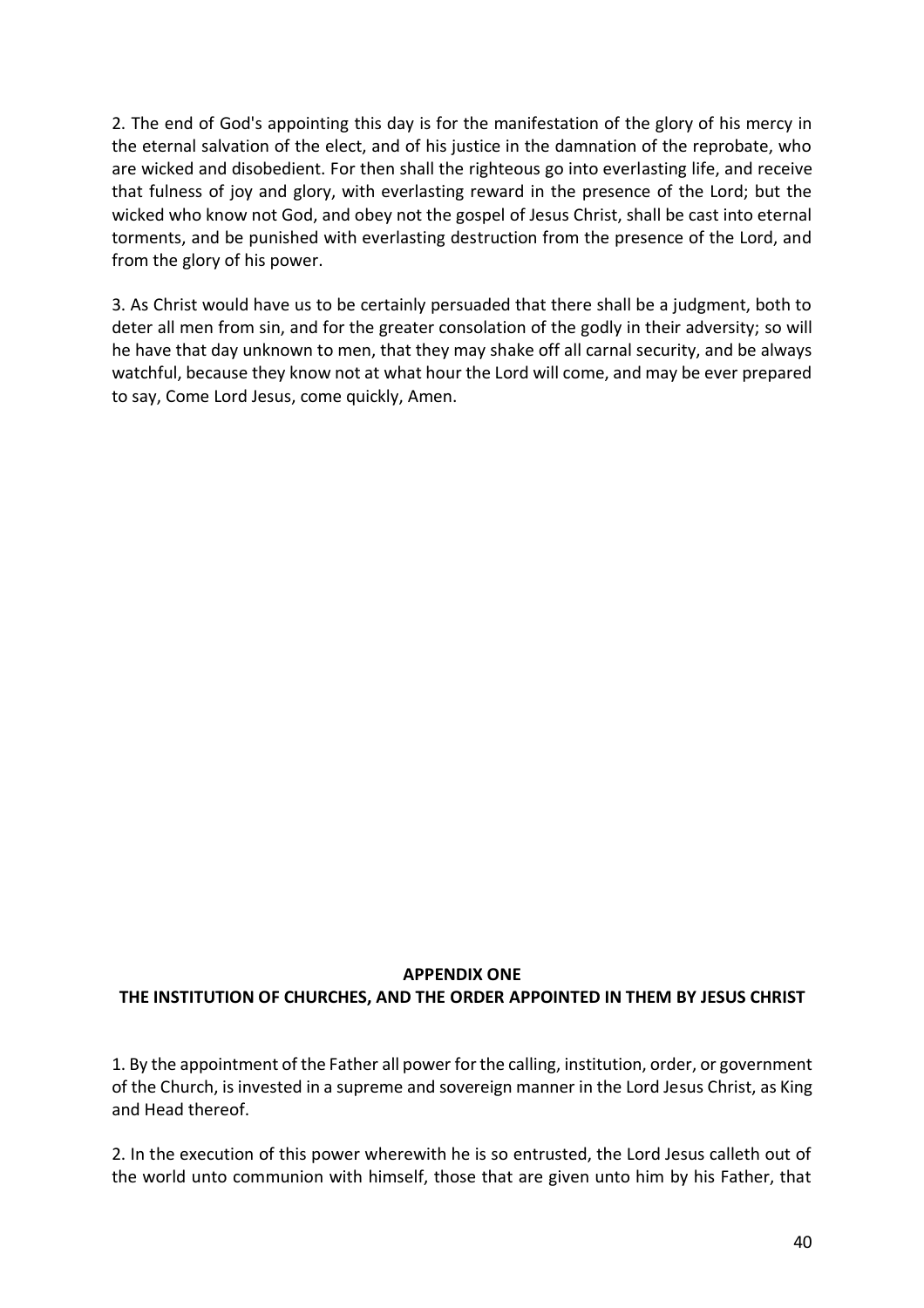they may walk before him in all the ways of obedience, which he prescribeth to them in his Word.

3. Those thus called (through the ministry of the Word by his Spirit) he commandeth to walk together in particular societies or churches, for their mutual edification, and the due performance of that public worship, which he requireth of them in this world.

4. To each of these churches thus gathered, according to his mind declared in his Word, he hath given all that power and authority, which is any way needful for their carrying on that order in worship and discipline, which he hath instituted for them to observe, with commands and rules for the due and right exerting and executing of that power.

5. These particular churches thus appointed by the authority of Christ, and entrusted with power from him for the ends before expressed, are each of them as unto those ends, the seat of that power which he is pleased to communicate to his saints or subjects in this world, so that as such they receive it immediately from himself.

6. Besides these particular churches, there is not instituted by Christ any church more extensive or catholic entrusted with power for the administration of his ordinances, or the execution of any authority in his name.

7. A particular church gathered and completed according to the mind of Christ, consists of officers and members. The Lord Christ having given to his called ones (united according to his appointment in church-order) liberty and power to choose persons fitted by the Holy Ghost for that purpose, to be over them, and to minister to them in the Lord.

8. The members of these churches are saints by calling, visibly manifesting and evidencing (in and by their profession and walking) their obedience unto that call of Christ; who, being further known to each other by their confession of the faith wrought in them by the power of God, declared by themselves or otherwise manifested, do willingly consent to walk together according to the appointment of Christ; giving up themselves to the Lord, and to one another by the will of God in professed subjection to the ordinances of the gospel.

9. The officers appointed by Christ, to be chosen and set apart by the church so called, and gathered for the peculiar administration of ordinances, and execution of power and duty which he entrusts them with, or calls them to, to be continued to the end of the world, are pastors, teachers, elders and deacons.

10. Churches thus gathered and assembling for the worship of God, are thereby visible and public, and their assemblies (in whatever place they are, according as they have liberty or opportunity) are therefore church or public assemblies.

11. The way appointed by Christ for the calling of any person, fitted and gifted by the Holy Ghost. unto the office of pastor, teacher or elder in a church, is, that he be chosen thereunto by the common suffrage of the church itself, and solemnly set apart by fasting and prayer, with imposition of hands of the eldership of that church, if there be any before constituted therein. And of a deacon, that he be chosen by the like suffrage, and set apart by prayer, and the like imposition of hands.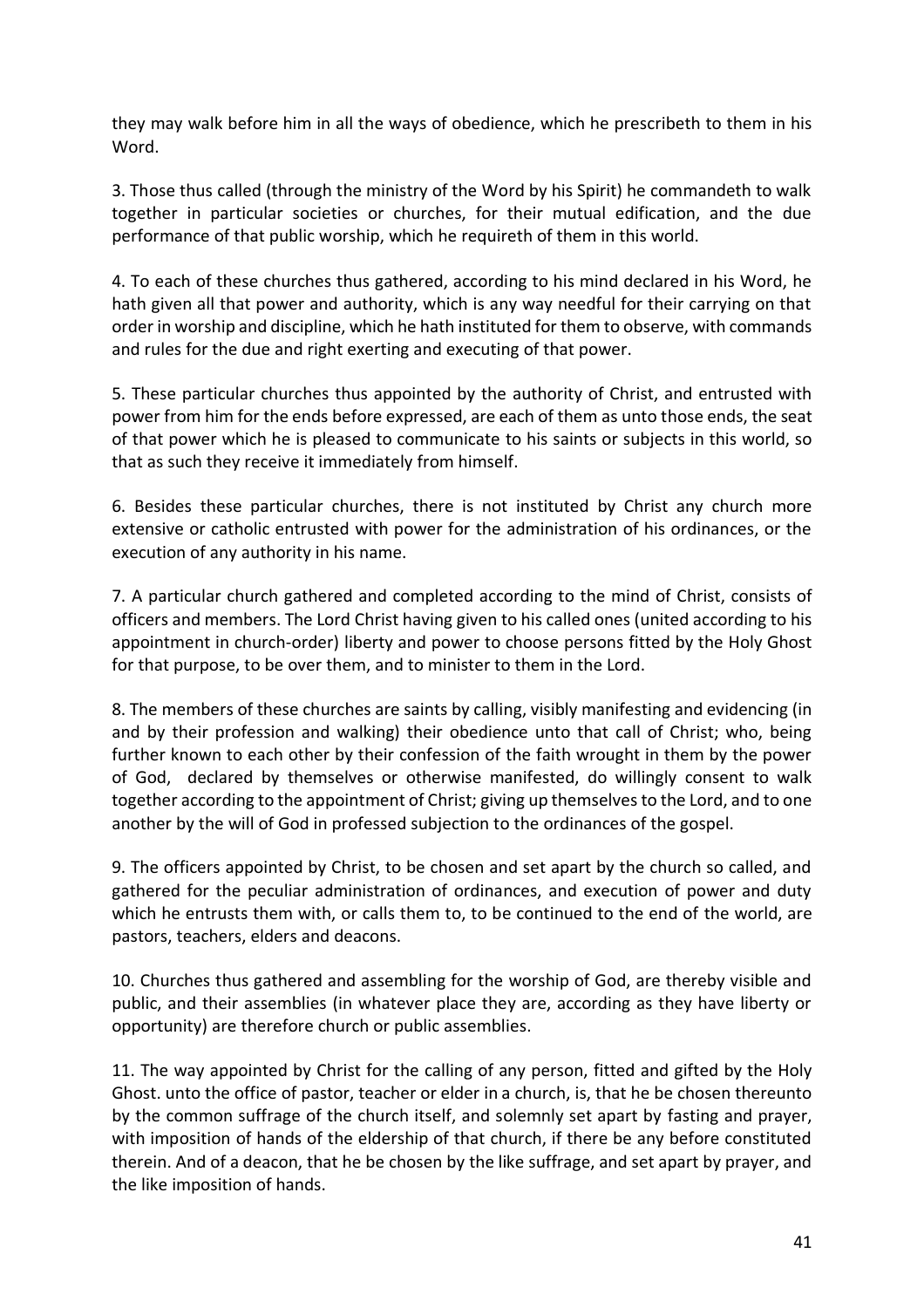12. The essence of this call of a pastor, teacher or elder unto office, consists in the election of the church, together with his acceptation of it, and separation by fasting and prayer. And those who are so chosen, though not set apart by imposition of hands, are rightly constituted ministers of Jesus Christ, in whose name and authority they exercise the ministry to them so committed. The calling of deacons consisteth in the like election and acceptation with separation by prayer.

13. Although it be incumbent on the pastors and teachers of .the churches to be instant in preaching the Word, by way of office; yet the work of preaching the Word is not so peculiarly confined to them, but that others also gifted and fitted by the Holy Ghost for it, and approved (being by lawful ways and means in the providence of God called thereunto) may publicly, ordinarily and constantly perform it; so that they give themselves up thereunto.

14. However, they who are engaged in the work of public preaching, and enjoy the public maintenance upon that account, are not thereby obliged to dispense the seals to any other than such as (being saints by calling, and gathered according to the order of the gospel) they stand related to, as pastors or teachers. Yet ought they not to neglect others living within their parochial bounds, but besides their constant public preaching to them, they ought to enquire after their profiting by the Word, instructing them in, and pressing upon them (whether young or old) the great doctrines of the gospel, even personally and particularly, so far as their strength and time will admit.

15. Ordination alone without the election or precedent consent of the church, by those who formerly have been ordained by virtue of that power they have received by their ordination, doth not constitute any person a church-officer, or communicate office-power to him.

16. A church furnished with officers (according to the mind of Christ) hath full power to administer all his ordinances; and where there is want of anyone or more officers required, that officer, or those which are in the church, may administer all the ordinances proper to their particular duty and offices; but where there are no teaching officers, none may administer the seals, nor can the church authorise any so to do.

17. In the carrying on of church-administrations, no person ought to be added to the church, but by the consent of the church itself; that so love (without dissimulation) may be preserved between all the members thereof.

18. Whereas the Lord Jesus Christ hath appointed and instituted as a means of edification, that those who walk not according to the rules and laws appointed by him (in respect of faith and life, so that just offence doth arise to the church thereby) be censured in his name and authority. Every church hath power in itself to exercise and execute all those censures appointed by him in the way and order prescribed in the gospel.

19. The censures so appointed by Christ, are admonition and excommunication. And whereas some offences are or may be known only to some, it is appointed by Christ, that those to whom they are so known, do first admonish the offender in private: in public offences where any sin, before all. Or in case of non-amendment upon private admonition, the offence being related to the church, and the offender not manifesting his repentance, he is to be duly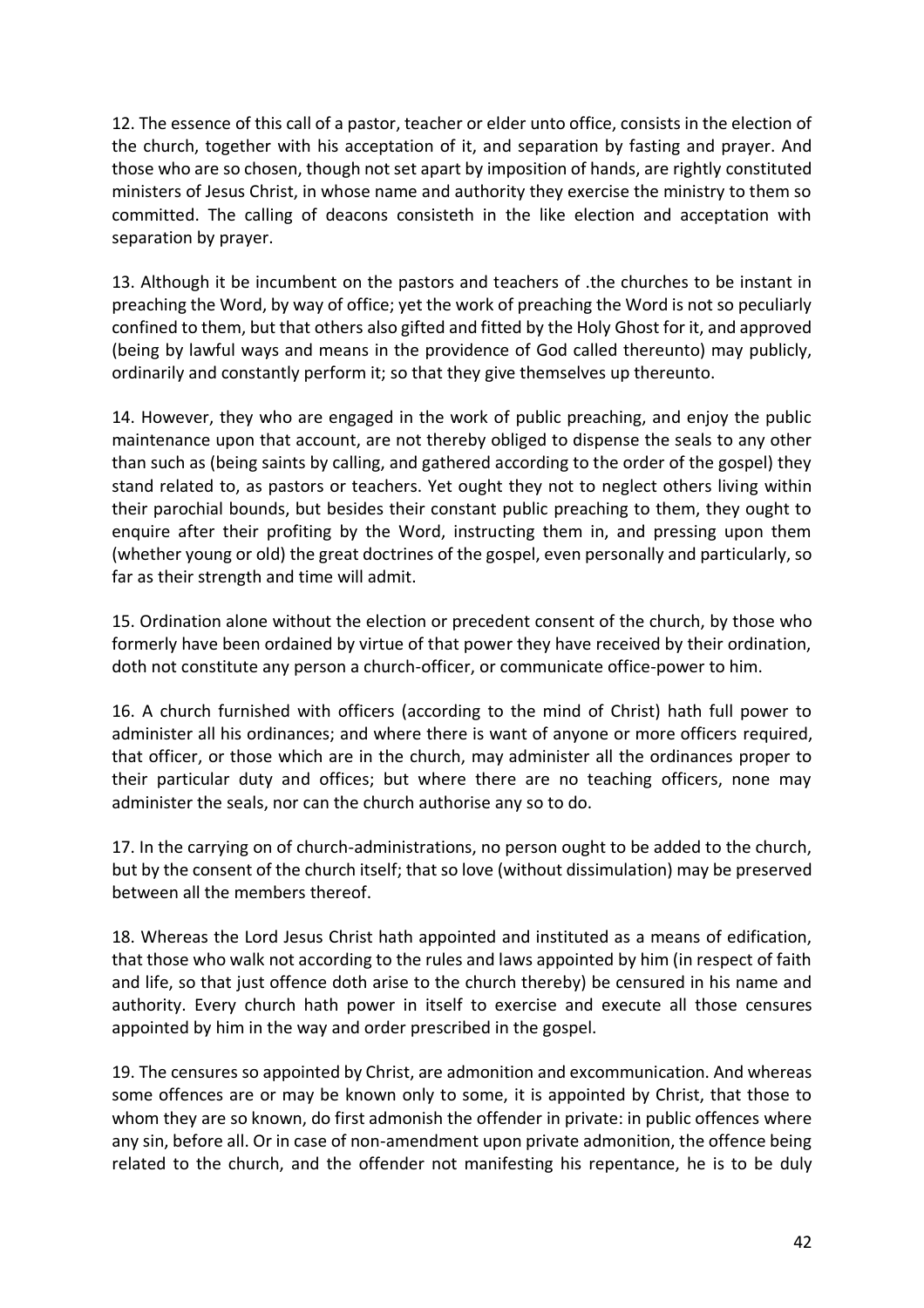admonished in the name of Christ by the whole church, by the ministry of the elders of the church; and if this censure prevail not for his repentance, then he is to be cast out by excommunication with the consent of the church.

20. As all believers are bound to join themselves to particular churches, when and where they have opportunity so to do, so none are to be admitted unto the privileges of the churches, who do not submit themselves to the rule of Christ in the censures for the government of them.

21. This being the way prescribed by Christ in case of offence, no church-members upon any offences taken by them, having performed their duty required of them in this matter, ought to disturb any church-order, or absent themselves from the public assemblies, or the administration of any ordinances upon that pretence, but to wait upon Christ in the further proceeding of the church.

22. The power of censures being seated by Christ in a particular church, is to be exercised only towards particular members of each church respectively as such; and there is no power given by him unto any synods or ecclesiastical assemblies to excommunicate, or by their public edicts to threaten excommunication, or other church-censures against churches, magistrates, or their people upon any account, no man being obnoxious to that censure, but upon his personal miscarriage, as a member of a particular church.

23. Although the church is a society of men, assembling for the celebration of the ordinances according to the appointment of Christ, yet every society assembling for that end or purpose, upon the account of cohabitation within any civil precincts and bounds, is not thereby constituted a church, seeing there may be wanting among them, what is essentially required thereunto; and therefore a believer living with others in such a precinct, may join himself with any church for his edification.

24. For the avoiding of differences that may otherwise arise, for the greater solemnity in the celebration of the ordinances of Christ, and the opening a way for the larger usefulness of the gifts and graces of the Holy Ghost; saints living in one city or town, or within such distances as that they may conveniently assemble for divine worship, ought rather to join in one church for their mutual strengthening and edification, than to set up many distinct societies.

25. As all churches and all the members of them are bound to pray continually for the good or prosperity of all the churches of Christ in all places, and upon all occasions to further it; (everyone within the bounds of their places and callings, in the exercise of their gifts and graces). So the churches themselves (when planted by the providence of God, so as they may have opportunity and advantage for it) ought to hold communion amongst themselves for their peace, increase of love, and mutual edification.

26. In cases of difficulties or differences, either in point of doctrine or in administrations, wherein either the churches in general are concerned, or anyone church in their peace, union, and edification, or any member or members of any church are injured in, or by any proceeding in censures, not agreeable to truth and order: it is according to the mind of Christ, that many churches holding communion together, do by their messengers meet in a synod or council, to